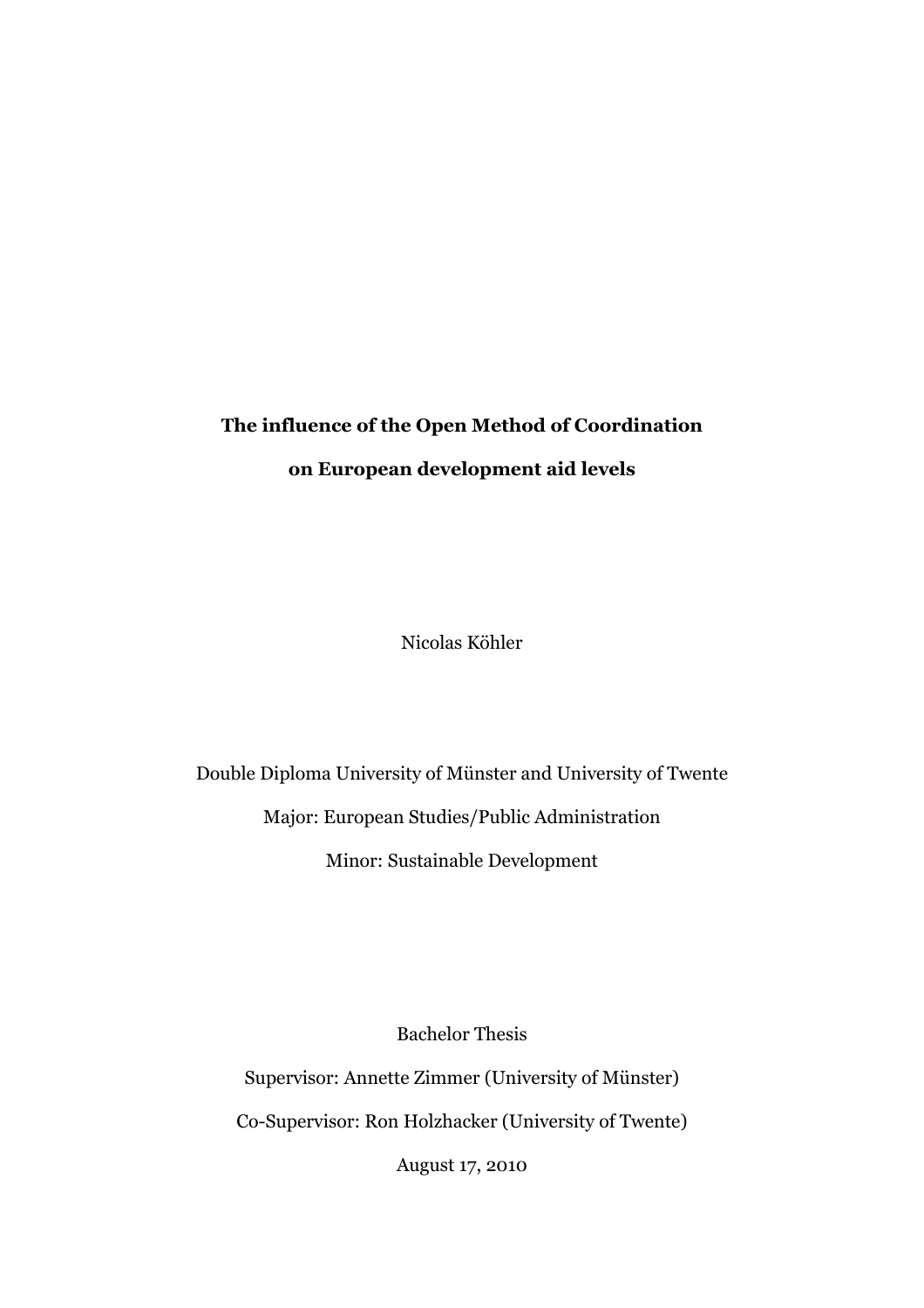#### **Abstract**

Most research on the Open Method of Coordination has focused on the effectiveness and legitimacy of learning processes between EU Member States. It has fallen short in explaining the political stakes involved in such coordination. This paper argues that multi-level advocacy coalitions of state and non-state actors can instigate policy change by using the OMC toolset of setting time specific targets, benchmarking performance, and monitoring results. It will scrutinize how EU coordination has influenced the development aid levels of France, Germany, Italy, the Netherlands, Poland, Sweden, and the United Kingdom. On that account it will closely analyze the policy processes of EU coordination on aid levels and probe a number of confounding variables.

Keywords: *Open Method of Coordination, horizontal coordination, advocacy coalitions, EU development policy, official development assistance*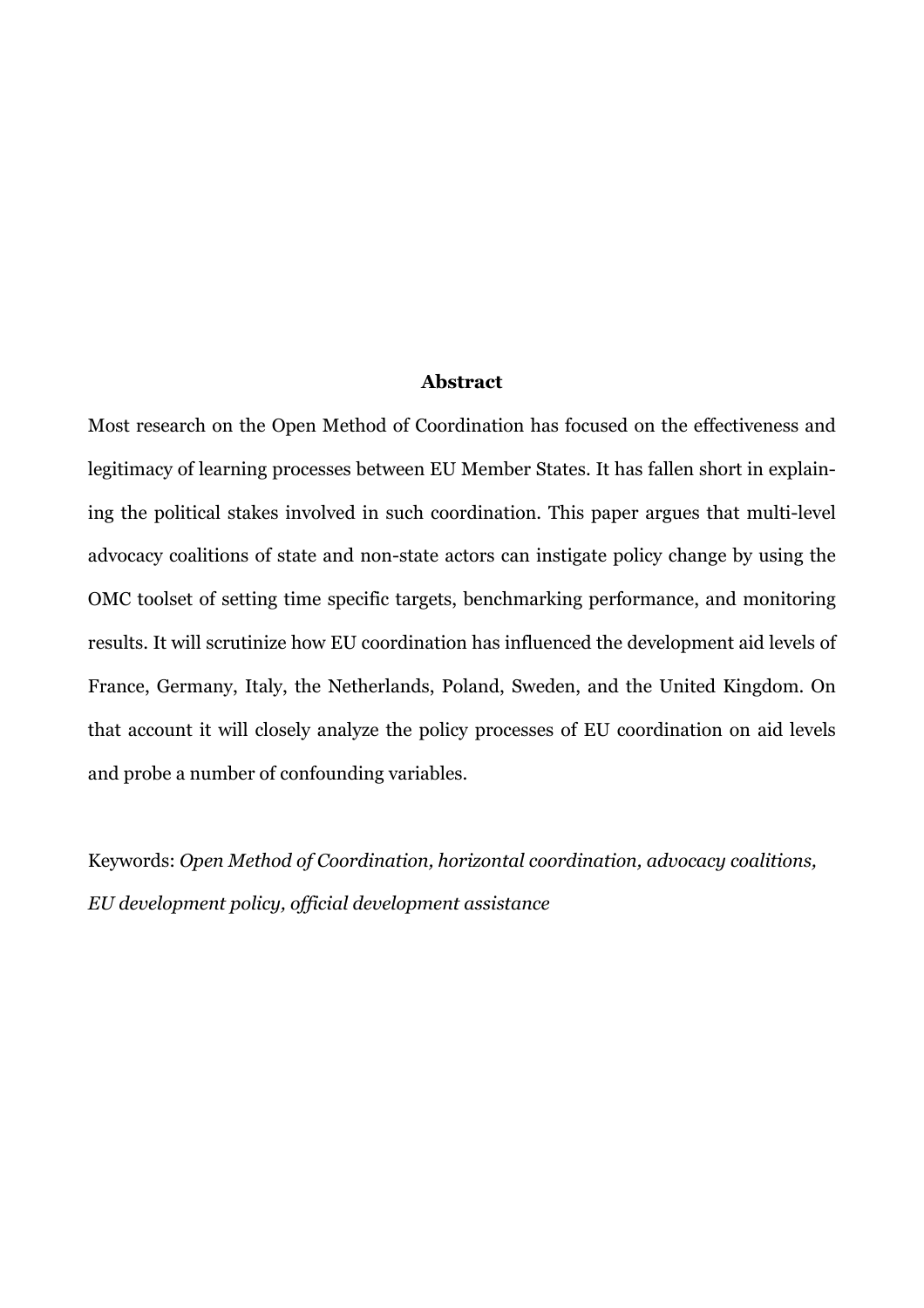# **List of acronyms**

| <b>ACP</b>     | African, Caribbean, and Pacific States                     |
|----------------|------------------------------------------------------------|
| <b>AIDCO</b>   | EuropeAid Co-operation office                              |
| <b>CONCORD</b> | European NGO Confederation for Relief and Development      |
| <b>DAC</b>     | <b>Development Assistance Committee</b>                    |
| <b>DEVGEN</b>  | Council Configuration for General Development Co-operation |
| DG             | Directorate General                                        |
| DG DEV         | <b>EC Directorate General for Development</b>              |
| EC             | <b>European Commission</b>                                 |
| <b>ECHO</b>    | European Commission Humanitarian Aid and Civil Protection  |
| <b>EDF</b>     | <b>European Development Fund</b>                           |
| <b>EMU</b>     | <b>European Monetary Union</b>                             |
| EP             | <b>European Parliament</b>                                 |
| EU             | <b>European Union</b>                                      |
| <b>GAERC</b>   | <b>General Affairs and External Relations Council</b>      |
| <b>GCAP</b>    | Global Call for Action against Poverty                     |
| <b>GNI</b>     | <b>Gross National Income</b>                               |
| <b>GNP</b>     | <b>Gross National Product</b>                              |
| <b>INGO</b>    | International Non-Governmental Organization                |
| <b>LDC</b>     | <b>Least Developed Countries</b>                           |
| <b>NMG</b>     | New Mode of Governance                                     |
| <b>ODA</b>     | <b>Official Development Assistance</b>                     |
| <b>OECD</b>    | Organization for Economic Cooperation and Development      |
| OMC            | Open Method of Coordination                                |
| <b>RELEX</b>   | <b>EC Directorate General for External Relations</b>       |
| <b>UN</b>      | <b>United Nations</b>                                      |
| <b>UNCTAD</b>  | United Nations Conference on Trade and Development         |
| <b>WSSD</b>    | World Summit on Sustainable Development                    |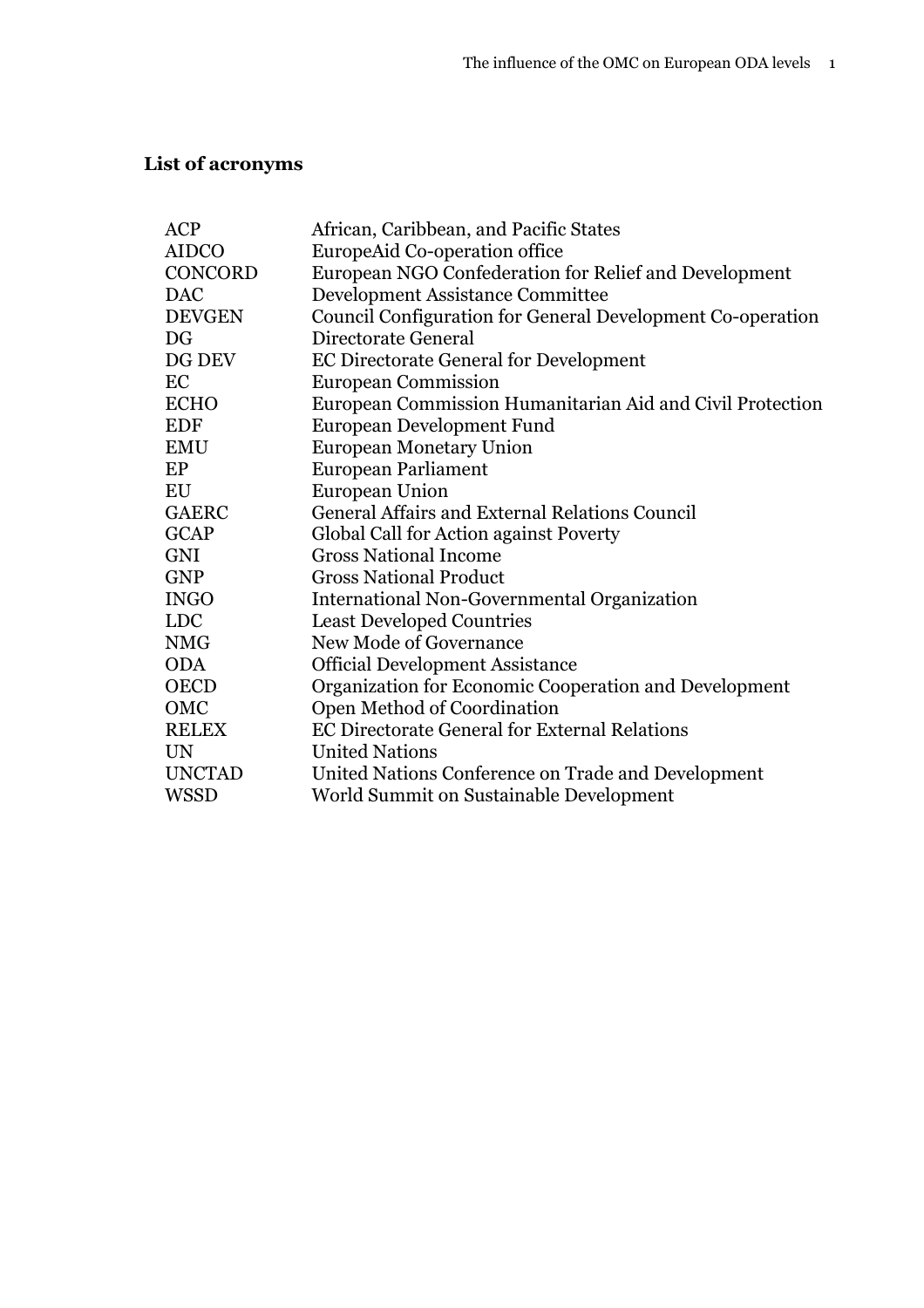### **Contents**

| 1. Introduction                     | 3              |  |  |  |  |  |
|-------------------------------------|----------------|--|--|--|--|--|
| 2. Theoretical Framework            | $\overline{4}$ |  |  |  |  |  |
| 3. Methodology                      | 7              |  |  |  |  |  |
| 4. Analysis                         |                |  |  |  |  |  |
| European coordination on aid-levels | 12             |  |  |  |  |  |
| <b>Internal factors</b>             | 22             |  |  |  |  |  |
| ODA levels in the global context    | 27             |  |  |  |  |  |
| 5. Conclusions                      | 37             |  |  |  |  |  |
| 6. References                       | 38             |  |  |  |  |  |
| 7. List of figures                  | 47             |  |  |  |  |  |
| 8. List of tables                   | 47             |  |  |  |  |  |
| 9. List of annexes                  | 48             |  |  |  |  |  |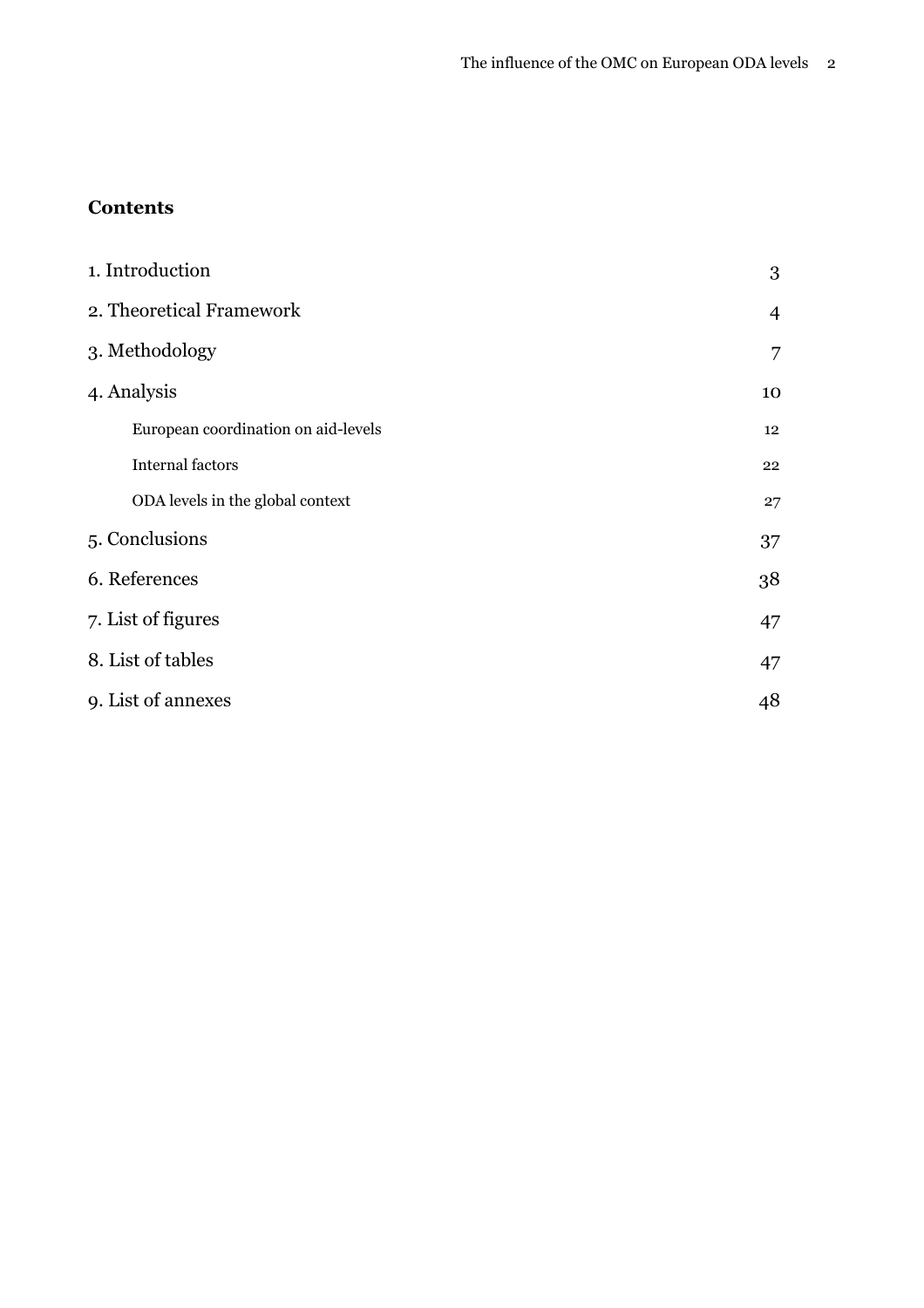#### <span id="page-4-0"></span>**1. Introduction**

Following a long slump in the 1990s, aid levels of EU governments have since the inception of the new millennium experienced a steady incline, both in absolute and relative terms. Whereas in 2000 the EU-15 Member States disbursed a total of 26,6 Billion USD Official Development Assistance (ODA) the number more than doubled to 68,4 Billion USD by 2009 (OECD 2010). At the same time, the EU-15 average climbed from a low of 0,32% ODA/GNI in 2000 to more than 0,44% ODA/GNI in 2009.<sup>1</sup> How can such a drastic and seemingly concerted increase in European development aid levels be explained? My thesis will look at the influence that the EU's Open Method of Coordination played in facilitating the rise in the EU Member States' ODA levels. This relatively young EU governance approach has drawn considerable interest from scholars in recent years, whereas the research debate has questioned whether the OMC's processes can in fact bring about policy change.

This thesis is trying to bring new empirical insights on the effectiveness and legitimacy of the Open Method of Coordination. In addition to the functioning of the European Commission and the Member States represented in the Council, the analysis specifically includes the role and influence of organized civil society interests in Brussels and at Member State level. It will provide the interested reader with insights on decision-making processes and interest representation in EU development policy, on which, to my knowledge, no research has been published to date. The practical implication of grasping this European model of coordination is, at the very least, the chance to better understand the actors involved and the long-term effectiveness of their work.

#### The guiding research question this paper is pursuing will hence be: *What influence has the Open Method of Coordination on the ODA/GNI levels of EU Member States?*

I will analyze the processes of OMC decision-making in the Council and at the Member State level based on primary sources, such as Commission reports, Council and European Council conclusions, newspaper articles, Member State budgets and budget plans, secondary sources from research literature and statistics, as well as 18 expert interviews conducted in July and August 2010 with key individuals involved in ODA-policy at the EU and Member State level. Since European coordination on aid-levels is taking place in complex national policy environments and under the roof of international relations, a number of factors possibly have influence on the ODA/GNI-levels of EU Member States and thus must be controlled for. First, the role of public opinion in the Member States, the political orientation of Member State governments, and the influence of fiscal leeway or budgetary constraints. Secondly, the role of international commitments in the framework of the United Nations, the G8, and the OECD Development Assistance Committee and the impact of demands coming from developing countries and their groupings on the international stage. I thus hypothesize that any of these control factors could have been a sufficient condition for increasing ODA/GNI-levels in EU member states and analyze their influence accordingly.

<span id="page-4-1"></span><sup>1</sup> The OECD-DAC defines ODA as "flows of official financing administered with the promotion of the economic development and welfare of developing countries as the main objective, and which are concessional in character with a grant element of at least 25 percent (using a fixed 10 percent rate of discount). By convention, ODA flows comprise contributions of donor government agencies, at all levels, to developing countries ("bilateral ODA") and to multilateral institutions. ODA receipts comprise disbursements by bilateral donors and multilateral institutions." (OECD 2009)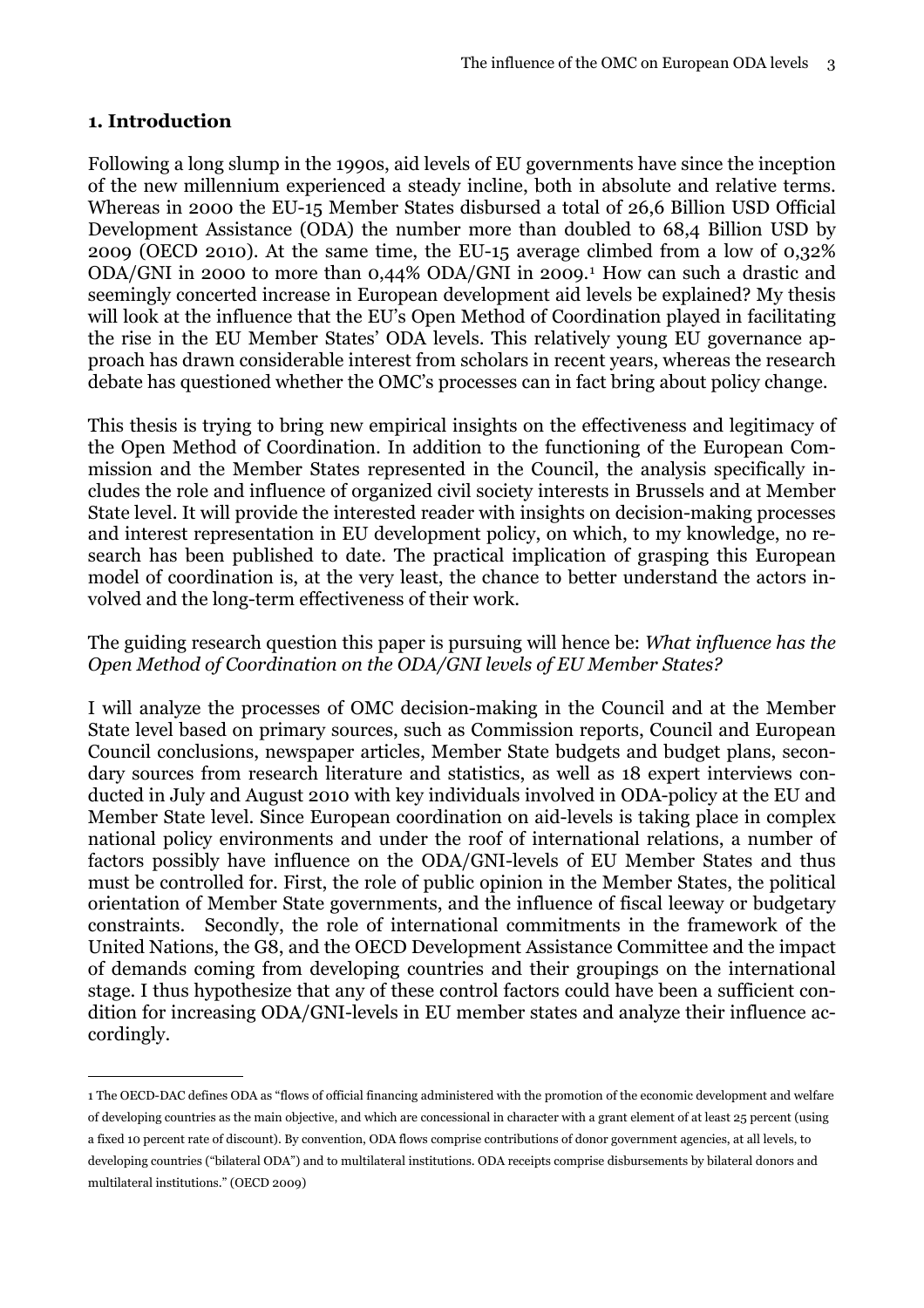#### <span id="page-5-0"></span>**2. Theoretical Framework**

The current research debate on the Open Method of Coordination has taken place within the framework of multi-level governance and network approaches that explain governance in the EU as an interdependence of a multitude of state and non-state actors on EU, Member State, and regional level.

> "Network governance is distinct from other forms of governance, such as corporatism, pluralism and statism. In a system of network governance the "state" is vertically and horizontally segmented and its role has changed from authoritative allocation "from above" to the role of an "activator". Governing the EU involves bringing together the relevant state and societal actors and building issue-specific constituencies." (Kohler-Koch and Rittberger 2006: 34)

The network and multi-level governance character of the EU has been analyzed in the context of a multitude of European governance modes, such as the community method that produces legally binding results for Member States (Scharpf 2003) or the comitology committees that bring together a wide variety of state and non-state policy experts to detail the implementation of legislation (Joerges and Vos 1999). The Open Method of Coordination has only been added to this list in recent years. It is a so-called New Mode of Governance (NMG) that should allow for introduction of problem-solving capacity in areas where binding legislation would produce political gridlock (Kohler-Koch and Rittberger 2006: 36). The research debate focusing on the Open Method of Coordination has so far mostly been concerned with questions of effectiveness and legitimacy. At the core of the debate are questions about whether the OMC facilitates mutual learning processes between different policy actors (*see* Kröger 2009).

Some scholars, however, do not regard it as a novel concept but rather as an evolution from the horizontal soft-law coordination between Member States within the EMU framework (Hix 2005: 37 ). Nevertheless, it was for the first time explicitly mentioned in the Lisbon European Council conclusions for the policy areas of employment, economic reform and social cohesion. Namely, it provides for (1) guidelines with specific timetables, (2) the establishment of indicators, (3) the transformation of European guidelines into national and regional policies by setting specific targets, and (4) periodic monitoring, evaluation and peer review (European Council 2000, §37).

This institutionalized method was part of the Lisbon agenda for increased competitiveness in Europe and particularly intended to facilitate integration in the area of social policy, where the community method was too rigid to accommodate for the heterogenous arrangements of welfare regimes in the EU (Kröger 2009: 3). Even though not mentioned directly by name in Council conclusions, the OMC has similarly found its way into sectors as diverse as education policy (Lange and Alexiadou 2007), research policy (Kaiser and Prange 2005), environmental policy (von Homeyer 2007), and taxation (Radaelli 2003). The bulk of of the existing literature and discussion on OMC, however, have analyzed the EU coordination processes in the field of social policy as set out in the Lisbon agenda. Yet this does not mean that the two main theoretical tenets of the OMC research agenda, effectiveness and legitimacy, cannot be generalized to other policy fields such as international development. Even though the political economies and different interests in the policy fields can be substantially divergent, the four principles of timetabling, benchmarking, tar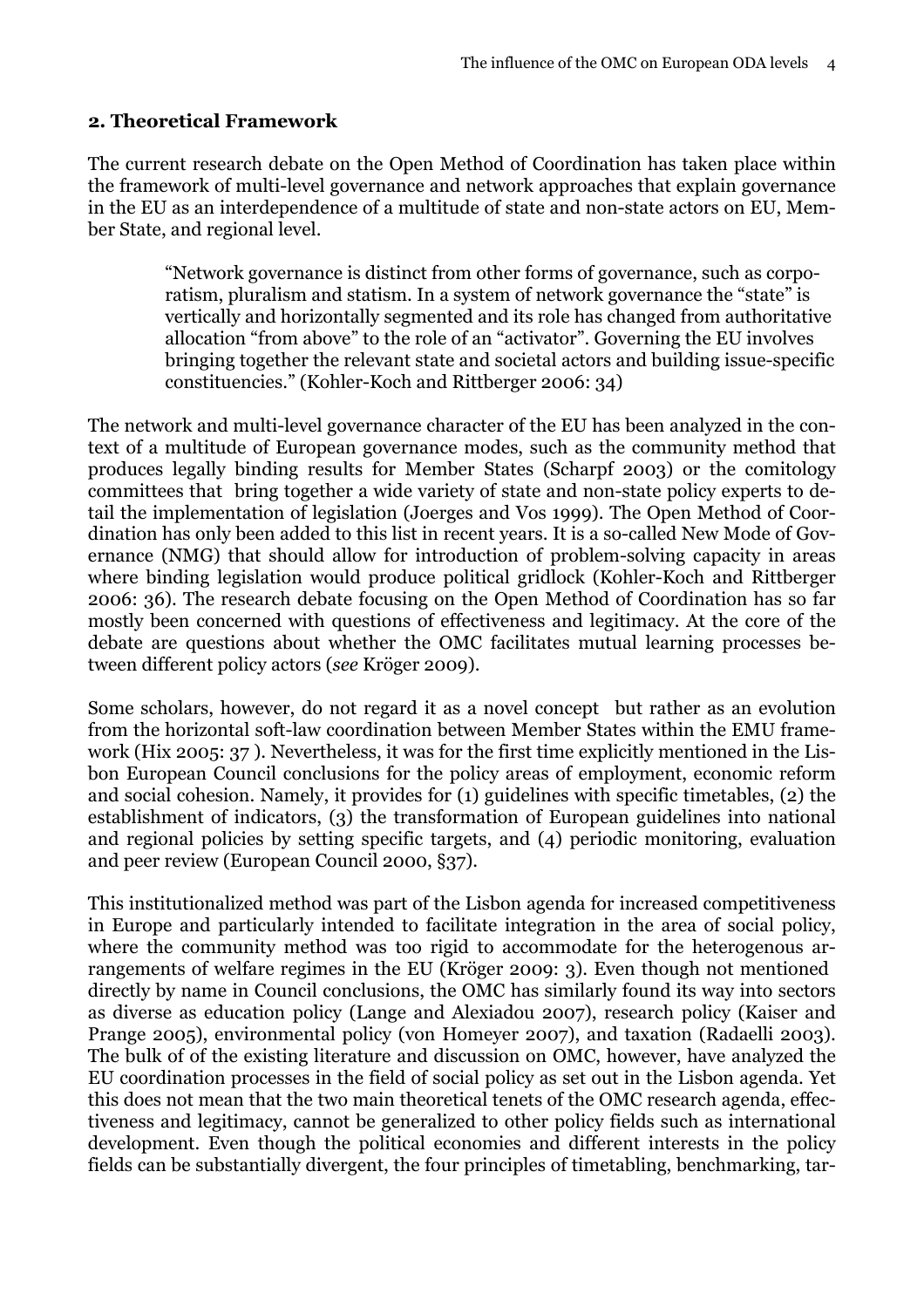get setting, and monitoring as laid out in the Lisbon European Council Conclusions are by and large equal for all policy areas.

Kröger (2009: 3) identifies three different streams in the ongoing debate. First, those who regard the OMC as a *procedure* that can facilitate learning among the political actors involved to bring about policy change and conceive this process as inherently positive (for example Heidenreich and Zeitlin 2009). Second, scholars such as Offe (2003) and Raveaud (2007) who consider the OMC a *policy,* and thus according to Kröger think about the OMC as an unwinding of instituted welfare capitalism. Third, those like Moravcsik (2005) or Hix (2005) who consider the soft-law and non-binding nature of the OMC as no more than "cheap talks" with no measurable impact on Member States' policy.

The debate on the effectiveness of the OMC has mainly been discussed along the lines of lessons-drawing, policy transfer, diffusion, naming and shaming, or benchmarking whereas most focus has been laid on the mutual *learning* of the policy actors (Kröger 2009: 4). The possible impact of the coordination on policy outcomes is thus ascribed to the discourse between actors and pressures that the peer reviews among the Member States create (Zeitlin 2005). To accommodate to these processes, non-state actors in the MS have reacted by addressing policy issues that are discussed within the OMC (Johansson 2007).

Early commentators thus welcomed the OMC as a remedy to the democratic deficit of EUdecision-making that would be closer to Europe's citizens as deliberations on European decisions would also take place on the Member State level (Rodrigues 2001). This view, however, has by now largely given away to the argument that OMC deliberations are merely taken "by elites for elites in which parliaments, social partners and NGOs are hardly involved and political alternatives not discussed" (Kröger 2009: 6).

As OMC processes have mainly been explained in terms of a learning discourse between Member States, they imply a de-politicization of the decision-making process that disregards dimensions of the political economy of policy issues (Kröger 2009: 12). Many scholars have thus questioned the general impact that coordination through learning can have. In particular, more recent OMC literature has voiced wide-ranging criticism regarding the measurement of policy changes induced by OMC learning processes. Some argue the indicators set in the OMC are not strictly standardized and can thus in many cases be manipulated byMember States to show favorable results (Salais 2006). Others negate the performance of learning processes due to language barriers between the national policy experts and a lack of genuine support from national political elites (Mailand 2008). And lastly, some corroborate a general shortfall of political will by Member State governments to implement policies coming out of the OMC (Sacchi 2004).

Yet, they disregard the impact that multi-level networks could have on influencing the monitoring process and the implementation of targets. According to the network governance approaches, an interdependence of actors is an essential element of European governance. As stated by Hooghe and Marks who first theorized multi-level governance,

> "while national arenas remain important arenas for the formation of national government preferences, the multi-level governance model rejects the view that subnational actors are nested exclusively within them. Instead, subnational actors operate in both national and supranational arenas […] National governments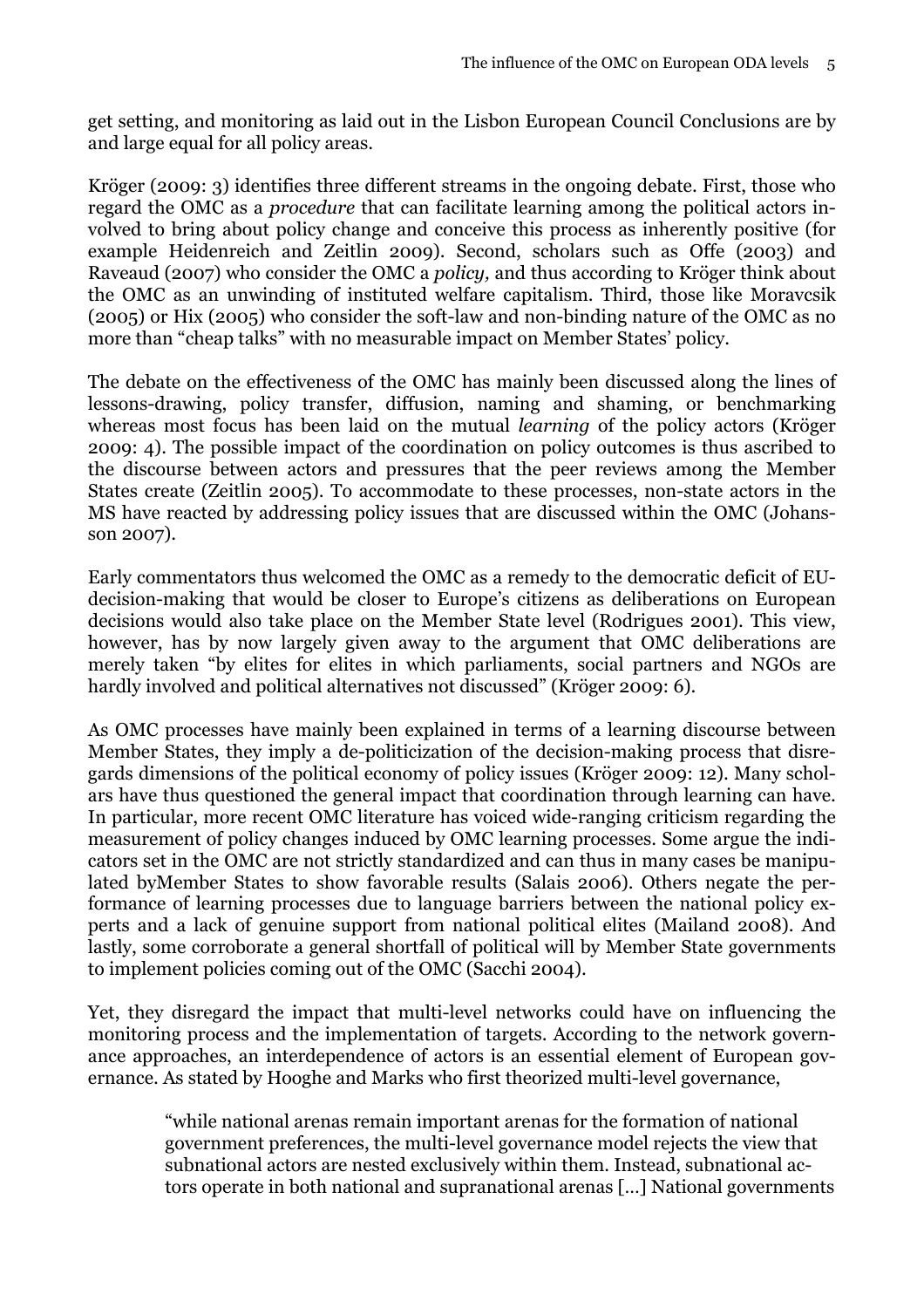[...] share, rather than monopolize, control over many activities that take place in their respective territories." (Hooghe and Marks 2001: 4)

The OMC research debate has not yet analyzed whether the coordination process itself could create a dynamic in which targets set within the OMC can be utilized by various interests at the national level to influence the Member State position and create feedback loops at the EU-level. Most scholars have argued that it is discourse between policy actors and the pressures that the peer reviews among the Member States creates (Zeitlin 2005). However, strategic advocacy coalitions between various actors at Member State and EUlevel that could have an interest to set and achieve these targets are not yet addressed sufficiently. Such efforts could theoretically alter OMC outcomes and its impacts significantly. This is of importance since it has implications for both the effectiveness and legitimacy of the Open Method of Coordination.

Policy network approaches on advocacy coalition frameworks (ACF) have argued that actors within a political system form coalitions based on their personal or institutional belief system to reach concrete policy change, where the dominant coalition is going to determine policy outcome (Sabatier 1998). This process explicitly transcends a two-level game between Member States and EU level, which focuses on exchange between national units something many OMC commentators seem to assume in their analyses.

> "One of the ACF's most innovative features is that it challenges the implicit assumption of most political scientists that an actor's organizational affiliation is primordial - that there is something fundamentally different between legislators, administrative agency officials, interest group leaders, researchers, and journalists. In the traditional view, interest group leaders and legislators are politically active in seeking to influence public policy, while agency officials, researchers, and journalists tend to be perceived as more passive and/or policy indifferent. The ACF, in contrast, encourages us to think of agency officials, researchers, and journalists as potential members of advocacy coalitions - as having policy beliefs similar to interest group leaders and their legislative allies, and as engaging in some non-trivial degree of co-ordinated activity in pursuit of their common policy objectives." (Sabatier 1998: 107)

According to Sabatier's framework, advocacy coalitions could thus substantially alter outcomes in the processes of the Open Method of Coordination. However, he acknowledges that the impact of advocacy coalitions is also dependent on stable and dynamic external factors that can increase or decrease the chances of success, namely "changes in socioeconomic conditions, changes in public opinion, changes in systemic governing coalition, and policy decisions from other subsystems" (Sabatier 1998: 102).

My empirical analysis of horizontal coordination on ODA levels will thus trace the described shortcomings of the OMC by looking at potential advocacy coalitions and will thereby try to describe a model that may explain the impact of the OMC on EU Member States' aid levels.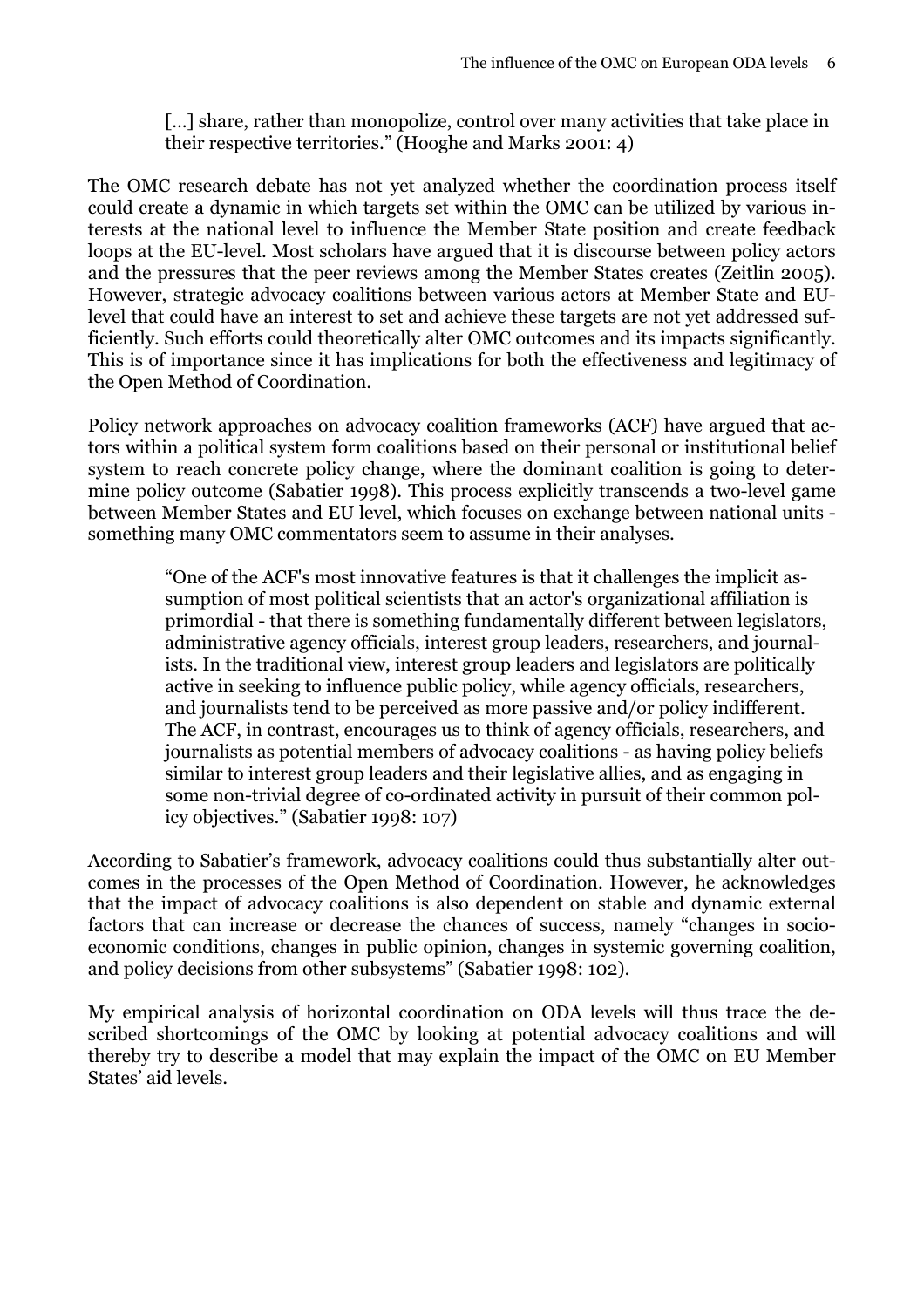#### <span id="page-8-0"></span>**3. Methodology**

My analysis looks at the longitudinal influence of different variables on ODA levels. It will thus include secondary statistical data to track long-term ODA level changes. Reliable OECD data on ODA is available from 1960 onward and will be supplemented further with statistics by Eurostat, Member State budgets, and mid-term budget plans. I will use a complex qualitative design (Lee 1999: 80) to evaluate the influence of the different variables on changes of trends in the data on ODA/GNI-levels. This involves a historical reconstruction of the impact that different actors and general developments have had. To approximate their effects and meanings, the study relies on primary qualitative sources such as Commission reports, Council and European Council conclusions, and newspaper articles. It will furthermore include numerous secondary sources from the research literature and 18 expert interviews with key individuals involved in ODA-policy at both the EU and Member State level.

The interviewees consist of former Member State Under Secretaries of state, policy experts from advocacy groups at Member State level and from European federations, Members of European Parliament, Commission officials from the Directorate General Development, members of the Council Working Group on Development (DEVGEN), European Parliament secretariat staff, experts from implementing organizations, and Member State bureaucrats. The interviews were conducted in July 2010 in Brussels and over the phone in August 2010. To protect privacy of the research participants and deter potential harm to them, all names have been anonymized. This, however, is a complex endeavor since it carries significant implications for the objectivity of results (*see* Thomson, Bzdel et al. 2005). Rock (1999) suggests that the desirable result of the anonymization process should be that only interviewees are able to recognize themselves in the published work. However, a tradeoff has to be made to warrant verifiability for other researchers. I will therefore settle to anonymize the names of my sources, but indicate an approximate sectoral or institutional affiliation and whether or not the information stems from the EU- or the Member State.

My analysis will focus on two sets of actors to differentiate causality of the OMC on ODAlevels from mere correlation: (1) EU Member States and (2) non-EU DAC donors. For the sake of obtaining a synoptic view on the EU Member State ODA levels, I am going to limit the analysis to roughly a quarter of the currently 27 Member States. These will be made up by the EU's highest absolute ODA donors from 2009, the year of the latest available OECD data. In order of magnitude these include France, Germany, the United Kingdom, Spain, The Netherlands, Sweden, and Italy. Since this sample would not include a Member State from the new Eastern European Member States of the 2004 or 2007 accessions, I will fur-

thermore include Poland, the largest donor of the EU-12 countries, to detect developments that might be special to the circumstances of the new Member States. To isolate causality from the influence of other international bodies, a control group will include an equally sized group from non-EU DAC donor countries, similarly chosen by the size of their absolute ODA in 2009. However, data is not yet available for some



Figure 1: Correlation Source: XKCD Comics (2010)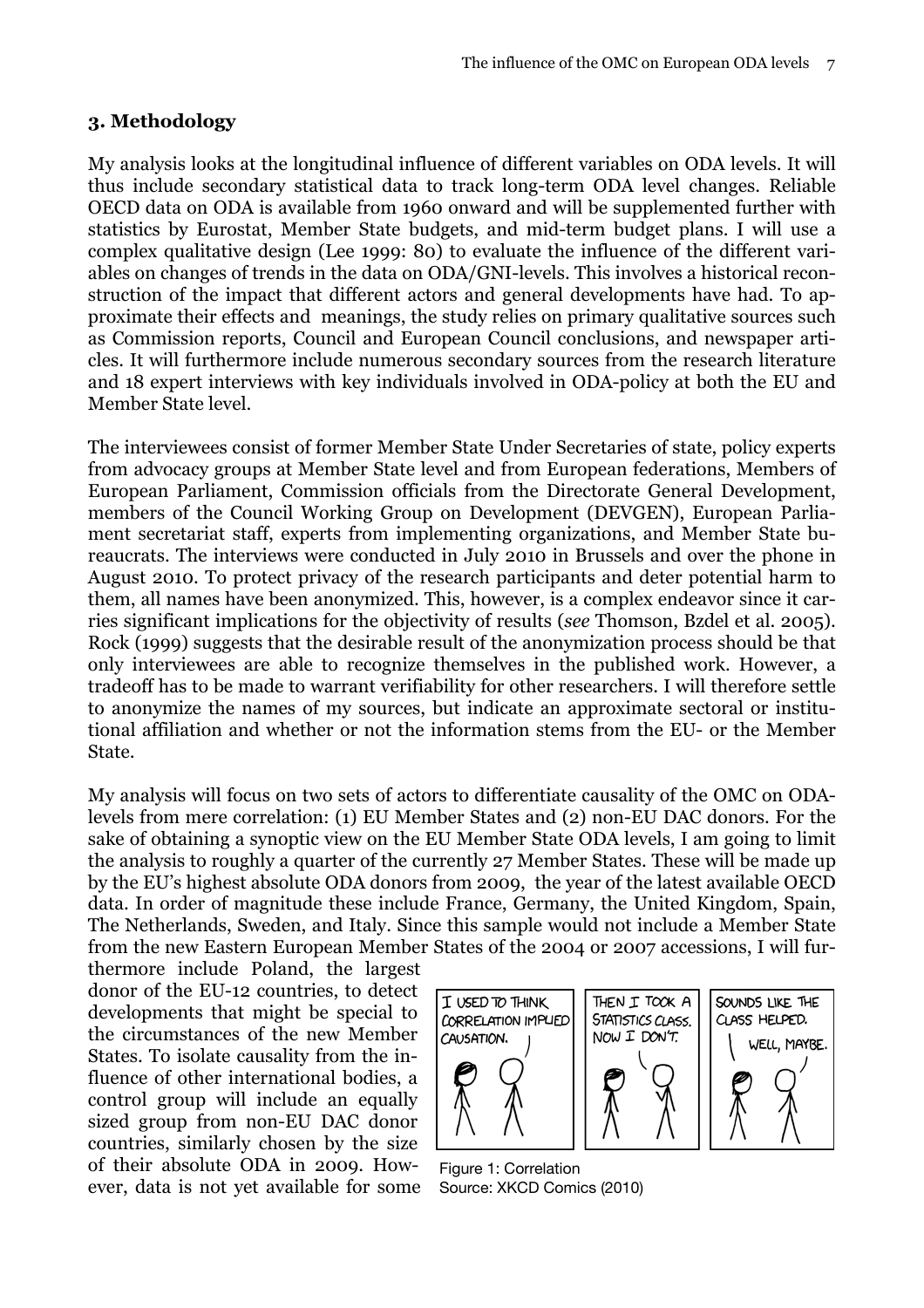of the newer OECD donors such as South Korea. The control external group will hence only include six non-EU donor countries, namely the United States, Japan, Norway, Canada, Switzerland, and Australia. The sample of EU-Member States covers a variety of different categories, such as countries with and without a colonial past,<sup>2</sup> countries with different welfare state regimes,<sup>3</sup> and different dates of joining the Union.<sup>4</sup> Furthermore, the ODA contribution of these countries makes up more than 80% of the total amount of EU ODA in 2009, which makes their shares heavily important for the EU's overall ODA-levels.

Thorough testing of confounding variables and a wide range of expert interview subjects should warrant valid and reliable results. The interviewees cover a purposefully selected sample from a small parent population of policy experts involved in ODA-policy at the EU and Member State level. For one, most interviewees were deeply involved with the decision-making processes, either at the Member State or EU level, or both. I put particular focus on the inclusion of individuals who were working on ODA levels when critical changes of absolute and the relative ODA/GNI levels began to appear after 2000. The interviewees represent many of the major state and non-state actors involved at both Member State and EU-level. However, due to the complex international environment of the subject matter, there is an important caveat concerning the reliability of results. Kassima (1994) points out a boundary problem that arises when applying policy network approaches to EU governance:

> "In domains where the EU is not the only competent international organisation, there is an additional complexity in defining the relevant network and important consequences […]. First, it is not clear at which stage the other organisation should be counted as part of the relevant policy network. Second, where there is another international organisation, there will usually be either a partial or a total overlap in membership with the EU. In such cases, EU Member States have preferences for acting in one or the other, or in both." (Kassima 1994: 24-25)

The policy issue of ODA-levels is no exception to the described methodological problem. It will thus have to isolate the influence of the Open Method of Coordination from that of other decision-making fora since the European Commission and the EU Member States are often times members in international institutions that work on rising or harmonizing aid-levels, such as the OECD DAC, the UN, or the G8/G20. To remedy this boundary problem, a longitudinal time series in combination with careful historical reconstruction should allow to isolate necessary from sufficient conditions. I will in a first step take a detailed look at the inner workings of the Open Method of Coordination in ODA policy and in a second step isolate trends in ODA/GNI-level changes from other possibly confounding variables. I will assess the influence of all control variables. If such influence is measured, I am going to probe whether the factor was necessary or sufficient for policy change.

As Kröger (2009: 8) points out, a clear isolation of possibly confounding factors for the Open Method of Coordination allows for a context-sensitive exploration of policy issues with the advantage of "profound knowledge and understanding of the process under re-

<span id="page-9-0"></span><sup>2</sup> With a colonial past: France United Kingdom, Spain, The Netherlands; a distant or weak colonial past Germany, Italy; without a colonial past: Sweden, Poland

<span id="page-9-1"></span><sup>3</sup> Liberal: United Kingdom; Conservative: France, Germany, Italy; Social-Democratic: Sweden

<span id="page-9-2"></span><sup>4 1957:</sup> France, Germany, The Netherlands, Italy; 1973: UK; 1986: Spain; 1995: Sweden; 2004: Poland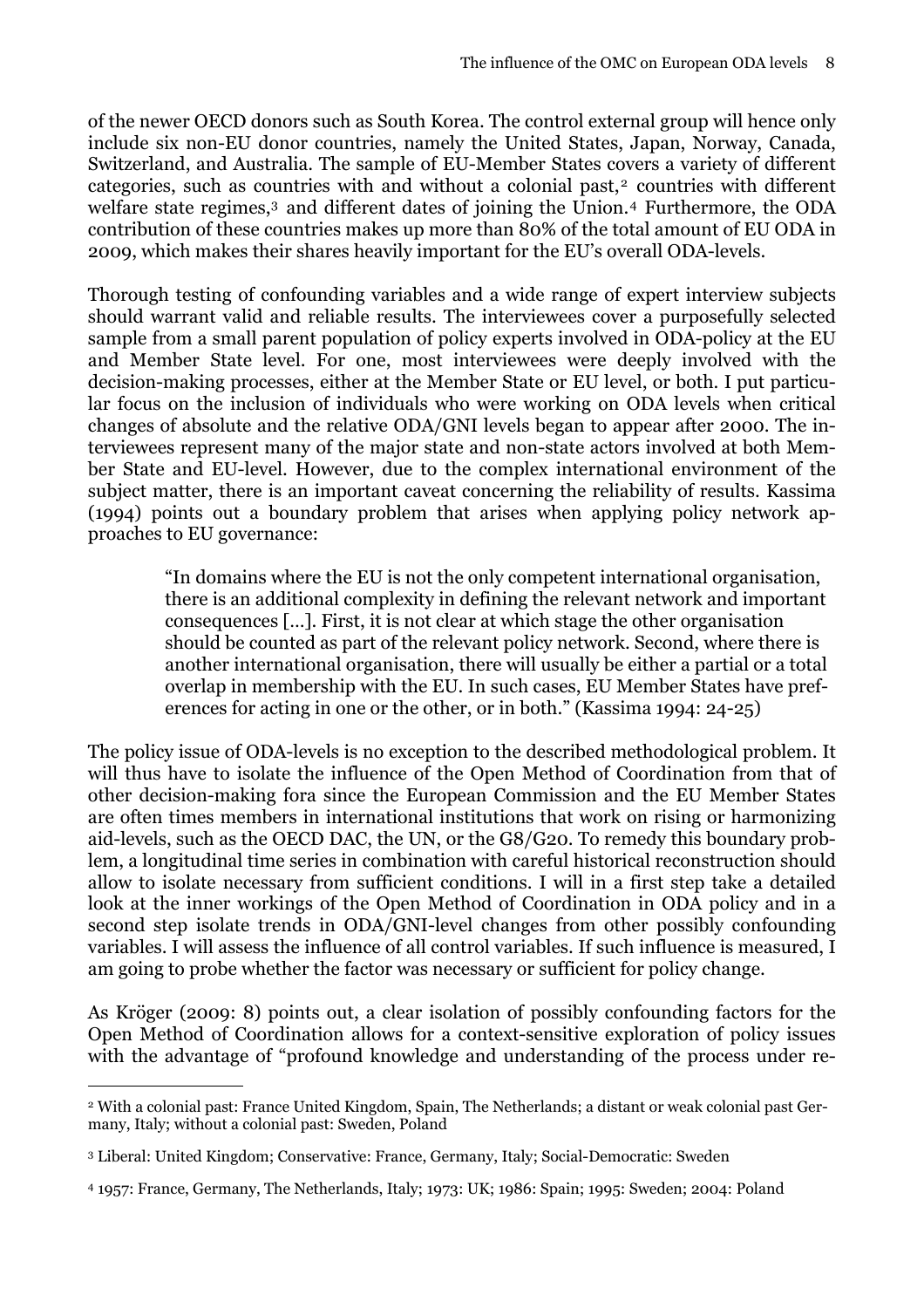

Figure 2: Boundary problems. Who influences whom?

view, while the disadvantagee is the limited potential for generalization". Though broad generalizations from the specificities of development policy and its unique political surrounding might not be possible, it can nevertheless help to sharpen the focus of research on the Open Method of Coordination for potentially overlooked processes.

I will operationalize the dependent variable with the OECD definition on the levels of Official Development Assistance (ODA). A general methodological problem of OMC research is the fact that it is hard to assess with qualitative indicators. For example, those used by Zeitlin (2007) - "changes in national policy thinking (cognitive shifts)" and "changes in national policy agendas (political shifts)" - seem open for interpretation. Qualitative indicators such as these make comparative analysis more difficult as they require assessment and contextualization through discourse analysis that cannot be standardized in a crosscountry study. Using a hard quantitative measurement such as ODA that is strictly standardized by the OECD has the advantage that it allows analysis of a quantifiable impact of a policy target that is used in the OMC process under study.

Figure 3 provides an overview over the dependent variable (Rising ODA/GNI levels in EU Member States), the independent variable (the Open Method of Coordination), and seven possibly confounding control variables that I will probe (UN Resolutions and Millennium Development Goals, OECD DAC, political orientation of MS governments, government revenues, change in public opinion, pressure from developing countries, and the role of the G8 and G20).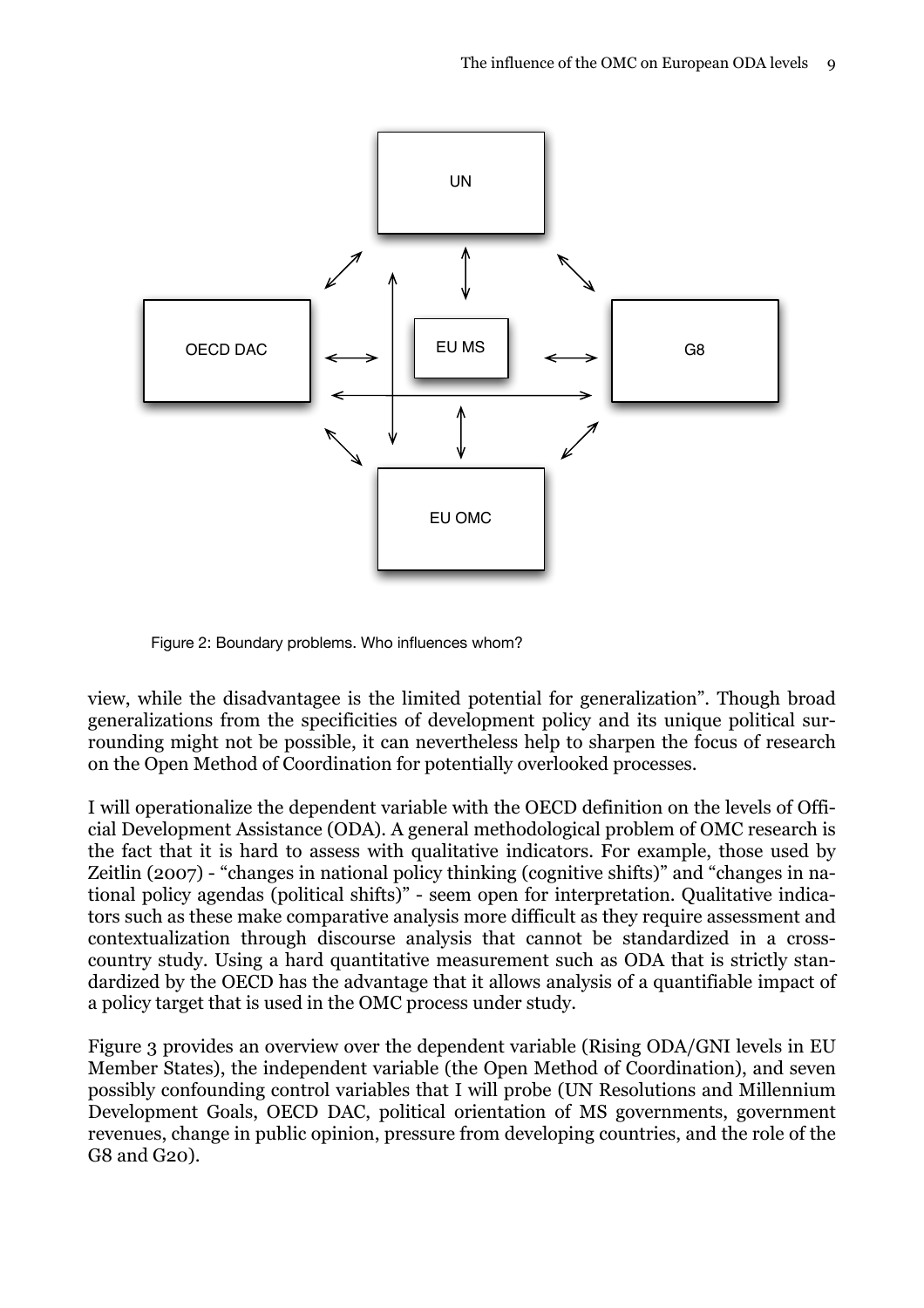

Figure 3: Dependent-, independent-, and control variables

#### <span id="page-11-0"></span>**4. Analysis**

Before beginning to assess the influence of the Open Method of Coordination on EU Member States' ODA levels, it is necessary to determine whether horizontal coordination between EU States in ODA policy issues can in fact be analyzed within the OMC-research framework. The four principles of the Open Method of Coordination that were explicitly fleshed out in the Lisbon European Council Conclusion in 2000 are

- 1. "fixing guidelines for the Union combined with specific timetables for achieving the goals which they set in the short, medium and long terms;
- 2. establishing, where appropriate, quantitative and qualitative indicators and benchmarks against the best in the world and tailored to the needs of different Member States and sectors as a means of comparing best practice;
- 3. translating these European guidelines into national and regional policies by setting specific targets and adopting measures, taking into account national and regional differences;
- 4. periodic monitoring, evaluation and peer review organised as mutual learning processes" (European Council 2000, §37)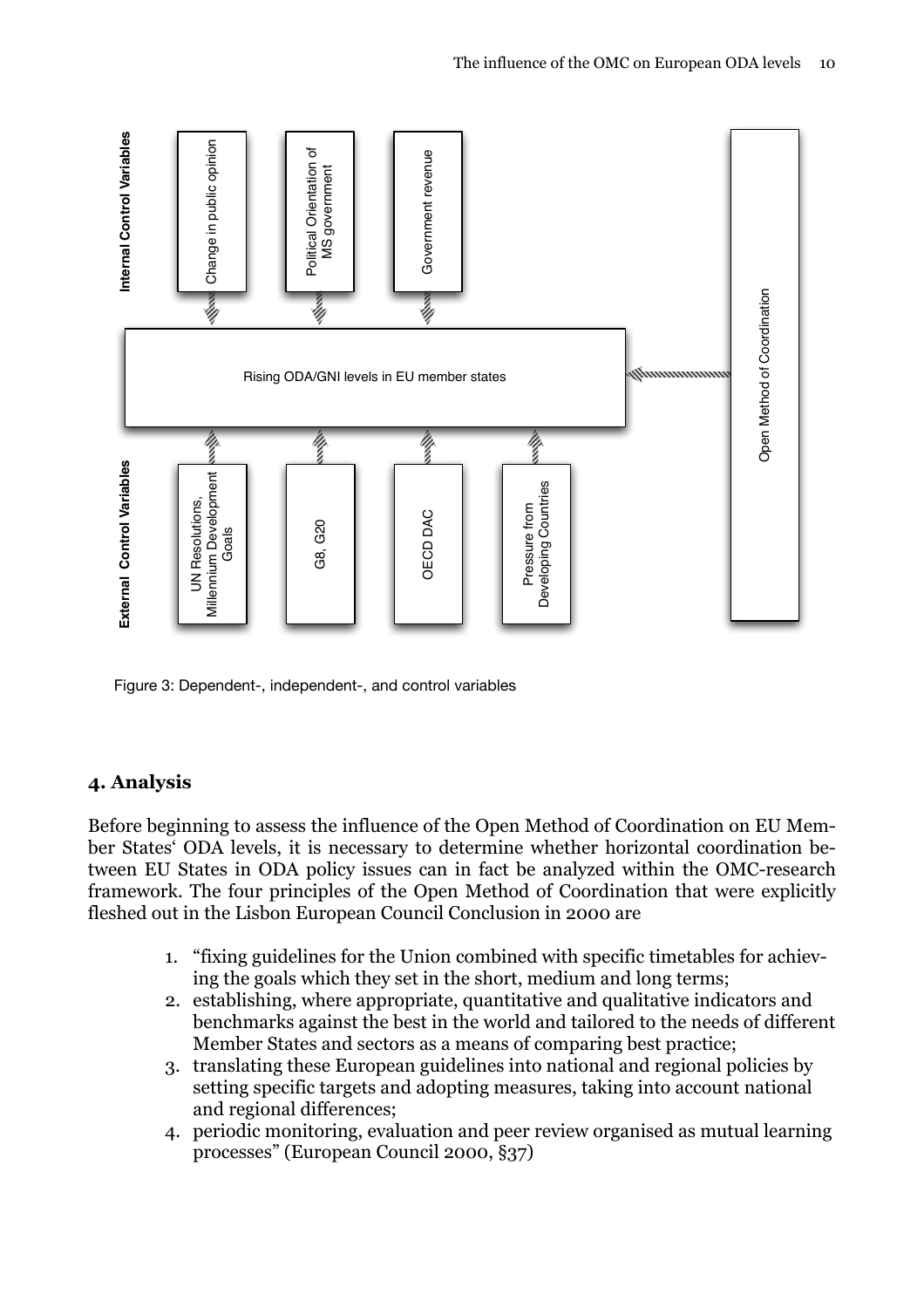These were specifically set for employment, social, and economic policy in the context of the Lisbon agenda. However, as I have pointed out, the same instruments have analogously been applied in other policy fields. Even though they are not necessarily explicitly referred to as an "Open Method of Coordination", they have the same principles that were agreed to in various European Council and Council conclusions and are quintessentially of the same nature as the coordination process between the Member States follows the codified policy fields in the Lisbon Agenda (*see* Lange and Alexiadou 2007).

On ODA-levels, the ground for coordinated action was first laid in June 2001 at the Göteborg European Council under Swedish Presidency:

> "[…] the Union has reaffirmed its commitment to reach the UN target for official development assistance of 0.7% of GDP as soon as possible and to achieve concrete progress towards reaching this target before the World Summit on Sustainable Development in Johannesburg in 2002." (European Council 2001a, §26)

These conclusions were reaffirmed by the DEVGEN Council configuration and the European Council in Laeken, whereas the former delegated the Commission to

> "clarify and expand them [ODA targets] on the basis of a dialogue with each of the Member States, in particular on the further steps to be undertaken by each of them with a view to reach the 0.7 % GNP target, including the question of establishing specific timetables." (Council of the European Union 2001b, §8)

This resulted in a EC communication presented to the General Affairs Council in February 2002 (European Commission 2002). The communication listed a concrete timetable to achieve 0,39% ODA/GNI collectively and a minimum 0,33% ODA/GNI individually as an intermediary target by 2006. Subsequently, the DEVGEN Council committed to these targets (Council of the European Union 2002a) and the Barcelona European Council on March 15 and 16, 2002 reaffirmed this intermediary target as well as a long-term commitment to reach 0,7% ODA/GNI.[5](#page-12-0) Two of the best-performing Member States at the time, Sweden and the Netherlands, issued a separate statement to the Council Conclusion that asked that "starting at the World Summit for Sustainable Development conference in Johannesburg, each Member State's respective efforts and results in increasing ODA should be monitored and evaluated on a yearly basis."(Council of the European Union 2002c) Their proposal was soon adopted. A General Affairs and External Relations Council (GAERC) conclusion on November 18, 2002 (Council of the European Union 2002b) and a follow-up conclusion in May 2003 in fact mandated the Commission to "continue to monitor on a regular basis, and report annually on, the follow up of the Monterrey commitments by elaborating, in consultation with Member States, an improved methodology in order to reach the most accurate knowledge on progress achieved by the EU." (Council of the European Union 2003)

Such reports, the so-called Monterrey Monitoring Reports, have been issued annually by the Commission since. In 2005 the commitments were reiterated by a step-by-step plan,

<span id="page-12-0"></span><sup>5</sup> Furthermore, a sustained effort of those Member States who had already achieved this level. European Council (2002), §13, so-called "Barcelona Commitments"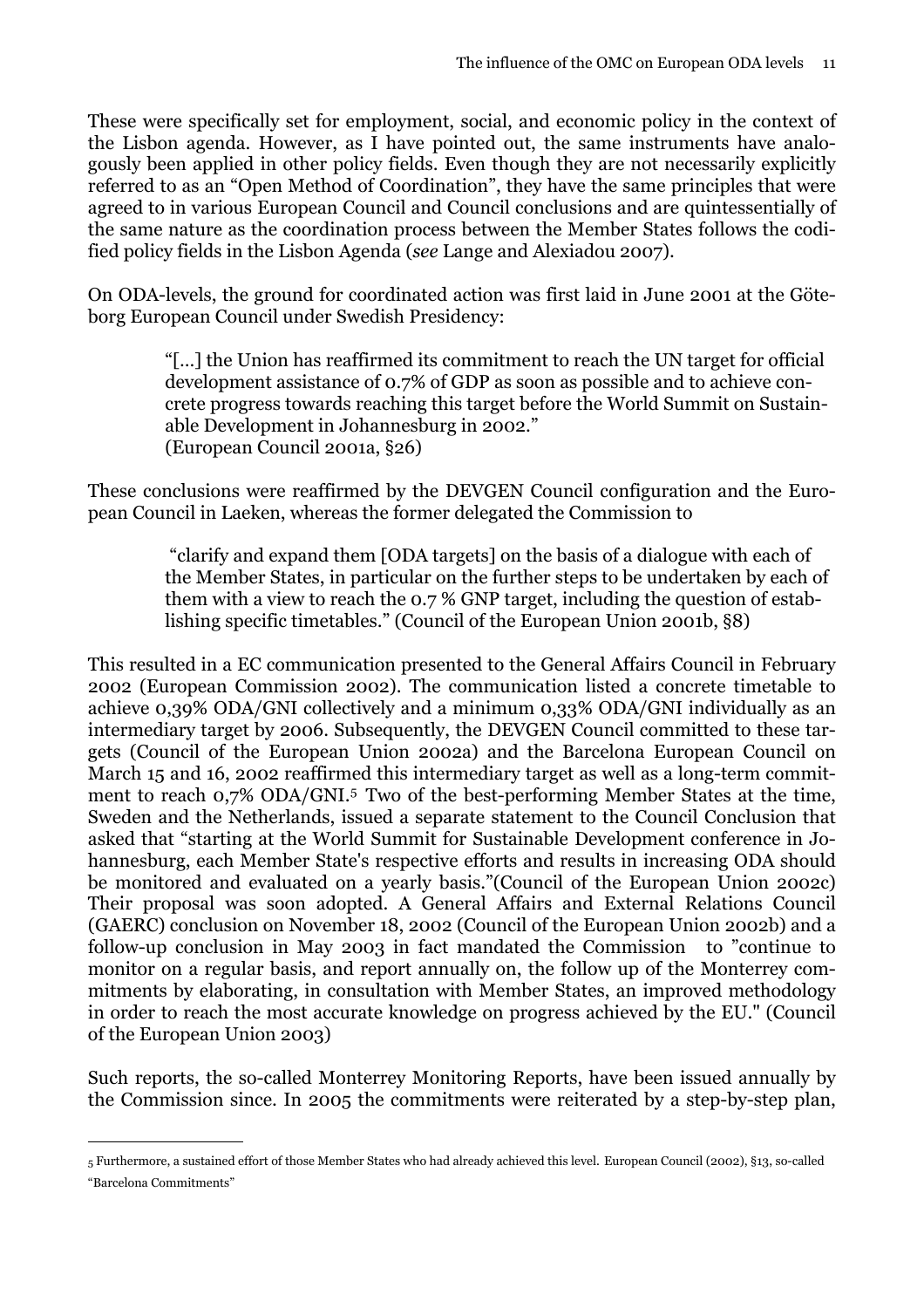that committed EU-15 countries to reach an interim collective target of 0,56% ODA/GNI in 2010 (0,7% ODA/GNI in 2015), an individual target for EU-15 countries of at least 0,51% ODA/GNI, and individual targets of at least 0,17% ODA/GNI in 2010 (0,33% ODA/GNI) for the new EU-12 Member States (Council of the European Union 2005).

Thus, all of the four informal properties of the Open Method of Coordination are present in ODA-level policies. The Member States set targets to be reached within specific timetables, use quantitative indicators for the measurement of performance,<sup>6</sup> transform such European guidelines into country specific individual targets, and expose themselves to annual monitoring and evaluation.

#### <span id="page-13-0"></span>*European coordination on aid-levels*

The aid levels for the whole of the European Union have increased significantly from 0,32% ODA/GNI in 2000 to more than 0,44% ODA/GNI in 2009. Figure 1 illustrates that in 2004 aid levels for the selected Member States rose sharply.[7](#page-13-2) The Member States budget planning processes for the budget year 2004 took place in 2003 and were thus the first budgets that could fully incorporate the pledges of the Member States after the Barcelona Commitments in March 2002 and two UN conferences later that year.[8](#page-13-3) ODA/GNI levels slightly decrease between 2006 and 2007, but are inclining thereafter.[9](#page-13-4) This can be explained by the fact that most Member States used a profusion of debt relief grants to increase their ODA and by 2007 a number of countries had depleted these, forcing a functional shift in their ODA in their 2007 and 2008 budgets (European Commission 2007: 6). Figure 4 shows the vastly differing ODA/GNI levels for selected Member States. Most of them, however, show a clear upward trend. [10](#page-13-5) Can these rises solely be attributed to the EU's use of the Open Method of Coordination starting in 2002? How can the the deviation of decreasing ODA/GNI levels in Italy be explained?[11](#page-13-6)

The European Commission has since its inception in 1957 been referred to as the motor of European integration. Its modus operandi has for the past fifty years most frequently been in the terrain of the community method that produced binding legislation for its Member States. The Open Method of Coordination, on the other hand, is first and foremost a coordination process between Member States in policy areas so close to their sovereignty that they do not wish do be legally bound by its results. Development aid levels, in fact, go to

<span id="page-13-5"></span>10 The same holds true for the combined EU-15, EU-25, and EU-27 ODA/GNI levels

<span id="page-13-6"></span>11 Stagnating or decreasing ODA/GNI levels between 2002 and 2009 also occurred in Greece (0,21% to 0,19%), Portugal (0,27% to 0,23%) and two of the Member States already above the 0,7% ODA/GNI target, Denmark (0,96% to 0,88%), and The Netherlands (0,81% to 0,82%) (OECD 2010)

<span id="page-13-1"></span><sup>6</sup> The ODA-indicator as defined by the OECD DAC

<span id="page-13-2"></span><sup>7</sup> Similar increases over this time period have taken place in other EU Member States as well

<span id="page-13-3"></span><sup>8</sup> Financing for Development Conference Monterrey (late March 2002) and Johannesburg World Summit for Sustainable Development (September 2002)

<span id="page-13-4"></span><sup>9</sup> The notable exception is Germany, where ODA/GNI levels were decreasing in 2008 because debt relief grants were depleted and ODA funds reoriented (European Commission (2010b: 58)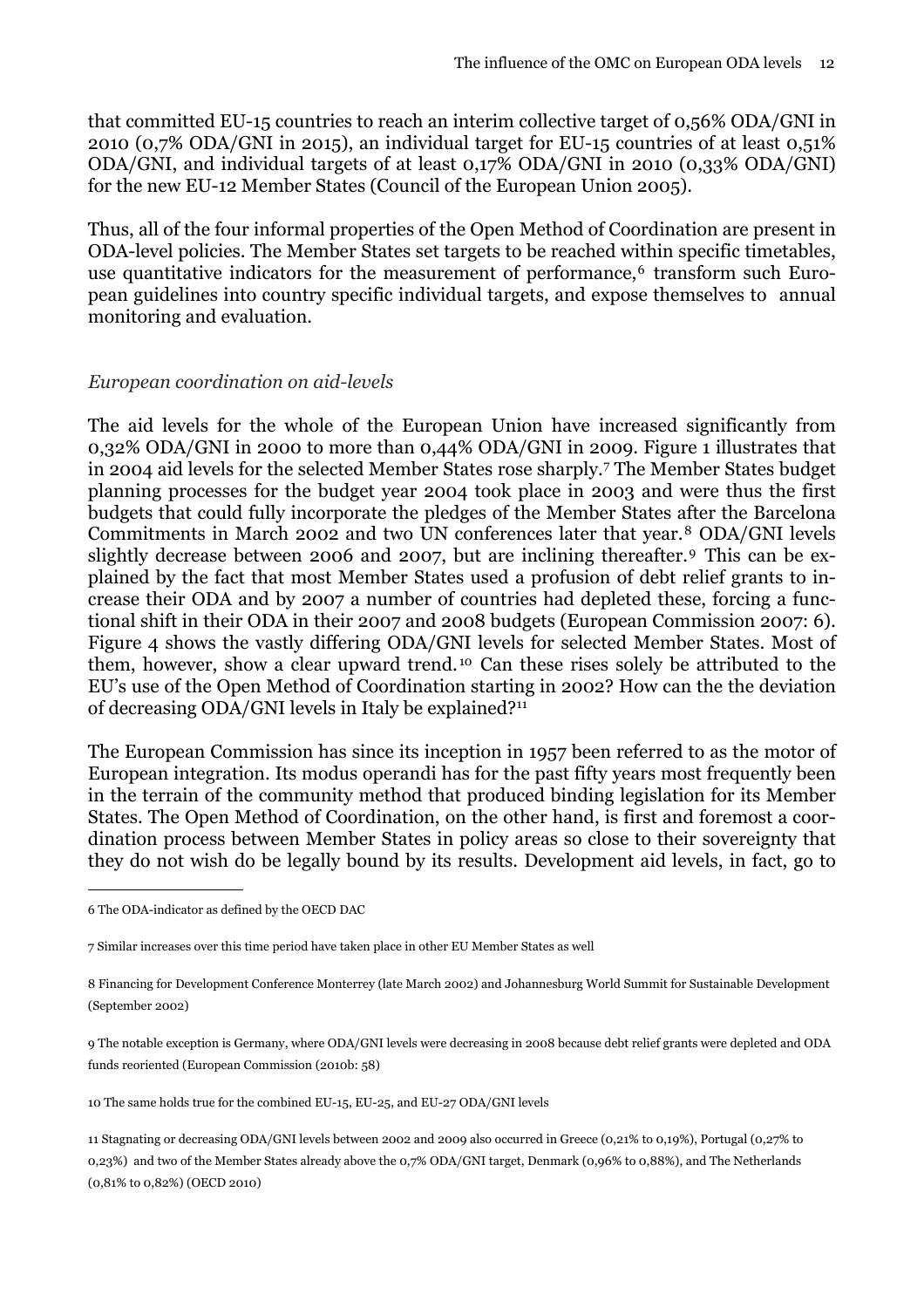

Figure 4: Selected Member States' ODA levels Source: OECD 2010

the very core of the Member States' sovereignty, as they touch upon matters of budget and taxation.

The 2001 European Council in Göteborg laid the cornerstone of the EU's sustainable development strategy and was the ignition for the EU's internal discourse on ODA levels. Its policy content was in fact preceded a month earlier by the Commission communication "a sustainable Europe for a better world". More concretely, it suggested that the European Council mandate it to take action by the preparation of another communication:

"Among other issues, this Communication should address the question of mobilizing additional financial resources for development aid, in particular to reduce global poverty."(European Commission 2001: 9)

The Commission took this initiative as numerous bureaucrats within the DG Development were keen to fill the Millennium Declaration of September 2000 with more concrete financial backing in the run-up to the UN Monterrey Conference on Financing for Development in early 2002.[12](#page-14-0) Such initiatives take the form of communications to the Council and are usually a diplomatic balancing act. EC officials try to fathom what is politically feasible in the Member States, as they do not want to risk complete rejection or watered-down proposals that would mean a defeat for their work. However, in 2001 they found a strong ally in the Swedish presidency, as Sweden was one of the few countries to reach the 1970 UN

<span id="page-14-0"></span><sup>12</sup> Interviews with EC officials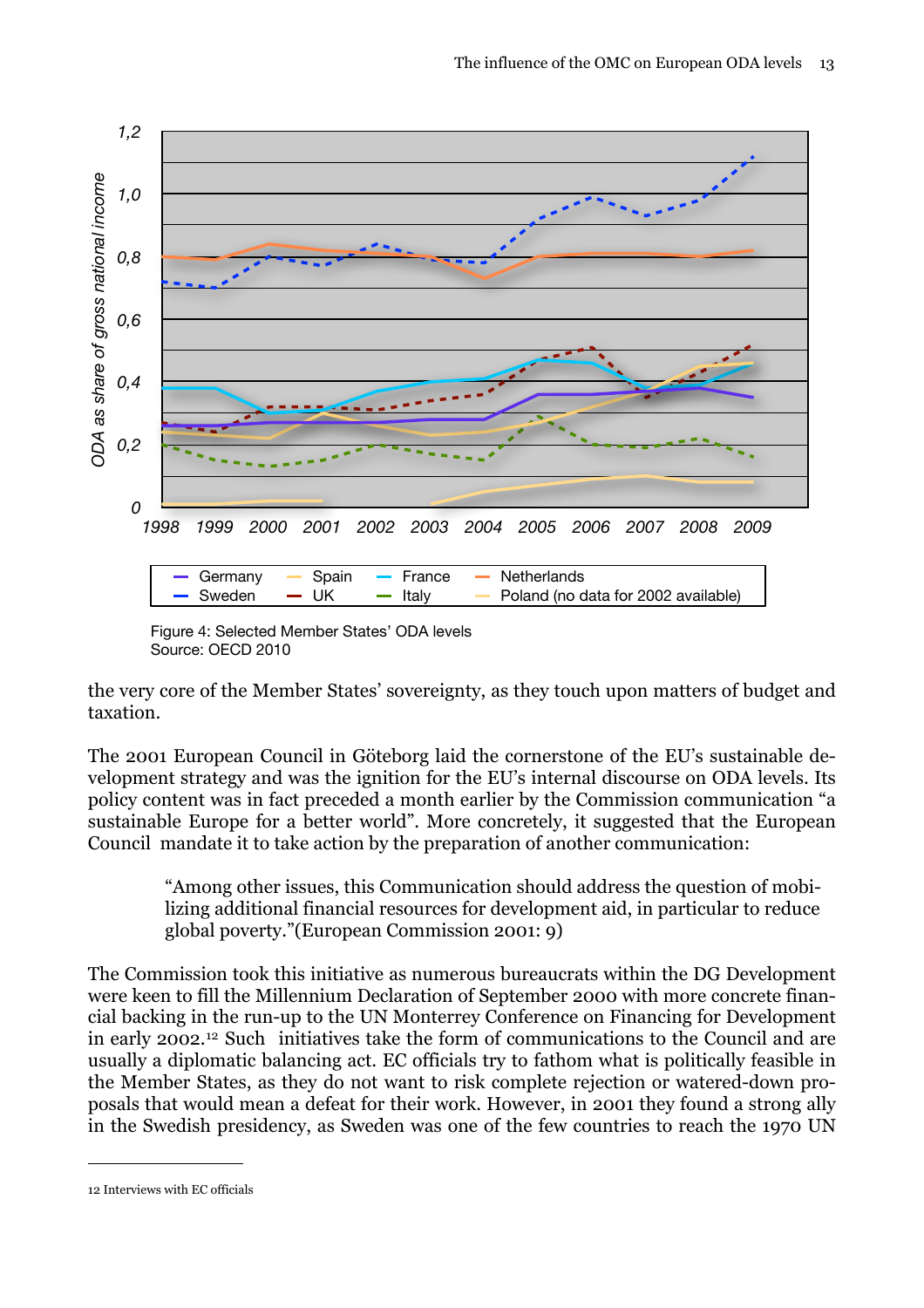target of 0,7 per cent ODA/GNI and had consistently been trying to attain a fairer burden share of aid levels from other developed nations.[13](#page-15-0) The Belgian presidency in the second half of 2001 was similarly ambitious towards development objectives as it tried to brand development policy as one of the successes of its presidency.<sup>14</sup> In effect, the close work with these two allies enabled the Commission to get mandated by the DEVGEN Council to work out more concrete proposals on how to commit the Member States to measurable success on ODA/GNI levels (Council of the European Union 2001b, §8). The resulting EC communication that outlined the collective 0,39 ODA/GNI percent commitment to be reached by 2006 was then approved by Council and European Council and is known as the *Barcelona Commitments* - the EU's bid for the Monterrey Conference on Financing for Development (European Commission 2002). It is the foundation of the open coordination on ODA levels that has been practiced since. The mandate for the Commission to monitor implementation on a yearly basis had particularly been a demand by those Member States that were already above the 0,7 per cent target - Sweden and the Netherlands (Council of the European Union 2002c). In 2005 new targets became necessary, since the EU enlargement in 2004 increased the EU by 15 Member States, of which many had previously little to no development aid programmes. This eventually resulted in the step-by-step plan discussed earlier and the "European Consensus on Development", a common reaffirmation of these commitments by Council, Commission and European Parliament in December 2005.

In the course of the monitoring process bureaucrats from the DG Development try to gather information from the Member State level about ongoing budget discussions and mid-term financial planning and find out about their implications for ODA-levels. The EC furthermore issues a detailed questionnaire on aid-issues to the Member States, which it uses as an instrument to test congruence between different positions and the feasibility of new initiatives.[15](#page-15-2) This results in an annual monitoring report published in spring. Since the outcome of these reports already underwent internal consensus building in inter-services groups with other DGs and is furthermore carefully based on what EC bureaucrats deem a possible consensus, its contents often times are adapted in final Council conclusions.[16](#page-15-3) Nevertheless, the EC explicitly points out shortfalls from commitments if it doesn't consider that enough progress was made. But such direct criticism against the performance of certain performers is not going to find its way into Council conclusions, as Member States would readily be on the defensive. [17](#page-15-4) In some cases, where proposals on concrete steps such as increased monitoring are failing or are likely going to fail within the Council of Ministers, the EC will bypass this decision-making level and try to precipitate a conclusion at the European Council level to facilitate future developments in the Council.[18](#page-15-5)

<span id="page-15-0"></span><sup>13</sup> Interview with former MS Under Secretary of State

<span id="page-15-1"></span><sup>14</sup> Interview with former MS Under Secretary of State

<span id="page-15-2"></span><sup>15</sup> Interview with EC official

<span id="page-15-3"></span><sup>16</sup> Interviews with EC officials, Brussels-based civil society policy officer

<span id="page-15-4"></span><sup>17</sup> Interview with EC official

<span id="page-15-5"></span><sup>18</sup> For example, this happened in Council negotiations in 2010. The DEVGEN Council didn't pass a conclusion to allow for the annual creation of its own report on progress. However, the European Council conclusion from June 17, 2010 (§20) mention such an annual progress report to be presented to the European Council by the Council (Interviews with EC officials, Brussels-based civil society policy officer)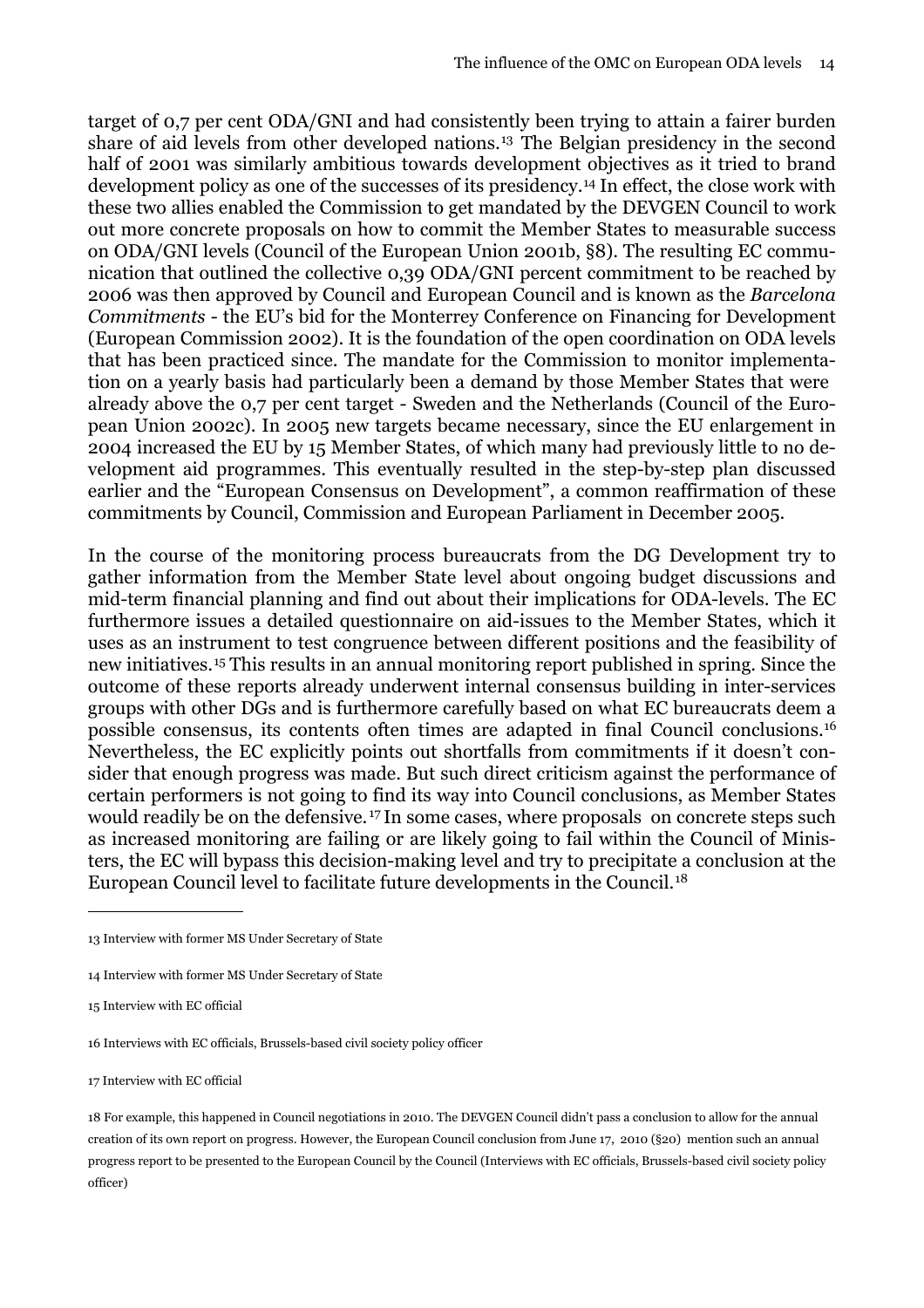Furthermore, the role of the Commission goes far beyond monitoring. The Director General and Commissioner of DG Development frequently travel to Member States that seem unable to live up to their commitments. [19](#page-16-0) They explore the views of all actors involved on ODA at the national level<sup>20</sup> and reiterate the commitments for individual and collective targets in talks with bureaucrats and Member State parliaments. Particularly in countries where development issues aren't high on the political agenda, they emphasize global security concerns to garner support such as the prevention of international crises or avoidance of migration due to lack of opportunities in the countries of origin.[21](#page-16-2)

The acting Directorate General Development doesn't have internal adversaries on raising aid-levels within the Commission since the monetary contributions are made by Member States. More specifically, they are not in competition with other Commission departments over funding, a situation that development ministries at the national level frequently find themselves in. The resulting internal unity on aid-levels makes it easier for the DG Development to take a strong stance on ODA issues than it would in other development policies, which often touch upon competencies of other departments and require internal negotiation. DG Development has for the past years furthermore enjoyed strong backing from its political leadership, as Commission President Barroso has been receptive and supportive of development issues. [22](#page-16-3) Consequently, the EC acts on the side of the good performing Member States within the Council. It furthermore frequently finds civil society as a common partner on the issue. The Commission has thus proven to be a quite proactive actor on ODA-levels within the OMC framework and can rightly claim its title as a motor of integration or at the very least its combustion chamber.

Civil society groups in Brussels have only in recent years started to work on ODA-levels, as recognition of the importance of European coordination in sync with European decisionmaking has increased within the advocacy community.[23](#page-16-4) Even though federations and umbrella organizations of development NGOs have been present in Brussels for decades, advocacy work on increasing ODA-levels had until the early 2000's almost exclusively taken place at the Member State level. According to EC officials, Brussels-based civil society had only a minor role to play in the negotiations leading up to the Barcelona Commitments.[24](#page-16-5) Advocacy groups only started to organize on Brussels-based advocacy work for ODA-levels in the run-up to the step-by-step plan in 2005. Most notably, their work has since then resulted in an annual shadow-report that is released simultaneously with that of the DG Development. Remarkably, these shadow-reports are co-funded by the European Commission and tackle issues that EC officials often regard as too sensitive to be addressed by

<span id="page-16-5"></span>24 Interviews with EC officials

<span id="page-16-0"></span><sup>19</sup> Interviews with EC officials

<span id="page-16-1"></span><sup>20</sup> Generally finance and development ministries, or in some cases international development departments of foreign affairs ministries

<span id="page-16-2"></span><sup>21</sup> Interview with EC official

<span id="page-16-3"></span><sup>22</sup> Interviews with Brussels-based civil society officer; EC officials

<span id="page-16-4"></span><sup>23</sup> Interviews with Brussels-based civil society policy officers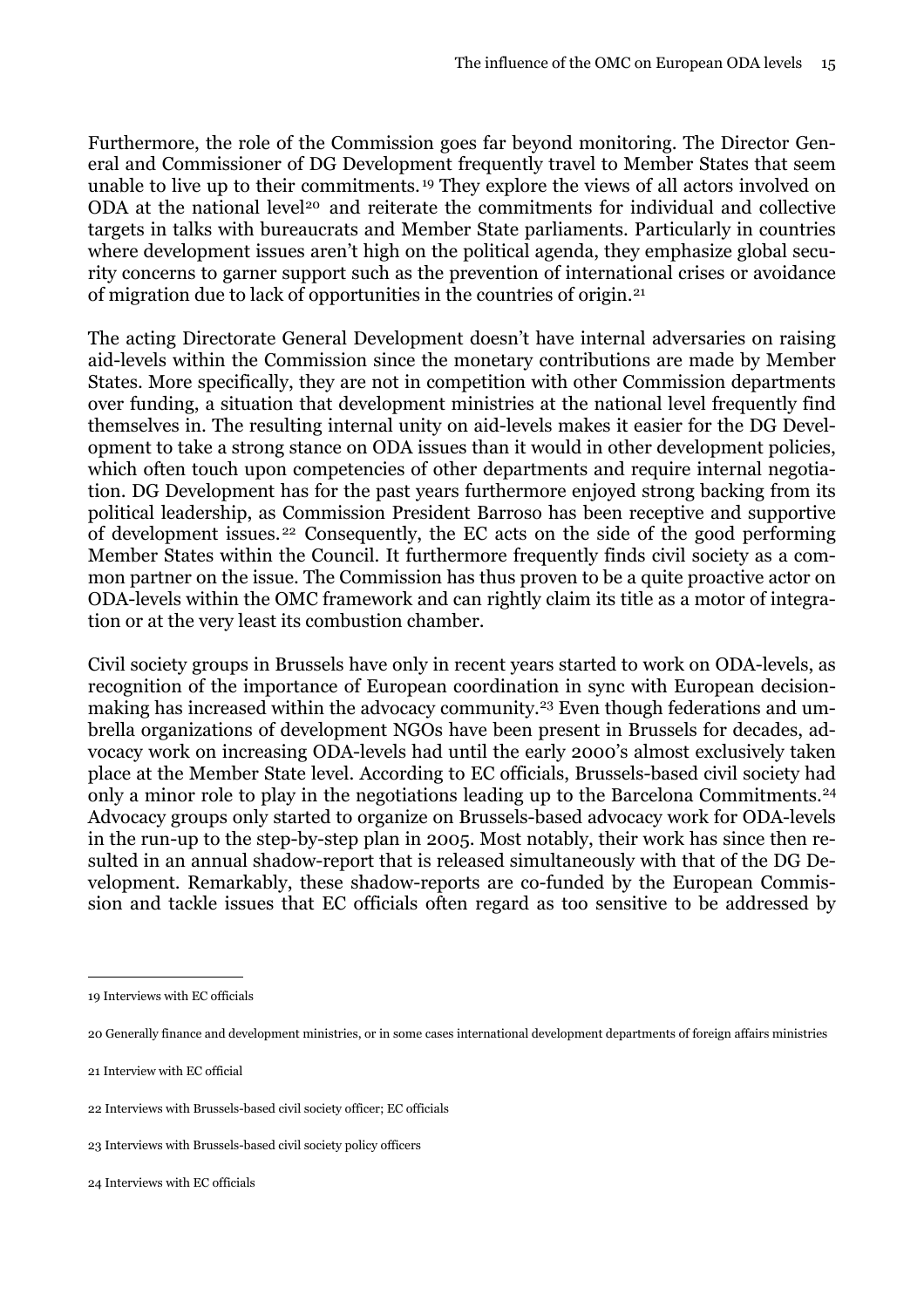them directly.[25](#page-17-0) The shadow reports bundle the position of twenty-seven national development NGO federations and provide negotiators in Brussels pushing for higher ODA expenditures with arguments - information that goes beyond what is provided directly by Member State governments and compiled in the annual Commission report as it takes issues from another angle. Furthermore, co-funding by the Commission also takes place for the overall budget of the largest federation of European development NGOs, CONCORD.[26](#page-17-1) Greenwood (2007) has pointed out that this is a common feat for the Commission. Directorates General establish privileged organizations and as

> "allies in the drive for European integration, interest groups reduce the dependence of the Commission and Parliament upon national administrations, and form a demand constituency upon member states. They may also help nurture popular support for European integration, and have historically been viewed by EU political institutions as a potential solution to their remoteness and lack of democratic legitimacy." (Greenwood 2007: 5-6)

Though positions on other development policy issues in many cases differ, they are by and large congruent with regards to pushing aid-levels up to the committed 0,7 per cent ODA/ GNI. This leads to comprehensive sharing of information between officials in DG Development and advocacy group staff in the run-up to important Council meetings. Next to the CONCORD are a number of INGOs that have opened branches in Brussels in the past couple of years.[27](#page-17-2) Similar to CONCORD, their work involves channeling of information from European policy issues towards their national branches and platforms and vice versa.

NGOs and civil society groups engage in lobbying the permanent representatives of the Member States that are directly involved in Council negotiations. Feasible impact of such efforts with regards to aid-levels, however, is questionable given the significant budget implications that are not going to be decided by negotiators in Brussels. These remain in the jurisdiction of budget sovereignty of Member States' parliaments. Permanent representatives will thus have to work within constraints that are imposed upon them by their national governments and generally only have room for diplomatic maneuvering around the strength or weaknesses in the formulation process of a Council conclusion.<sup>[28](#page-17-3)</sup>

Much more importantly, the Brussels offices of development NGOs coordinate advocacy work of their branches in the Member States in regard to upcoming Council decisions and depending on their current strategy target either significantly well- or poorly-performing Member States.[29](#page-17-4) The intention behind this is to put the shortcomings of the latter in the spotlight and thus bring additional pressure on these states from their peers in the Council as they go into the negotiations, animate the former to point out their positive achievement, and thus either demonstrate the large gap between commitments and achievements,

<span id="page-17-0"></span><sup>25</sup> Interview with EC official, Brussels-based civil society policy officers

<span id="page-17-1"></span><sup>26</sup> *See* <http://www.concordeurope.org/Public/Page.php?ID=17> for a complete list of the MS federations, which are organized within CONCORD (Accessed August 12, 2010)

<span id="page-17-2"></span><sup>27</sup> For example: ActionAid, Oxfam, ONE

<span id="page-17-3"></span><sup>28</sup> Interview with MS Permanent Representative

<span id="page-17-4"></span><sup>29</sup> Interview with Brussels-based civil society advocacy officer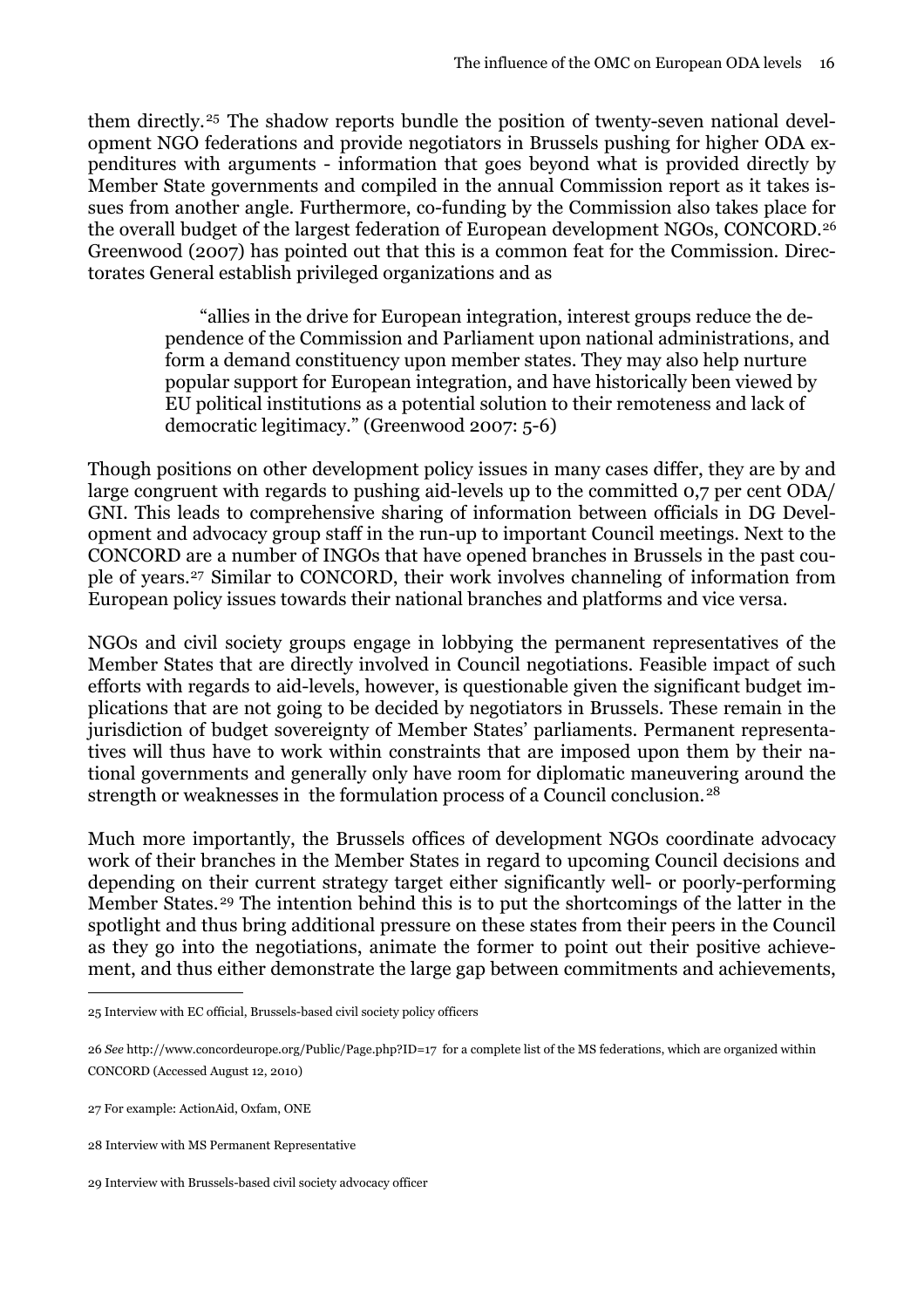ask for a fair sharing of the burden, or both. In general the work is particularly focused on those Member States with the largest aid budgets, as they are made out to be most critical in the Council negotiations.[30](#page-18-0) The coordination from the Brussels-based offices is particularly important as to inform the Member State branches about the right timing to take initiatives. It enables national branches of advocacy groups to lead public advocacy campaigns right before important Council meetings, reminding their government of possible shortfalls from intermediary targets and thus create bottom-up pressure in the negotiation process.[31](#page-18-1) 

Clearly, there is thus a critical role for the national advocacy groups and platforms to use opportunities given by the possibility of exerting such networked pressure on their respective governments. However, as I am going to show later on, public opinion changes had in the past only limited effect on significantly increasing aid-levels. Thus, government position on aid -levels are likely not changing because of single media campaigns. This would mean that advocacy focus has particular impact when the elite-public of national decisionmakers involved on aid-levels and budget processes can effectively be addressed. In particular, the quantified long term and interim targets that are set and agreed upon within the framework of the OMC present a proficient yardstick to concretely measure success vis-à-vis commitments. Civil society groups at the Member State level are able to utilize these commitments to push for their fulfillment. Without the concrete targets and interim targets provided first by the Barcelona Commitments and later by the step-by-step plan, their message would have fallen on much less fertile ground with decision-makers.[32](#page-18-2) A push for higher aid-levels solely based on advocacy groups' calculations of what amount of development aid is needed would weigh in with much less authority than their governments prescribing to a definite timetable at the European level on when to reach certain targets.[33](#page-18-3)

In almost all European Member States development NGOs are organized within a single national federation or umbrella organization, which allows them to coordinate their advocacy strategies and effectively lobby their respective government. Notably, there is one exception to this. In the case of Italy, which is the only EU Member State in this study that does not show a clear upward trend, there is no united voice of NGOs for development advocacy.[34](#page-18-4) Instead of a single powerful federation, there are as many as three federations,<sup>35</sup> a structure unique when compared with all other Member States of the EU.<sup>36</sup> Even though it is hard to assess the strength of civil society, a number of factors come readily to mind - the number of NGOs working on an issue, their funding, their grassroots support from society or access to politicians. However, literature on lobbying has shown that a

<span id="page-18-0"></span><sup>30</sup> Interviews with Brussels-based civil society policy officers

<span id="page-18-1"></span><sup>31</sup> Interviews with Brussels- and MS-based civil society advocacy officers

<span id="page-18-2"></span><sup>32</sup> Interviews with civil society advocacy officers at the Brussels- and MS-level

<span id="page-18-3"></span><sup>33</sup> Interviews with MS-based civil society advocacy officers

<span id="page-18-4"></span><sup>34</sup> Interview with Italian civil society advocacy officer

<span id="page-18-5"></span><sup>35</sup> ONG Italiane (small and local NGOs), CINI (INGOs), and Link 2007

<span id="page-18-6"></span><sup>36</sup> Interview with Italian civil society advocacy officer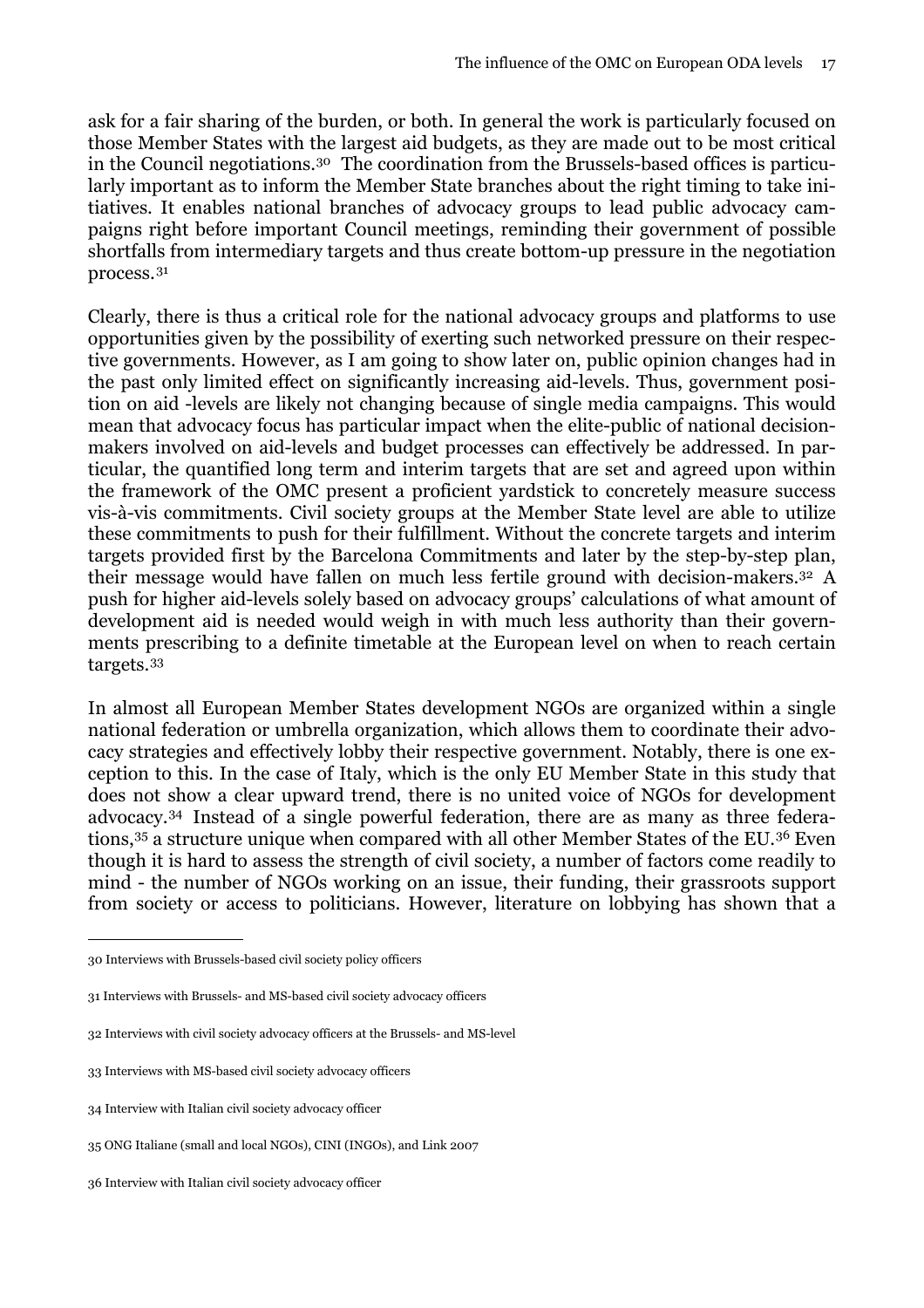united position with little internal division is a significant factor for gaining influence (*see*  Greenwood 2007, Ciglar and Lewis 2007, van Schendelen 2005). The reasons for these divisions in Italy are far beyond the scope of this paper, but scholars working on political culture have pointed out a general pattern of parochialism and fragmentation present in Italian civic life, which exemplarily also shows up in the high number of small parties, and provinces (Abraham and Verba 1989). In addition, Italy does not have a ministry of development. Development policy issues are decided within the ministry of foreign affairs and have for the past years lacked clear support from the respective minister.<sup>37</sup> Taken by itself, however, this factor does not necessitate a weak position of development relative to other departments. Both the UK and Spain perfectly showcase that political will power to bolster development objectives can also originate from the Ministry of Finance (UK: Gordon Brown) or the Prime Minister's office (Spain: José Zapatero).<sup>38</sup> However, in combination with the fragmented advocacy community which furthermore doesn't represent a broad grassroots base as their counterparts in other EU Member States, [39](#page-19-2) Italian advocacy groups have a hard time pressing for policy change on ODA-levels.[40](#page-19-3) Even though they can - similar to their counterparts in other Member States - point out the commitments of Italy at the EU-level, they can not forge strong alliances with actors within the government that would instigate a push in the same direction. [41](#page-19-4) This shows that the OMC needs willing political actors at the Member State level to have an effect on policy change, even if this support comes from sub-group of government actors, as long as they are able to take part in budget negotiations within the government.

Development ministries or comparable departments in foreign ministries at the Member State level are generally in support of an increase of ODA-levels.[42](#page-19-5) Not least it means an increase in the budget they are able to dispose. For international negotiations, and negotiations at the EU-level, however, they will have to agree with other departments on a common cabinet position, in the case of ODA-levels particularly with their respective ministry of finance on the size of their budget. The commitments and targets that were agreed to in the OMC thus provide a strong support for their position and differ from previous international commitments, as they are not only set with a specific deadline, but are furthermore measured against intermediate targets and include an institutionalized annual review process. They are additionally bolstered, if governmental actors are allying with advocacy groups to put pressure on the national ministry of finance and members of parliament involved on budgetary matters or get backing from the head of state level (Wieczorek-Zeul 2007: 39).[43](#page-19-6) 

<span id="page-19-0"></span><sup>37</sup> Interview with Italian civil society advocacy officer

<span id="page-19-1"></span><sup>38</sup> Interviews with British and Spanish civil society advocacy officers

<span id="page-19-2"></span><sup>39</sup> For example, Oxfam or ActionAid in the UK can organize a significant number of votes according to a UK-based civil society advocacy officer (interview)

<span id="page-19-3"></span><sup>40</sup> Interview with Italian civil society advocacy officer

<span id="page-19-4"></span><sup>41</sup> Nevertheless, since Italian relative aid levels have even fallen behind new Member States such as Slovenia and Cyprus, the Berlusconi government is rethinking to adjusting aid disbursements (Interview with advocacy officer of INGO)

<span id="page-19-5"></span><sup>42</sup> Interview with former MS Under Secretary of State, MS Permanent Representative

<span id="page-19-6"></span><sup>43</sup> Furthermore confirmed in an interview with a MS ministry of finance official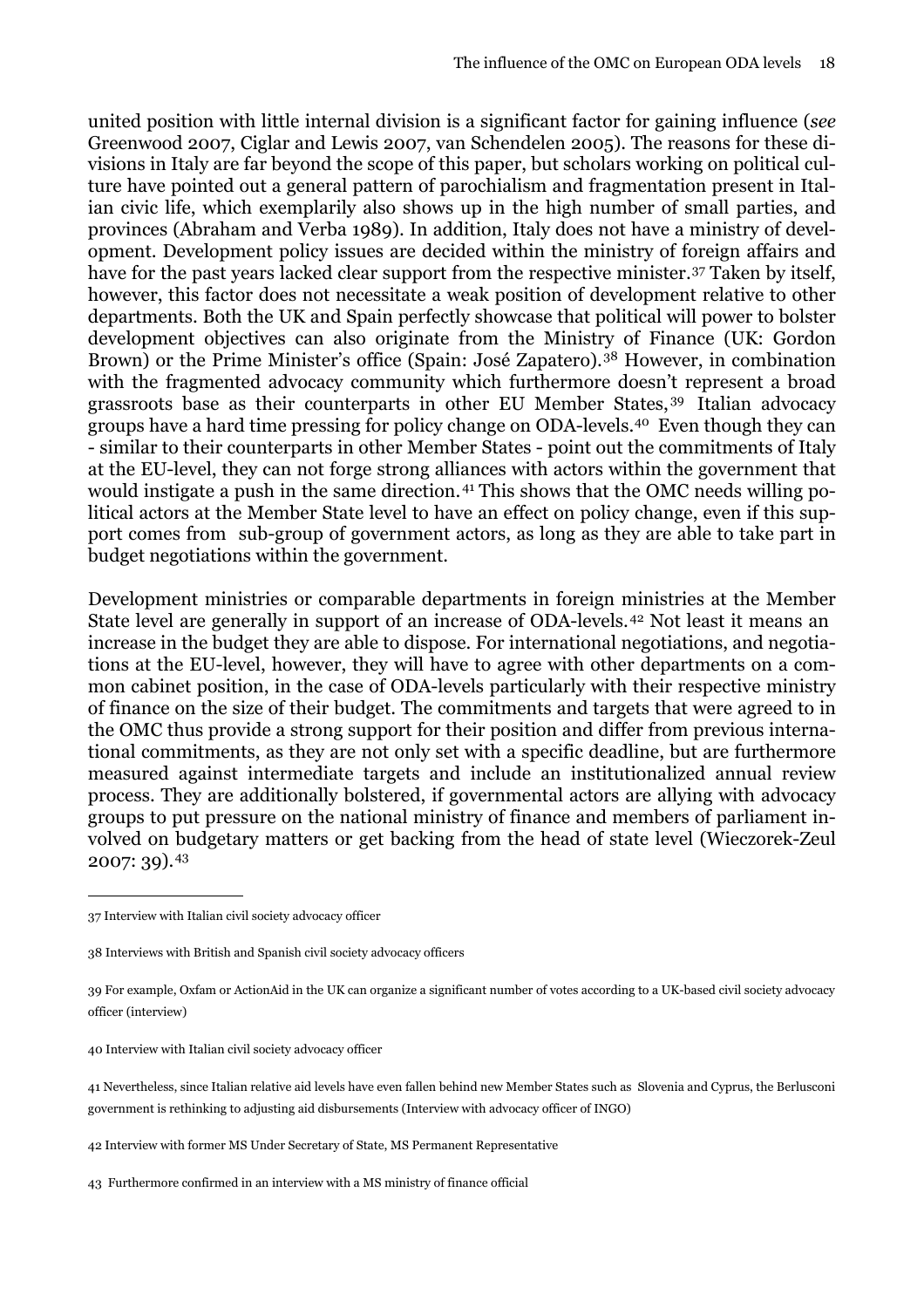During Council negotiations on ODA-levels, there are generally two blocks - Member States that are already at or above the target of 0,7 per cent and those that are well on track on the one side, and Member States that have not yet reached the targets they committed to on the other.[44](#page-20-0) Discussions generally revolve around the outcomes of the annual monitoring report by the EC, which is generally released in the spring. The good-performers frequently demand adherence to the targets that were commonly set by making reference to the need of a more equal burden-sharing of ODA between all EU Member States. [45](#page-20-1) These pressures are fed back to the national capitals and play a role in the Member State's budget negotiations, particularly if it is supported by national actors aligning behind the same goal. [46](#page-20-2) Whether the pressure originating from this review process in a given year is strong or weak is influenced by positive or negative feedback loops. If a large number of Member States are on track to achieve their targets, the pressure on those Member States falling behind is incrementally higher. Contrarily, if an EC review shows that a majority of Member States are off track, as has been the case in 2009 and 2010, pressure on badly performing governments is significantly reduced.[47](#page-20-3) If such a standstill is likely going to be the case, a willing coalition of European Commission, well-performing MS, and Brussels-based advocacy groups tries to push to anchor a reaffirmation of commitments or the introduction of new review instruments in Council Conclusions. If such efforts fail, they have also (as mentioned earlier) tried and succeeded to introduce such commitments in the European Council conclusions and thus instigate future action by the Council.

Throughout the process, the Council Presidency plays an important role. Its official function is to act on neutral grounds and find consensus between 27 MS positions in order to have a common proposal that allows the Council to move forward and adopt a conclusion. Nevertheless, the given orientation and political agenda of the MS that holds the Presidency is somewhat influential. [48](#page-20-4) It can decide what is incorporated into the draft that is put up for vote. This also includes formulations that are included, but put in brackets, i.e. representing the opinion of some, but not all MS. The fact that even non-unanimity opinions are still included into Council Conclusions can still buoy them up in the political discourse ensuing the Council Conclusions. Certain presidencies also allow for considerable influence for the EC, which in the OMC functionally only has the mandate to release its annual reports. In particular, small MS holding the presidency tend to closely reconcile their political agenda with the EC, whereas bigger MS don't.[49](#page-20-5)

<span id="page-20-0"></span><sup>44</sup> Interview with MS Permanent Representative

<span id="page-20-1"></span><sup>45</sup> Furthermore, best-practices from certain Member States can take some wind out of opposing arguments about feasibility of securing development financing, as they prove that a policy can realistically be done. The implementation of national laws that bind governments to adhere to commitments, as it is the case in Belgium, are one example. Since other governments are in the process of following suit, notably the UK government, it leastwise drives discussions about the applicability of similar arrangements in other Member States.

<span id="page-20-2"></span><sup>46</sup> Interviews with MEP, MS Permanent Representative, former MS Under Secretary of State

<span id="page-20-3"></span><sup>47</sup> Interviews with Brussels-based civil society advocacy officers and MS Permanent Representative

<span id="page-20-4"></span><sup>48</sup> Interview with EC officials, MS Permanent Representative

<span id="page-20-5"></span><sup>49</sup> Interview with EC official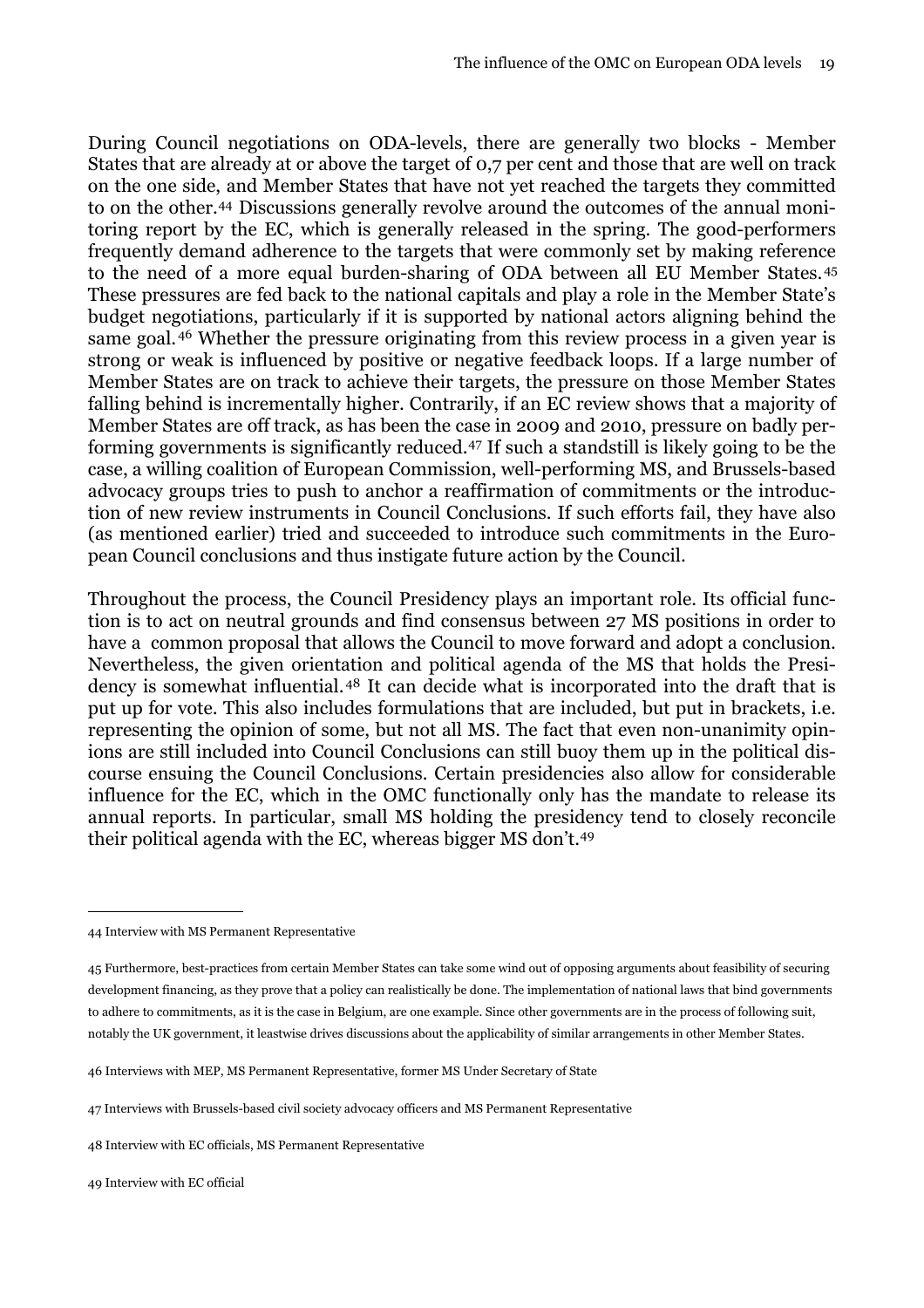The European Parliament formally doesn't have any influence on the horizontal coordination between the Member States. Notably, parliamentarians of all groups (except Eurosceptics) in the development committee are in support of increasing ODA levels.<sup>50</sup> However, whether or not an EP rapporteur decides to issue a shadow report concurrent with the annual publication of the Commission crucially depends on the individual parliamentarian in charge. Even though the parliament's reports on ODA-levels are read by Permanent Representatives, they are generally only referred to in Council conclusions, when they are in line with the consensus position in the Council. They are, however, also taken note of at the MS state level, as the MEP's are in close contact with the national parliamentary groups of their political parties. Concrete political pressure resulting from this, however, seems unlikely.

Nevertheless, the development committee has reminded the Development Commissioner of the fact that his initial approval was contingent upon the EP's approval - a token of political sway. [51](#page-21-1) As they furthermore have a significant say in other development policy issues



Figure 5: Advocacy coalitions in the Open Method of Coordination on aid-levels

<span id="page-21-0"></span><sup>50</sup> Interview with MEP

<span id="page-21-1"></span><sup>51</sup> Interview with MEP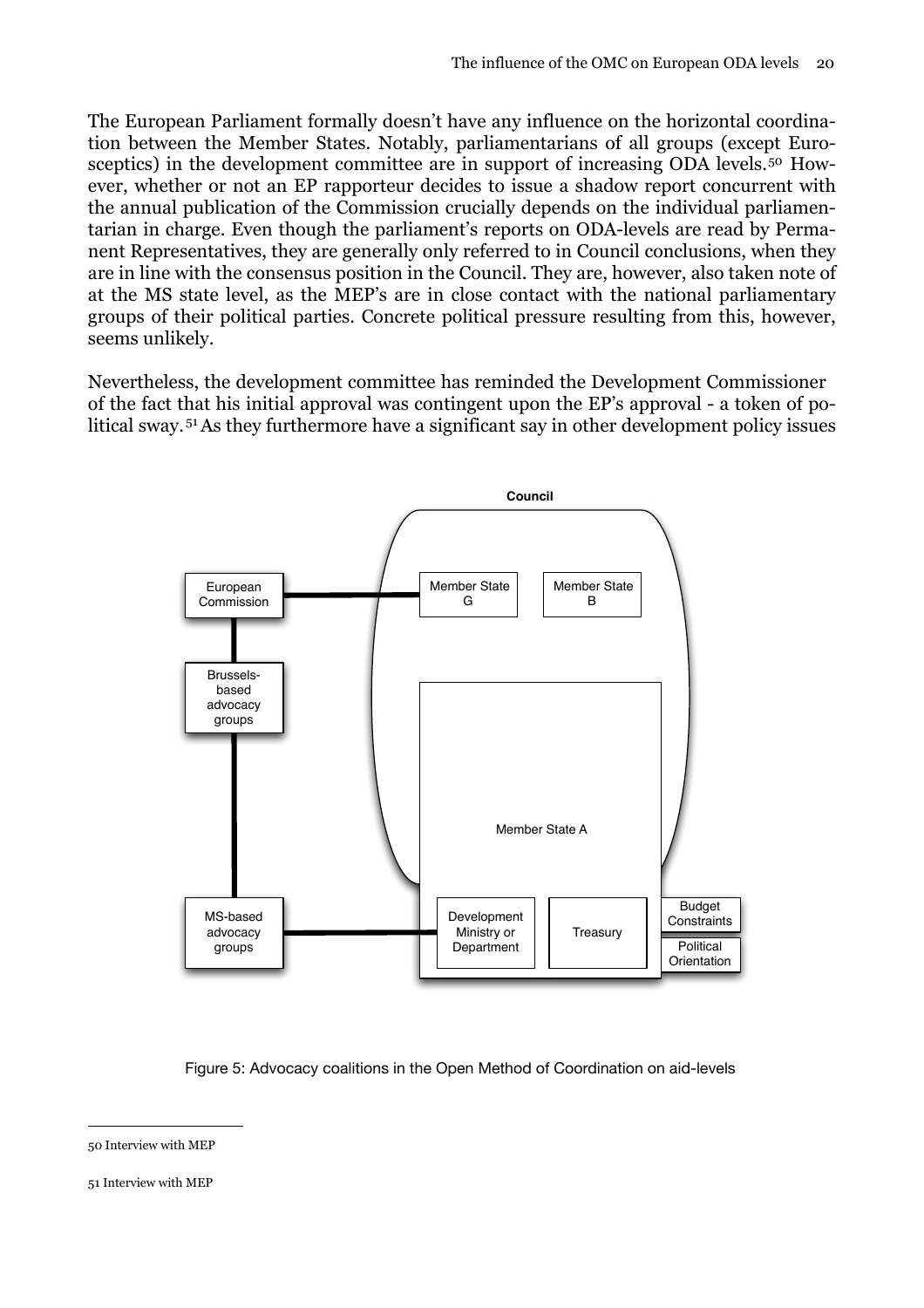that involve the co-decision procedure, permanent representatives try to at least take into account the development committee's opinion in order to not sour the working relationship.[52](#page-22-0) More concretely, the EP has in the past successfully put pressure on the Development Commissioner to drop a proposal that would have widened the definition of ODA.[53](#page-22-1) Ordinarily, however, MEPs consider the Council negotiations between MS a closed shop and see their main role in supporting and encouraging the Commission to continue naming and shaming the worst-performing Member States. [54](#page-22-2) Moreover, if the EP does issue shadow reports on ODA-levels, they are generally not timed in the rhythm of the Commission-Council working schedule and thus exert little impact.[55](#page-22-3) At the end of the day, recommendations and resolutions coming from Parliament are thus only a minor part of the OMC process and the final word is a unanimous vote of Member States on Council conclusions.[56](#page-22-4)

European aid levels have risen significantly since horizontal coordination began in 2002. The above observations of the OMC policy process on ODA-levels indicates that an advocacy coalition of state and non-state actors on Member State and EU-levels facilitated such developments. Figure 4 summarizes the process.

The European Commission took initiative to draft proposals for concrete steps to reach long-term and intermediary targets of ODA-levels. They found a willing ally in the Swedish and Belgian European Council Presidency in 2001 to push their initiative forward and, with the Barcelona Commitments led to the introduction of OMC-governance on aidlevels. Demands in the Council by already well-performing Member States (Netherlands and Sweden) resulted in a mandate for the Commission to release yearly monitoring reports. Commission officials stand in close contact with Brussels-based advocacy groups, to whom they feed information about the ongoing processes and which give them comprehensive overviews over civil-society positions from all 27 Member States. Brussels-based advocacy groups can coordinate their national branches in tune with the timing of Council negotiations and can thus focus their energy on a strategy of either pushing goodperformers or bad-performers. Within the Member State development ministers or heads of development departments in the foreign ministries are generally in favor of higher development spending, but will regularly find themselves in budget negotiations with their government's treasury over the mobilization of the necessary funds. The hard quantitative ODA/GNI targets set in the OMC, top-down pressure from other other well-performing Member States ("State G") in the Council and timely bottom-up pressure from advocacy groups all help national development ministers in budget negotiations to increase funds.

Obviously this requires at least a number of necessary conditions, namely that: (1) Budget constraints are not too narrow, and (2) political will from at least one significant actor

<span id="page-22-0"></span><sup>52</sup> Interviews with MS Permanent Representative, MEP, EP secretariat staff

<span id="page-22-1"></span><sup>53</sup> Interview with EP secretariat staff

<span id="page-22-2"></span><sup>54</sup> Interviews with MEP, EP Secretariat staff

<span id="page-22-3"></span><sup>55</sup> Interviews with EC officials, Brussels-based civil society advocacy officers

<span id="page-22-4"></span><sup>56</sup> Note that with the institutional changes that are instigated by the Lisbon Treaty, the EC will in the future have to make its working schedule of upcoming initiatives available to Council, European Parliament, and National Parliaments far in advance, which could potentially enhance the timing and thus impact of EP work within OMC processes (Interview with EC official)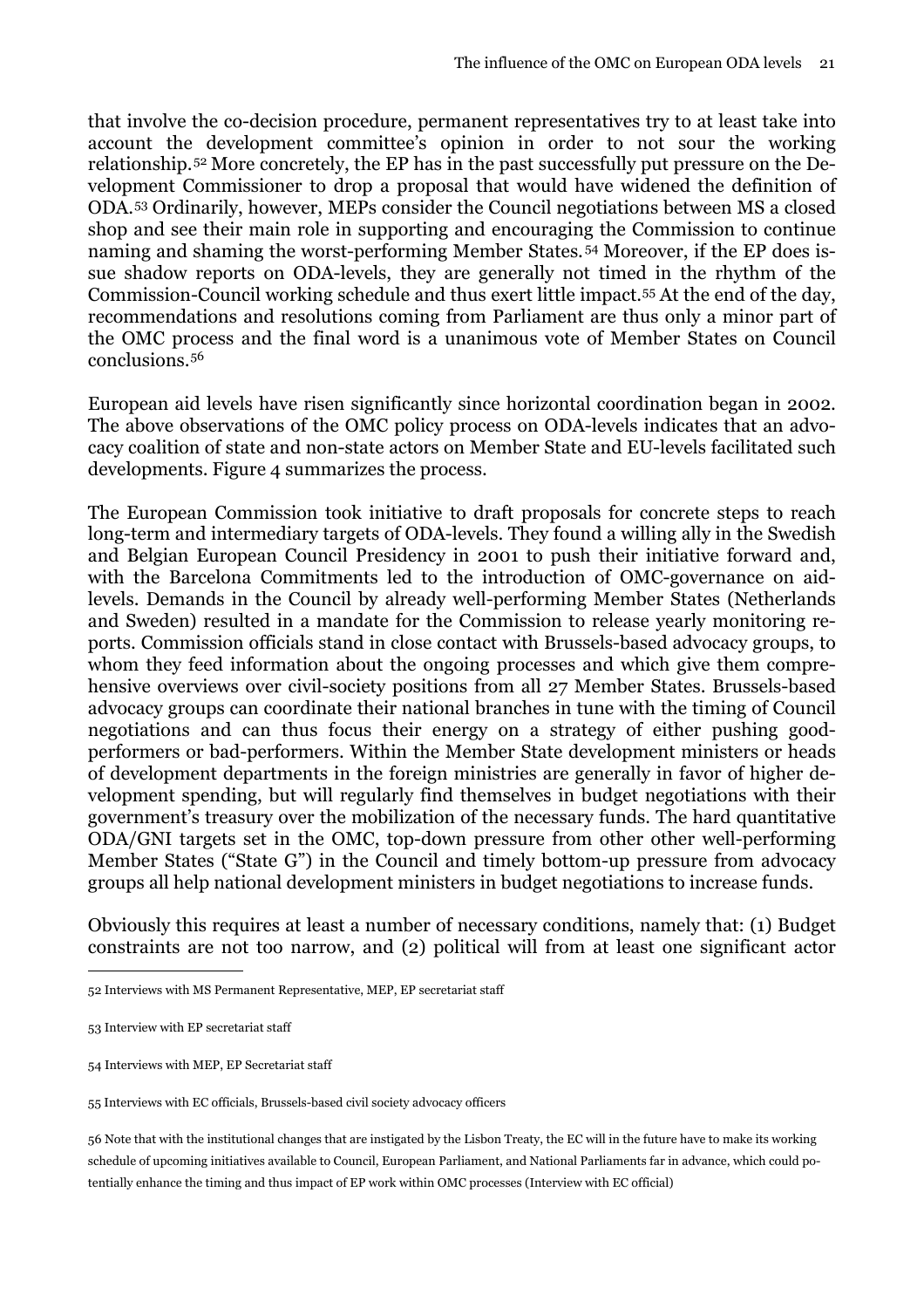within the Member State government to instigate increases in ODA/GNI-levels. I will examine those factors in more detail in the upcoming section.

The case of Italy shows that when the top-down pressures stemming from the OMC do not encounter at least a political ally or a strong civil society base at the Member State level that can use OMC targets for strengthening their cause, policy change in this Member State is not likely going to happen. However, the advocacy coalition isn't operating in a political vacuum. A number of internal and external influences will thus have to be considered.

#### <span id="page-23-0"></span>*Internal factors*

I will now turn to four variables internal to the EU Member States that could confound the influence of the Open Method of Coordination on ODA/GNI-levels and will therefore probe (1) changes in public opinion, (2) political orientation, and (3) government revenues.

Olsen (2001) has conducted a case study of five European aid donors (France, UK, Germany, Denmark, Netherlands, and the EU) between 1992 and 1999 that analyzes the relationship between decision-making on aid and public opinion. It specifically looks at

|           | EB 71.2 | EB 62.2 | <b>EB 46</b> | <b>EB 36</b> | EB 3/88 | <b>EB 20</b> |
|-----------|---------|---------|--------------|--------------|---------|--------------|
|           | 2009    | 2004    | 1997         | 1991         | 1987    | 1984         |
| <b>FR</b> | 86      | 88      | 82           | 79           | 84      | 82           |
| DE        | 89      | 91      | 87           | 85           | 89      | 80           |
| IT        | 90      | 94      | 91           | 88           | 93      | 84           |
| PL        | 93      | 94      | t            | t            | ÷       | ÷            |
| <b>ES</b> | 93      | 96      | 96           | 95           | 93      | ÷            |
| <b>SE</b> | 93      | 97      | 83           | Ì            | ÷       | ÷            |
| <b>UK</b> | 87      | 91      | 85           | 84           | 87      | 80           |
| NL        | 86      | 93      | 91           | 92           | 93      | 88           |

**In your opinion, is it very important, fairly important, not very important or not at all important to help people in developing countries?**

**% Total responding very important and fairly important**

Table 1: Public opinion on development aid Source: Eurobarometer 2009, 2005, 1997,1992, 1988, 1984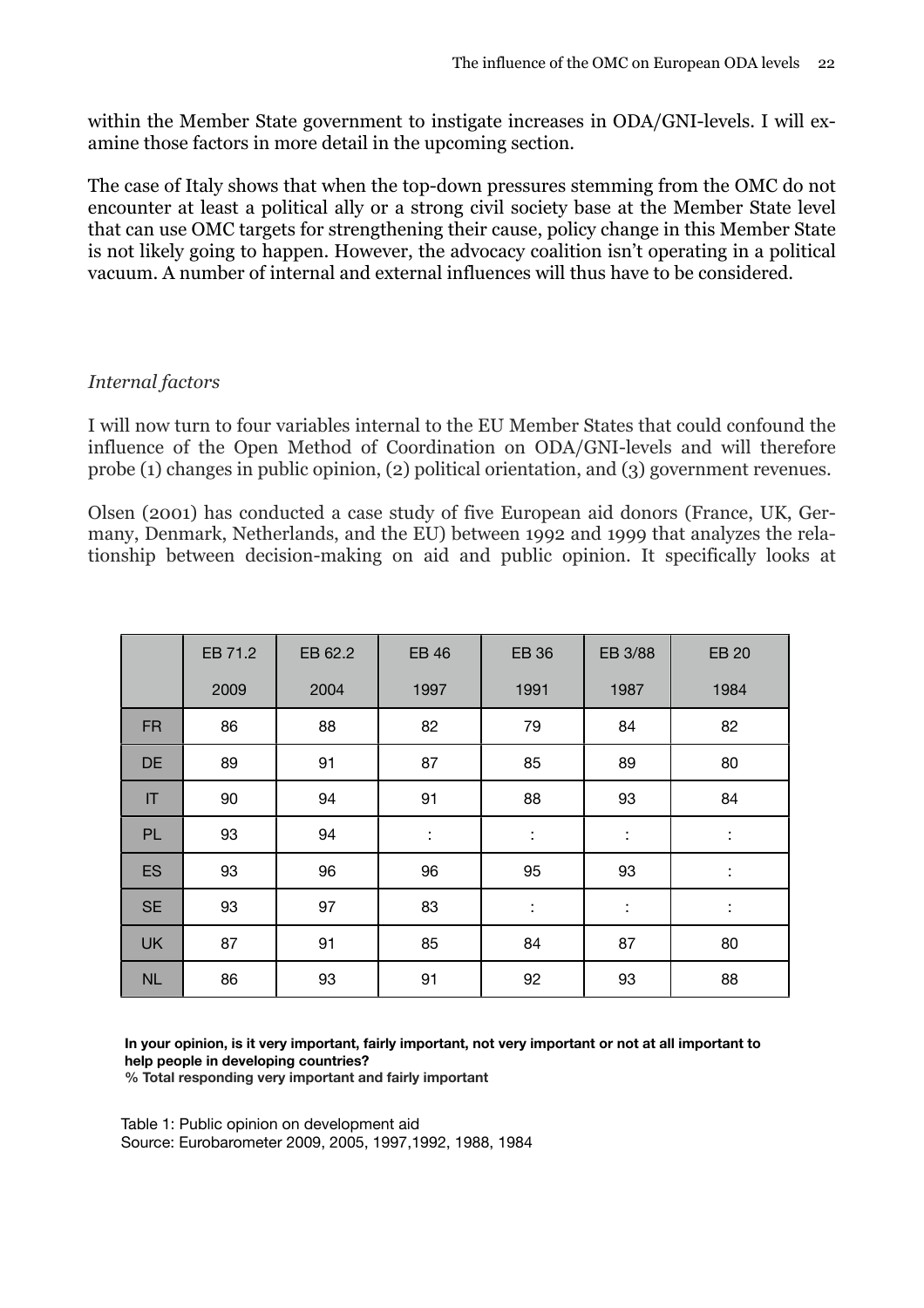changes in ODA/GNI levels and tracks the concurrent developments in opinion polls. The analysis shows a significant disconnect between governments and citizens. Public opinion in the polls from France, the UK, and Germany clearly favored that "helping the poor" is a government responsibility that should not be cut, while ODA/GNI levels were decreasing. However, previous research (Thérien and Lloyd 2000: 21; Smillie 1999) claims that public opinion is the most decisive factor influencing aid levels and finds a positive correlation between the two.

Olsen isolates the fact that such correlation is only significant if looking at humanitarian aid levels, which, however, only makes up a fraction of overall ODA.[57](#page-24-0) At the same time, he finds that the public is generally uninformed about the use of development aid. This leads him to conclude, that (1) public opinion is instead driven by intensifying media coverage of humanitarian disasters ("CNN effect") and (2) it is discourse between different elite groups that drives policy issues on aid and aid levels. Such elite opinion may be split into different segments, with each group trying to convince the public of its own opinion (Olsen: 649).

Olsen's analysis only covered the years until 1999 and does not include the time period after 2002 that saw ODA/GNI levels rising significantly within a relatively brief span of time. Conducting a similar analysis for this time period goes far beyond the scope of this thesis. However, Eurostat public opinion polls over the past twenty-six years (Table 2) indicate that public opinion in the countries under study has only risen slightly over this time period with regards to the perceived importance of development aid. At the same time, however, ODA/GNI levels were both increased and cut. Particularly between 2002 and 2009 the ODA/GNI levels in all states were increasing (except for Italy), while the endorsement of development aid slightly declined. It thus seems that public opinion is only a negligible variable to explain the increases in recent years.

Another variable internal to the Member States that could have a potential impact on the level of ODA/GNI rates is the political orientation of the national governments. Center-left governments that generally tend to reallocate more money within the national economy could be expected to also appropriate more funds for development aid than center or center-right governments. Table 2 collates ODA/GNI rates from the year of the earliest available ODA data, 1960, until the year of the most recent data, 2009. Parties are grouped into right, center right, center, and center left according to the European Parliament group they are affiliated with. They are represented by purple (right), blue (center-right), green (center), and red (center-left). ODA/GNI increases and decreases were calculated on a yearly basis for each country's political camps and their means as well as standard deviations are depicted on the right.

The results are mixed. Over the forty-nine year period all center left governments tend to increase ODA/GNI levels slightly. Center governments in Germany tend to increase ODA/ GNI levels while those in France, Italy and Sweden tend to lower ODA/GNI levels. Center right governments in France, Germany, Italy, Poland, and the UK tend to lower ODA/GNI levels, while those in the Netherlands, Spain, and Sweden don't. In Poland, ODA/GNI levels also rose slightly under the right-wing PiS government in 2006 and 2007. The long term-trends of center-right governments, however, also don't compellingly predict the

<span id="page-24-0"></span><sup>57</sup> in 2009, OECD DAC donors had a combined budget of 9 Billion USD for humanitarian aid, whereas total ODA was 116 Billion USD (OECD 2010)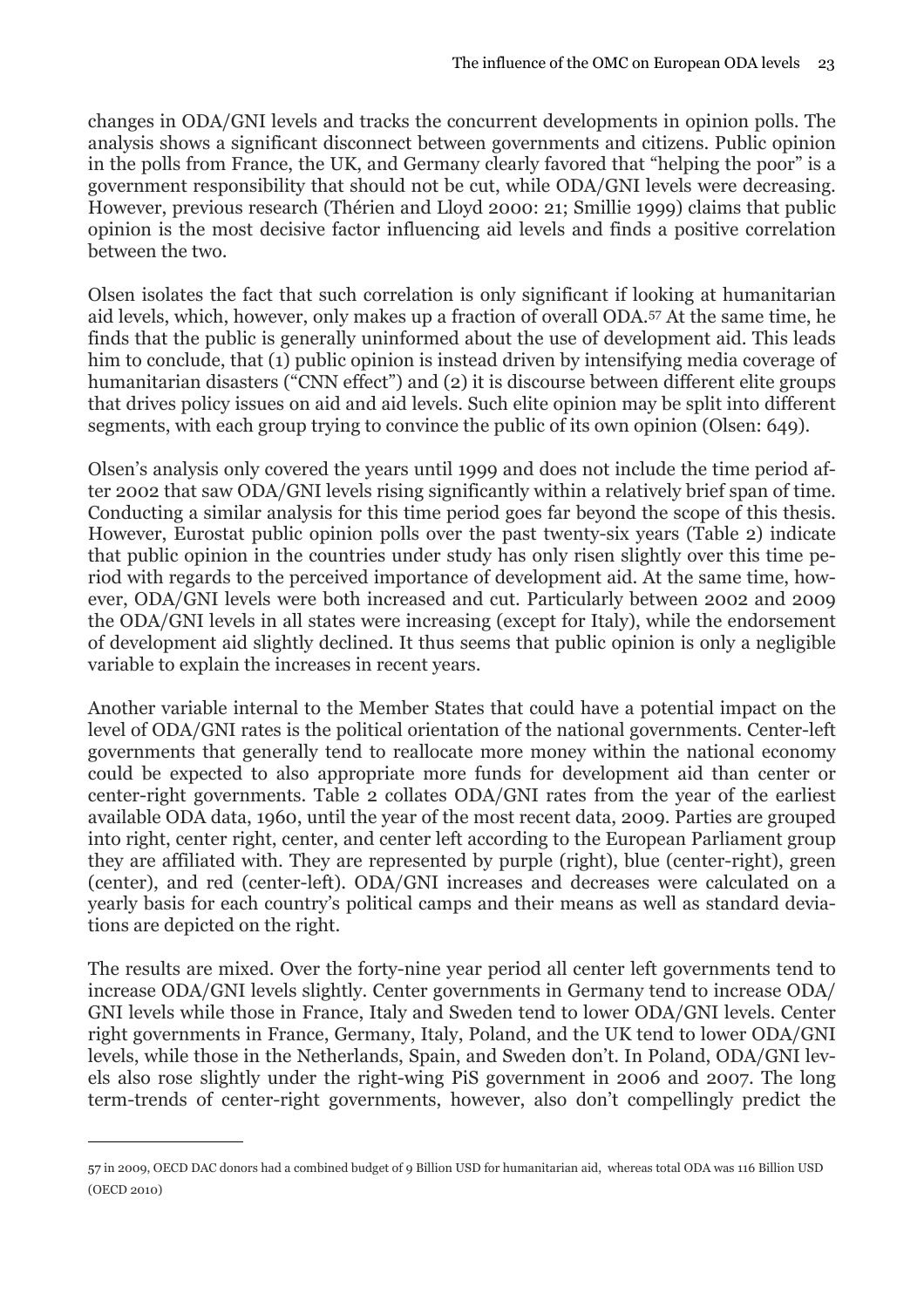|           | 1960 | 1961      | 1962 | 1963 | 1964 | 1965 | 1966 | 1967 | 1968           | 1969           | 1970 | 1971      | 1972 | 1973                                  | 1974 | 1975 | 1976     | 1977      | 1978   | 1979              |
|-----------|------|-----------|------|------|------|------|------|------|----------------|----------------|------|-----------|------|---------------------------------------|------|------|----------|-----------|--------|-------------------|
| <b>FR</b> | 1.35 | 1.36      | 1.27 | 0.98 | 0.9  | 0.76 | 0.69 | 0.71 | 0.67           | 0.67           | 0.52 | 0,51      | 0.49 | 0.43                                  | 0,44 | 0,44 | 0,41     | 0.38      | 0.39   | 0,42              |
| DE        | 0.31 | 0.45      | 0.45 | 0.41 | 0.44 | 0.4  | 0.34 | 0.41 | 0.42           | 0.38           | 0.32 | 0,34      | 0,32 | 0.32                                  | 0.38 | 0.4  | 0.36     | 0.33      | 0.37   | 0,45              |
| IT        | 0.22 | 0.15      | 0.18 | 0.14 | 0.09 | 0.1  | 0.12 | 0.22 | 0.19           | 0.16           | 0,15 | 0.16      | 0,08 | 0,12                                  | 0,13 | 0.1  | 0,12     | 0.09      | 0.14   | 0,08              |
| <b>NL</b> | 0.31 | 0.45      | 0.49 | 0.26 | 0.29 | 0.36 | 0.45 | 0.49 | 0.49           | 0.5            | 0.62 | 0.58      | 0.67 | 0.53                                  | 0.61 | 0.74 | 0.8      | 0.81      | 0.78   | 0.94              |
| PL        |      |           |      |      |      |      |      |      |                |                |      |           |      |                                       |      |      |          |           |        |                   |
| ES        |      |           |      |      |      |      |      |      |                |                |      |           |      |                                       |      |      |          |           |        |                   |
| <b>SE</b> | 0.05 | 0.06      | 0.12 | 0.14 | 0.18 | 0.19 | 0.25 | 0.25 | 0.28           | 0.43           | 0.35 | 0.44      | 0.46 | 0.53                                  | 0.69 | 0.78 | 0,78     | 0.95      | 0,86   | 0,92              |
| UK        | 0.56 | 0.59      | 0.52 | 0.48 | 0.53 | 0 47 | .45  | 0.44 | 0 <sub>4</sub> | 43<br>$\Omega$ | 0.39 | 0.44      | 0.42 | 0.36                                  | 0.4  | 0.38 | 0.39     | 0.44      | 0.46   | 0.51              |
|           |      |           |      |      |      |      |      |      |                |                |      |           |      |                                       |      |      |          |           |        |                   |
|           | 1980 | 1981      | 1982 | 1983 | 1984 | 1985 | 1986 | 1987 | 1988           | 1989           | 1990 | 1991      | 1992 | 1993                                  | 1994 | 1995 | 1996     | 1997      | 1998   | 1999              |
| FR        | 0.44 | 0.51      | 0.56 | 0.56 | 0.62 | 0.61 | 0.56 | 0.6  | 0.58           | 0.61           | 0.6  | 0.62      | 0.63 | 0.63                                  | 0.62 | 0,55 | 0.48     | 0.44      | 0.38   | 0,38              |
| DE        | 0.44 | 0.47      | 0.48 | 0.48 | 0.45 | 0.47 | 0.43 | 0.39 | 0,39           | 0.41           | 0.42 | 0.39      | 0.37 | 0.35                                  | 0.33 | 0.31 | 0.32     | 0.28      | 0.26   | 0,26              |
| IТ        | 0.15 | 0.16      | 0,2  | 0.2  | 0.28 | 0.26 | 0.4  | 0,35 | 0,39           | 0.42           | 0,31 | 0.3       | 0,34 | 0.31                                  | 0,27 | 0.15 | 0.2      | 0.11      | 0.2    | 0,15              |
| <b>NL</b> | 0.97 | 1.07      | 1.07 | 0.91 | 1.02 | 0.91 | 1.01 | 0.98 | 0.98           | 0.94           | 0,92 | 0.88      | 0.86 | 0.82                                  | 0.76 | 0.81 | 0.81     | 0.81      | 0.8    | 0.79              |
| PL        |      |           |      |      |      |      |      |      |                |                |      |           |      |                                       |      |      |          |           | 0.01   | 0,01              |
| ES        | 0.08 | 0.13      | 0.13 | 0.04 | 0.08 | 0.1  | 0.09 | 0.08 | 0.07           | 0.14           | 0.2  | 0.24      | 0,27 | 0.28                                  | 0.28 | 0.24 | 0.22     | 0.24      | 0.24   | 0,23              |
| SE        | 0,78 | 0,83      | 1.02 | 0.84 | 0.8  | 0.86 | 0.85 | 0.88 | 0.86           | 0.96           | 0.91 | 0.9       | 1.03 | 0.99                                  | 0.96 | 0.77 | 0,84     | 0.79      | 0,72   | 0,7               |
| UK        | 0,35 | 0.<br>.43 | 0.37 | 0.35 | 0.33 | 0.33 | 0.31 | 0.28 | 0,32           | 0,31           | 0.27 | .32<br>0. | 0.31 | 0.31                                  | 0.31 | 0.29 | 27<br>0  | 0.26      | 0.27   | 0,24              |
|           |      |           |      |      |      |      |      |      |                |                |      |           |      |                                       |      |      |          | Std.      |        |                   |
|           | 2000 | 2001      |      | 2002 | 2003 | 2004 | 2005 |      | 2006           | 2007           | 2008 | 2009      |      |                                       |      |      | Mean     | Deviation |        | N                 |
| <b>FR</b> | 0,3  |           | 0,31 | 0,37 | 0.4  | 0.41 | 0.47 |      | 0.47           | 0,38           | 0.39 | 0.46      |      | France Left<br>France Center Left     |      |      | .0233    |           | .02828 | $\mathbf 0$<br>9  |
| DE        | 0,27 |           | 0,27 | 0,27 | 0,28 | 0,28 | 0,36 |      | 0,36           | 0,37           | 0,38 | 0,35      |      | <b>France Center</b>                  |      |      | $-.0143$ |           | 04380  | 14                |
| IT        | 0,13 |           | 0,15 | 0,2  | 0.17 | 0,15 | 0,29 |      | 0.2            | 0.19           | 0,22 | 0,16      |      | France Center Right                   |      |      | $-0358$  |           | 07575  | 26                |
| <b>NL</b> | 0.84 |           | 0.82 | 0.81 | 0,8  | 0,73 | 0,82 |      | 0,81           | 0,81           | 0,8  | 0,82      |      | <b>France Right</b><br>Germany Left   |      |      |          |           |        | 0<br>0            |
| <b>PL</b> | 0.02 |           | 0,02 |      | 0.01 | 0.05 | 0.07 |      | 0.09           | 0.1            | 0.08 | 0.08      |      | Germany Center left                   |      |      | .0100    |           | 03598  | 20                |
| ES        | 0,22 |           | 0,3  | 0,26 | 0,23 | 0,24 | 0,27 |      | 0,32           | 0,37           | 0.45 | 0,46      |      | Germany Center                        |      |      | .0043    |           | .03552 | $\overline{7}$    |
| <b>SE</b> | 0,8  |           | 0,77 | 0,84 | 0.79 | 0,78 | 0,94 |      | 1,02           | 0,93           | 0,98 | 1,12      |      | Germany Center Right<br>Germany Right |      |      | $-0086$  |           | .04098 | 22<br>$\mathbf 0$ |
| <b>UK</b> | 0.32 |           | 0.32 | 0.31 | 0.34 | 0.36 | 0.47 |      | 0.51           | 0.36           | 0.43 | 0.52      |      | <b>Italy Left</b>                     |      |      |          |           |        | $\Omega$          |

| RIGHT (European Group Affiliation Conservatives and Reformists) |
|-----------------------------------------------------------------|
|                                                                 |
| CENTER RIGHT (European Group Affiliation EPP)                   |

CENTER (European Group Affiliation EDP, Grand Coalition in Germany from 1966-1969, 2005-2009), or France from 1986 to 1988 , 1993 to 1995, and 1997 to 2002 which is marked as centrist because of the *cohabitation* governments at the time

CENTER LEFT (European Group Affiliation S&D Group or G-EFA)

NOTE: In years of incumbency change, the longer ruling party is marked down. The table on the right depicts mean and standard deviation of yearly ODA changes over a forty-nine year period (Poland nine years, Spain twenty-nine years)

Table 2: Political Orientation and ODA/GNI Levels Source: ODA/GNI data from OECD DAC (2010), own calculations

|                             | Mean     | Std.<br>Deviation | N        |
|-----------------------------|----------|-------------------|----------|
| France Left                 |          |                   | $\Omega$ |
| <b>France Center Left</b>   | .0233    | .02828            | 9        |
| <b>France Center</b>        | $-0.143$ | .04380            | 14       |
| <b>France Center Right</b>  | $-.0358$ | .07575            | 26       |
| <b>France Right</b>         |          |                   | 0        |
| Germany Left                |          |                   | 0        |
| Germany Center left         | .0100    | .03598            | 20       |
| Germany Center              | .0043    | .03552            | 7        |
| Germany Center Right        | $-0086$  | .04098            | 22       |
| Germany Right               |          |                   | $\Omega$ |
| <b>Italy Left</b>           |          |                   | $\Omega$ |
| <b>Italy Center Left</b>    | .0282    | .07757            | 11       |
| <b>Italy Center</b>         | $-.1200$ |                   | 1        |
| Italy Center Right          | $-0068$  | .04732            | 37       |
| Italy Right                 |          |                   | 0        |
| <b>Netherlands Left</b>     |          |                   | $\Omega$ |
| Netherlands Center Left     | .0200    | .06493            | 14       |
| <b>Netherlands Center</b>   |          |                   | 0        |
| Netherlands Center<br>Right | .0066    | .08278            | 35       |
| Netherlands Right           |          |                   | $\Omega$ |
| Poland Left                 |          |                   | $\Omega$ |
| Poland Center Left          | .0300    | .01414            | 2        |
| <b>Poland Center</b>        |          |                   | 0        |
| <b>Poland Center Right</b>  | $-0020$  | .01095            | 5        |
| Poland Right                | .0150    | .00707            | 2        |
| Spain Left                  |          |                   | 0        |
| Spain Center Left           | .0179    | .04049            | 19       |
| Spain Center                |          |                   | 0        |
| Spain Center Right          | .0040    | .03688            | 10       |
| Spain Right                 |          |                   | 0        |
| Sweden Left                 |          |                   | 0        |
| Sweden Center Left          | .0267    | .08610            | 42       |
| Sweden Center               | $-.0700$ | .08185            | 3        |
| Swedene Center Right        | .0400    | .09557            | 4        |
| Sweden Right                |          |                   | 0        |
| <b>UK Left</b>              |          |                   | 0        |
| <b>UK Center Left</b>       | .0104    | .05443            | 25       |
| <b>UK Center</b>            |          |                   | 0        |
| <b>UK Center Right</b>      | $-0125$  | .04683            | 24       |
| <b>UK Right</b>             |          |                   | 0        |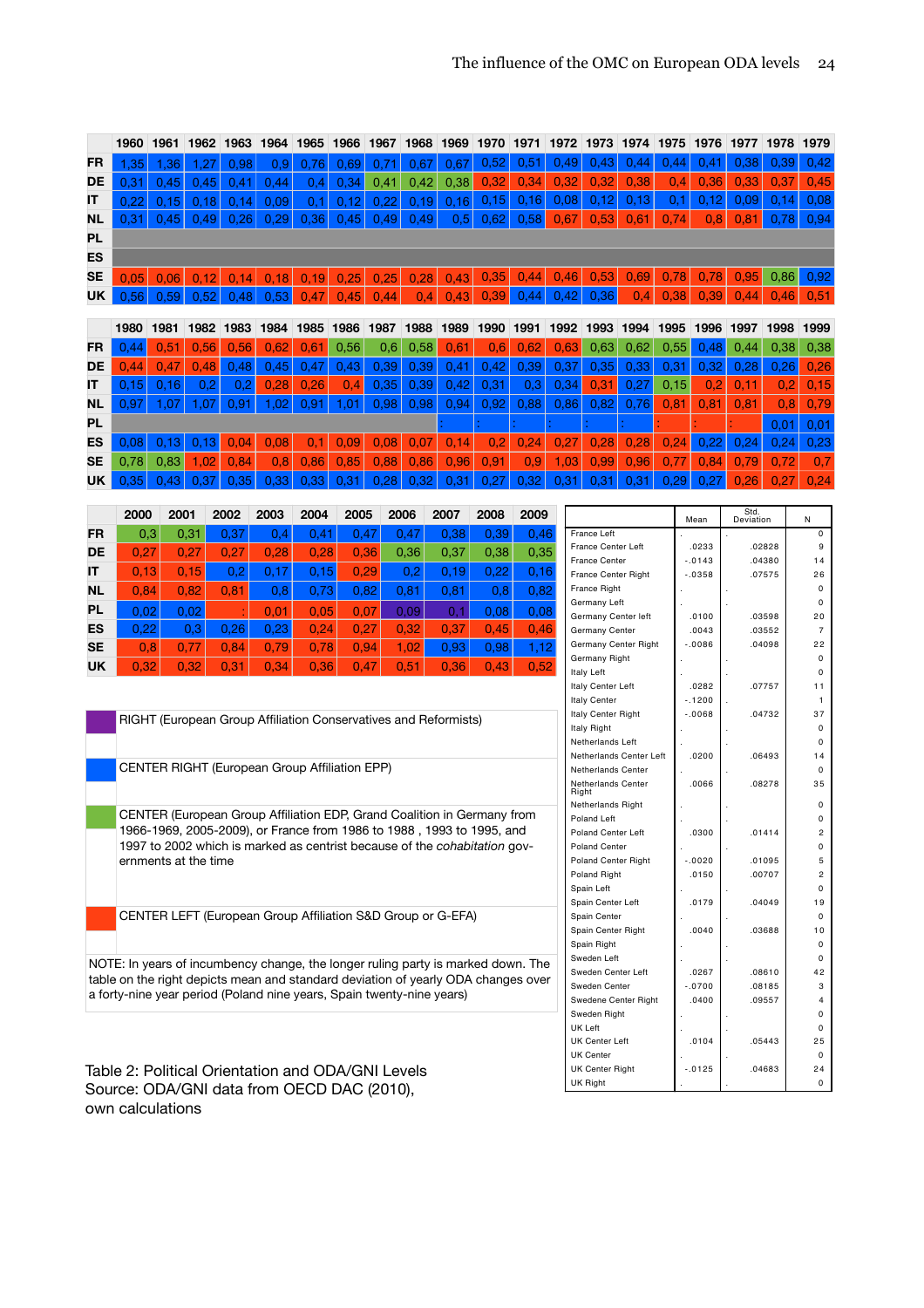ODA/GNI levels between the *Barcelona Commitments* in 2002 and 2009. In France under the incumbent UMP government, the levels in this period rose from the 0,31 per cent of the preceding government to 0,46 per cent in 2009. In Sweden, the center-right government lowered ODA/GNI rates from the 1,02 per cent of the preceding social-democratic government to 0,93 per cent during its first year of office. However, by 2009 Swedish ODA/ GNI-levels reached a 49-year record high of 1,12 per cent. Thus, political orientation of the Member States' governments has not, particularly for those at the center-right, been a predictor for ODA/GNI-level developments since 2002.

Unquestionably, political will and leadership are important factors if aid-levels are to rise. Member states that showed particularly great increases in ODA/GNI levels for the last couple of years usually had strong political will at the top. New Labor under Chancellor of the Exchequer and later Prime Minister Gordon Brown or the Socialist Government in Spain under José Zapatero placed development high on their political agenda, with both doubling ODA/GNI from their previous levels (Dowden 2010). Similarly, the socialist Spanish governments in the early 1990s increased ODA/GNI levels at a time when all other DAC donors were decreasing theirs. Nevertheless, Table 2 shows many instances where ODA/GNI levels were decreasing despite center-left governments being in power. The fact that ODA/GNI levels in all analyzed Member States have been on the rise since 2000 will thus also have to be attributed to another factor.

Given that ODA/GNI levels as a matter of course depend on allocations from the Member States' budgets, it is feasible that they only rise in times of fiscal leeway, while possibly decreasing in times of fiscal constraint. In times of economic growth more money could be allocated towards the aid budget. However, to increase the ODA/GNI-levels the allocation will inevitably have to go beyond automatically added tax revenue resulting from higher economic growth, if other government sectors are not going to be cut. If not, it would require higher tax revenue to finance additional spending. A look at this variable is particularly compelling given the events unfolding during the ongoing financial crisis and possible fallout effects for the aid budget and ODA/GNI levels. Table 3 shows the real GDP growth rate, tax revenue of central governments as percentage of GDP and the ODA/GNI-levels since 1990. Furthermore, it depicts correlations between ODA/GNI levels and on the one hand GDP growth and tax revenue on the other.

The results are, again, mixed. France and Italy show a negative correlation between ODA/ GNI-levels and GDP growth while having a (weak) positive correlation between ODA/GNIlevels and tax revenue. In constrast, Germany and the Netherlands show weak positive correlations between ODA/GNI and GDP growth and medium to strong positive correlations between ODA/GNI and tax revenue. Spain and Sweden even show a negative correlation with both GDP growth and tax revenue. Focusing more particularly on the time period after 2000 that saw rising ODA/GNI levels in all the countries under study, some countries (Netherlands, Germany) have only increased their ODA/GNI levels in line with more fiscal leeway for such increases, while others (notably Spain, Sweden, the UK and to an extend France) increased their ODA/GNI levels in spite of a falling tax revenue shares over this time period. This implies that readily available tax revenues due to times of economic growth and/or a growing tax base might have in the former cases been a necessary condition for ODA/GNI levels to rise in some of the countries under study, while the political will in the case of the latter was so strong as to increase ODA/GNI counter to the trend of falling tax revenues.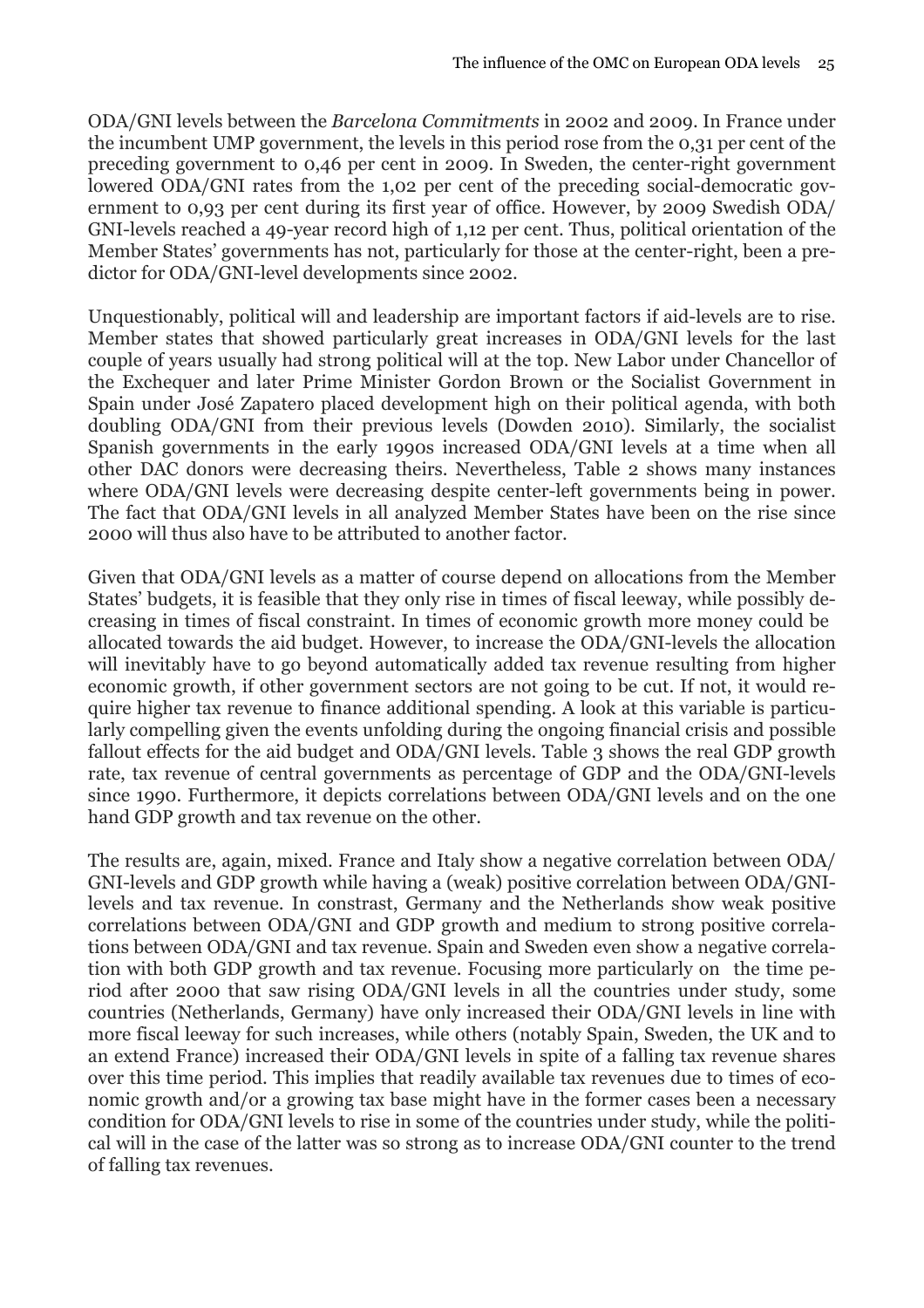|     |                                                                   |      |               |                    |        |                                                             |                |              |      |                |                |                     |        |                                                                                 |          |                             |                |                                                                                                                           |               |                 |             |                  | correlation with<br><b>ODA/GNI</b> |    |
|-----|-------------------------------------------------------------------|------|---------------|--------------------|--------|-------------------------------------------------------------|----------------|--------------|------|----------------|----------------|---------------------|--------|---------------------------------------------------------------------------------|----------|-----------------------------|----------------|---------------------------------------------------------------------------------------------------------------------------|---------------|-----------------|-------------|------------------|------------------------------------|----|
|     |                                                                   |      |               |                    |        |                                                             |                |              |      |                |                |                     |        |                                                                                 |          |                             |                | 1990 1991 1992 1993 1994 1995 1996 1997 1998 1999 2000 2001 2002 2003 2004 2005 2006 2007 2008 2009                       |               |                 |             | $x^2$            | sig                                | N  |
| FR. | <b>GDP</b>                                                        | 2.6  |               | 1.4                | $-0.9$ | 2.2                                                         | 2.1            | 1.1          | 2.2  | 3.5            | 3.3            | 3.9                 | 1.9    |                                                                                 | 1.1      | 2.5                         | 1.9            | 2.2                                                                                                                       | 2.4           | 0.2             | $-2.6$      | $-0.3$           | 0.203                              | 20 |
|     | <b>TAX</b> 19.4 19.6 18.4 18.1 18.0 18.1 19.0 19.3 19.1 19.7 18.9 |      |               |                    |        |                                                             |                |              |      |                |                |                     | - 18,4 | -17.8                                                                           | 17,4     | 18,3                        | -17.8          | 16,8                                                                                                                      | 16,2          | -15.5           |             | 0,186            | 0,447                              | 19 |
|     | <b>ODA</b><br><b>GNT</b>                                          | 0.6  |               |                    |        | 0.6 0.63 0.63 0.62 0.55 0.48 0.44                           |                |              |      | 0.38 0.38      |                | 0.3                 | 0.31   | 0.37                                                                            | 0.4      | 0.41                        | 0.47           | 0.47                                                                                                                      | 0.4           | 0.39 0.46       |             | 1                |                                    |    |
|     | DE GDP                                                            | 5,3  |               | $5,1$ 2.2          | -0.8   | 2.7                                                         | 1,9            | $\mathbf{1}$ | 1.8  | $\overline{2}$ | $\overline{2}$ | 3.2                 | 1,2    | $\Omega$                                                                        | $-0.2$   | 1,2                         | 0.8            | 3.2                                                                                                                       | 2.5           | 1.3             | $-4,9$      | 0.255            | 0.278                              | 20 |
|     |                                                                   |      |               |                    |        |                                                             |                |              |      |                |                |                     |        |                                                                                 |          |                             |                | <b>TAX</b> 11.02 11.6(11.99 11.62 11.80 11.70 10.86 10.58 10.6811.24 11.40 11.05 10.88 10.95 10.40 10.62 10.96 11.5111.55 |               |                 |             | 0.418            | 0.075                              | 19 |
|     | <b>ODA</b><br><b>GNI</b>                                          |      |               |                    |        |                                                             |                |              |      |                |                |                     |        | 0.42 0.4 0.37 0.35 0.33 0.31 0.32 0.28 0.26 0.26 0.27 0.27 0.27 0.28 0.28 0.36  |          |                             |                | 0.36                                                                                                                      |               | $0.4$ 0.38 0.35 |             | $\mathbf{1}$     |                                    |    |
| IT  | <b>GDP</b>                                                        | 2.1  | $1.5^{\circ}$ | 0.8                | $-0.9$ | $2.2^{\circ}$                                               | 2.8            | 1.1          | 1.9  | 1.4            | 1.5            | 3.7                 | 1.8    | 0.5                                                                             | $\Omega$ | 1.5                         | 0.7            | $\overline{2}$                                                                                                            | 1.5           | $-1.3$          | -5          | $-0.1$           | 0.677                              | 20 |
|     | <b>TAX</b>                                                        |      |               |                    |        | 24,1 24,4 26,5 27,1 25,6 25,2 25,1                          |                |              | 26,1 |                |                | 24,4 26,3 23,6 23,2 |        | 22,3 22,3                                                                       |          | 21.7                        | 21.3           | 22.9                                                                                                                      |               | 23,2 22,7       |             | 0,204            | 0,403                              | 19 |
|     | <b>ODA</b><br><b>GNI</b>                                          | 0.31 |               |                    |        | $0.3$ $0.34$ $0.31$ $0.27$ $0.15$ $0.2$ $0.11$              |                |              |      |                |                |                     |        | 0.2 0.15 0.13 0.15 0.2 0.17 0.15 0.29                                           |          |                             |                | 0,2                                                                                                                       | 0.2           | $0,22$ 0,16     |             | 1                |                                    |    |
|     | NL GDP                                                            | 4,2  | 2.4           | 1.7                | 1.3    | 3                                                           | 3.1            | 3.4          | 4.3  | 3.9            | 4.7            | 3.9                 | 1.9    | 0.1                                                                             | 0.3      | 2.2                         | $\overline{2}$ | 3.4                                                                                                                       | 3.6           | 2               |             | 0.109            | 0.658                              | 19 |
|     | <b>TAX</b>                                                        |      |               |                    |        |                                                             |                |              |      |                |                |                     |        | 25.2 26.5 25.7 26.3 23.6 22.5 23.0 22.4 22.3 22.8 22.4 22.7 22.5 21.7 21.6      |          |                             | 23,5           | 23,2                                                                                                                      | 23,4          |                 |             | $0.649**$        | 0,004                              | 18 |
|     | <b>ODA</b><br><b>GNI</b>                                          |      |               |                    |        | 0,92 0,9 0,86 0,82 0,76 0,81 0,81 0,81                      |                |              |      | 0.8            |                | 0.79 0.84 0.82 0.81 |        |                                                                                 | 0.8      |                             | $0.73$ 0.82    | 0.81                                                                                                                      | 0.8           | 0.8             | 0.82        | $\mathbf{1}$     |                                    |    |
|     | PL GDP                                                            |      | -7.           | 2.5                | 3.7    | 5,3                                                         | 7              | 6.2          | 7.1  | 5              | 4.5            | 4.3                 | 1.2    | 1.4                                                                             | 3.9      | 5.3                         | 3.6            | 6.2                                                                                                                       | 6.8           | 5               | ÷           | 0.581            | 0.078                              | 10 |
|     | <b>TAX</b>                                                        |      |               |                    |        | 20.4 22.0 24.5 23.3 22.5 21.3 20.5                          |                |              |      |                |                | 19,7 18,2 16,9 16,1 |        | 16.9                                                                            | 16.7     |                             | 15.2 16.4      | 17.4                                                                                                                      | 18.1          |                 |             | $-0.1$           | 0.799                              | 9  |
|     | <b>ODA</b><br><b>GNI</b>                                          |      |               |                    |        |                                                             |                |              |      |                | $0.01$ 0.01    | $0.02$ 0.02         |        |                                                                                 |          | $0.01$ 0.05 0.07            |                | 0.09                                                                                                                      | 0.1           |                 | $0.08$ 0.08 | 1                |                                    |    |
|     | ES GDP                                                            | 3.8  | 2.5           | 0.9                | $-1$   | 2,4                                                         | 2.8            | 2,4          | 3.9  | 4.5            | 4.7            | 5                   | 3.6    | 2,7                                                                             | 3.1      | 3.3                         | 3.6            | $\overline{4}$                                                                                                            | 3.6           | 0.9             | $-3.6$      | $-0.624$ * 0.003 |                                    | 20 |
|     | <b>TAX</b>                                                        |      |               |                    |        | 16.8 17.0 17.3 16.2 16.3 16.2 16.1 16.0 15.8 16.4 16.7 16.3 |                |              |      |                |                |                     |        | 13.1 12.5 12.2 12.9                                                             |          |                             |                | 13.4                                                                                                                      | 14.1          | 10.7            |             | $-0.542$ $0.016$ |                                    | 19 |
|     | <b>ODA</b><br><b>GNI</b>                                          | 0.2  |               |                    |        | 0.2 0.27 0.28 0.28 0.24 0.22 0.24 0.24 0.23 0.22 0.3        |                |              |      |                |                |                     |        |                                                                                 |          | $0.26$ $0.23$ $0.24$ $0.27$ |                | 0.32                                                                                                                      | $0.4^{\circ}$ | 0.45 0.46       |             | $\mathbf{1}$     |                                    |    |
|     | SE GDP                                                            | 1    |               | $-1.1 - 1.2 - 2.1$ |        | 3.9                                                         | $\overline{4}$ | 1.5          | 2.5  | 3.8            | 4.6            | 4.5                 | 1.3    | 2.5                                                                             | 2.3      | 4.2                         | 3.2            | 4.3                                                                                                                       | 3.3           | $-0.4$          | $-5.1$      | $-0.649*$        | 0.002                              | 20 |
|     | <b>TAX</b>                                                        |      |               |                    |        |                                                             |                |              |      |                |                |                     |        | 26.5 23.6 21.2 20.4 21.0 22.3 23.3 24.9 30.6 31.8 31.0 28.4 26.4 26.5 27.0 27.9 |          |                             |                | 27.7                                                                                                                      |               | 27.0 25.1       |             | $-0.555*$ 0.016  |                                    | 19 |
|     | <b>ODA</b><br><b>GNI</b>                                          | 0.91 |               |                    |        | 0.9 1.03 0.99 0.96 0.77 0.84 0.79 0.72 0.7                  |                |              |      |                |                |                     |        | 0.8 0.77 0.84 0.79 0.78 0.94                                                    |          |                             |                | 1.02                                                                                                                      | 0.9           | 0.98 1.12       |             | 1                |                                    |    |
|     | UK GDP                                                            | 0,8  | $-1.4$ 0.1    |                    | 2.2    | 4.3                                                         | 3              | 2.9          | 3.3  | 3.6            | 3,5            | 3,9                 | 2,5    | 2.1                                                                             | 2.8      | 3                           | 2.2            | 2,9                                                                                                                       | 2.6           | 0.5             | $-4.9$      | -0.473*          | 0.35                               | 20 |
|     | <b>TAX</b>                                                        |      |               |                    |        | 26,7 26,5 25,8 24,8 25,3 26,4 26,3 26,6                     |                |              |      | 27,8 28,0      |                |                     |        | 28,5 28,3 27,0 26,3 26,5                                                        |          |                             | 27,1           | 28,0                                                                                                                      | 27,6          | 26.9            |             | 0.035            | 0,448                              | 19 |
|     | ODA<br><b>GNI</b>                                                 |      |               |                    |        |                                                             |                |              |      |                |                |                     |        |                                                                                 |          |                             |                | 0.27 0.3 0.31 0.31 0.31 0.29 0.27 0.26 0.27 0.24 0.32 0.32 0.31 0.34 0.36 0.47 0.51 0.4 0.43 0.52                         |               |                 |             | $\mathbf{1}$     |                                    |    |

GDP - Real GDP growth rate - Percentage change on previous year TAX - Tax Revenue of central government as Percentage of GDP ODA GNI - Official Development Assistance as Share of Gross National Income x2 - Pearson correlation sig - Significance (2-tailed)

\*Correlation is significant at the 0.05 level (2-tailed)

\*\*Correlation is significant at the 0.01 level (2-tailed)

Note: I chose not to standardize using either GDP or GNI for all three measures, since they are in this form most commonly employed in OECD statistics. Since GNI is a country's GDP plus net income from assets abroad, less consumption of fixed capital, less indirect business taxes, it is in any case a measure that is correlated or strongly correlated with the GDP measure (see calculations in Annex E) and increase and decrease in ODA/GNI can thus be analyzed along with the developments of the other two relative measures under consideration (GDP growth rate and tax revenue of central government as percentage of GDP) to show general trends.

Table 3: GDP growth, tax revenue, and ODA/GNI levels Source: Data from OECD (2010), correlations are own calculations (detailed in Annex E)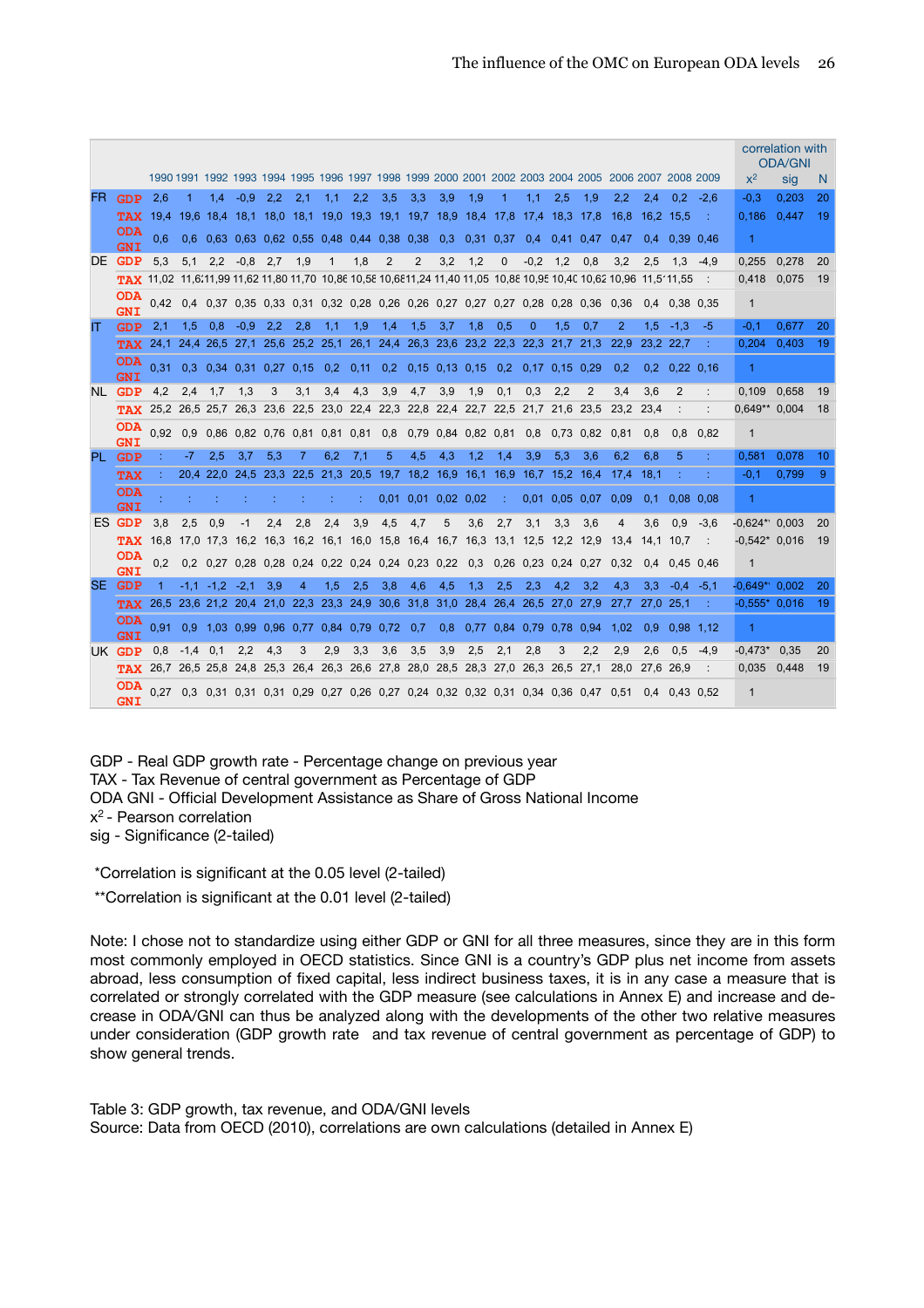In the midst of the recent economic recession government revenues automatically fell with a diminishing tax revenue base. A number of Member States, such as France, Sweden, and the UK, however, were substantially increasing their ODA/GNI levels in 2009. This can also be explained by the fact that the overall GNI was decreasing and thus ODA *relative* to GNI had to rise considerably to remain if it remained at previous absolute budget levels. Nevertheless it shows that even during recession years aid budgets were not falling proportional to GDP decline.[58](#page-28-1) The mixed results, however, indicate that budget constraints or fiscal leeway in times of economic boom might have slightly contributed to the some Member States increasing ODA/GNI levels, but were certainly not the sole influential factor for all.

#### <span id="page-28-0"></span>*ODA levels in the global context*

As I have elaborated on earlier, a methodological boundary problem arises, since the EU is not the sole international ODA donor and part of a complex system of international relations. Such externally confounding factors include the relations with developing countries, the UN framework, the G8 and G20, and the OECD DAC. In the following sections I will therefore closely examine these factors and analyze their influence on the Member States ODA levels.

In 1969 a special UN commission under former Canadian Prime Minister Lester B. Pearson reviewed the twenty years of development assistance that had followed World War II. The resulting "Partners in Development" report recommended that advanced countries should jumpstart economic and social development in the global south, by contributing at least 0,7 per cent of their GNI for ODA (Pearson 1969). In 1970 the UN General Assembly proclaimed the 1970s a "development decade" and, among other things, followed the Pearson Commission's proposal for an ODA/GNI target:

> "In recognition of the special importance of the role which can be fulfilled only by official development assistance, a major part of financial resource transfers to the developing countries should be provided in the form of official development assistance. Each economically advanced country will progressively increase its official development assistance to the developing countries and will exert its best efforts to reach a minimum net amount of 0.7 per cent of its gross national product at market prices by the middle of the Decade." (United Nations 1970, §43)

By 1975, however, only Sweden, the Netherlands, and Norway had fulfilled the pledge. As figure 6 displays, the ODA/GNI-levels of France, the UK, and Italy stagnated or even declined, while those of Germany increased only slightly. Figure 7 shows even more decidedly that developed countries took strikingly different paths. While Canada, Norway, and Aus-

<span id="page-28-1"></span><sup>58</sup> Unfortunately, OECD data for new developments in 2010 is not yet readily available. However, anecdotal evidence indicates that in 2011 aid budgets in numerous Member States are in fact going to be cut along with other spending. A notable exception is the UK, where the new center-right coalition ring-fenced its aid budget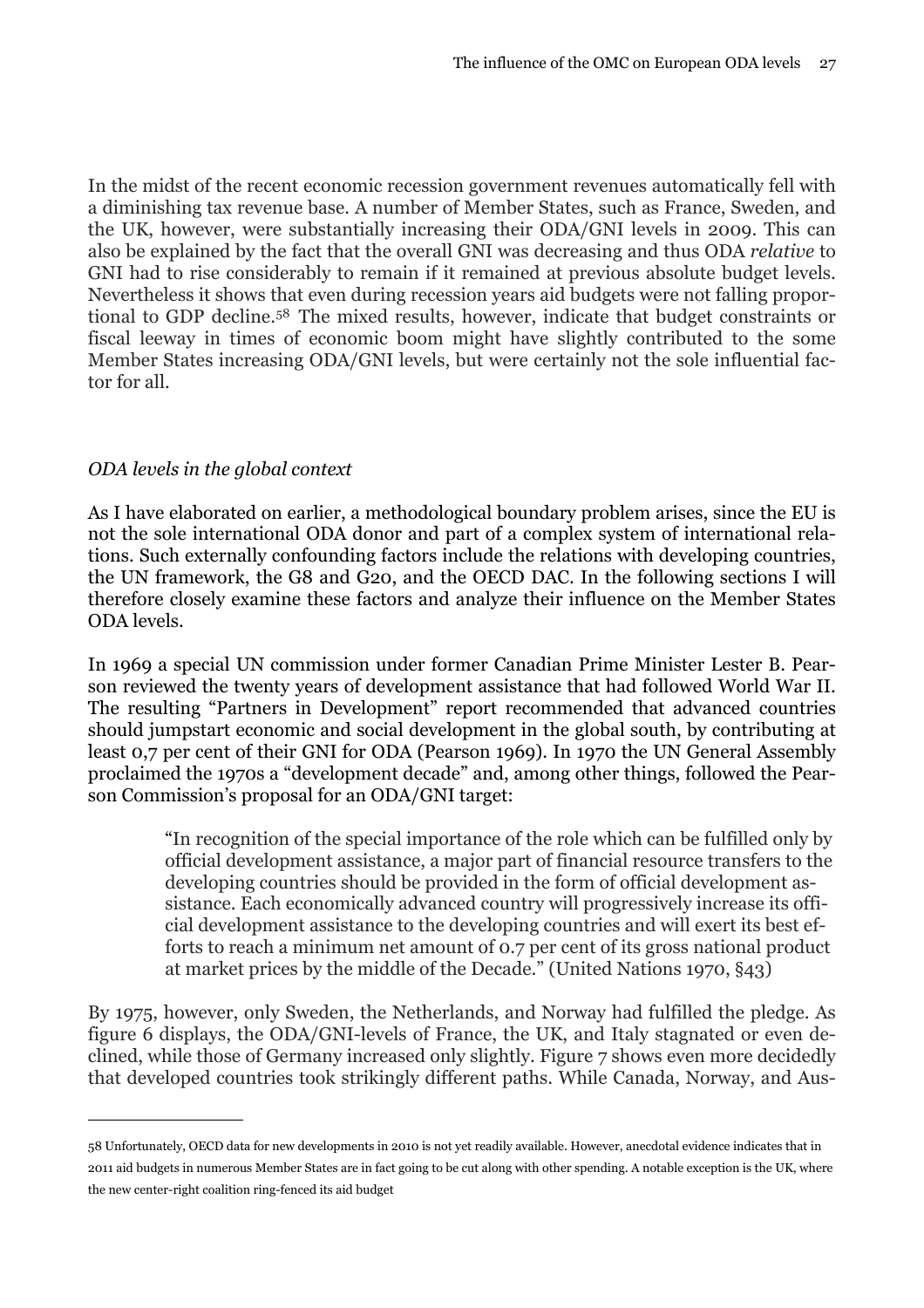

196019631966196919721975197819811984198719901993199619992002200520082011

| $-$ France                 | — Italy                                                    |
|----------------------------|------------------------------------------------------------|
| $\equiv$ Spain             | - Sweden                                                   |
| $-$ Germany                | - United Kingdom                                           |
| $\blacksquare$ Netherlands | - Poland (no data for 2002 and previous to 1998 available) |

Figure 6: Long term ODA/GNI trends of selected EU Member States Source: OECD 2010

tralia approached the 0,7 ODA/GNI target by 1975, the levels of the largest donor, the US, decreased significantly, whereas those of Japan stagnated.

It can thus hardly be said that the international commitments turned out to be more then an unfulfilled pledge for these countries. Similarly, from 1975 until 1990 the rates for some countries inclined (Sweden, Netherlands, Norway, France, Italy, Spain), while others more or less stagnated (Japan, Canada, United States), and some even declined (Australia, Germany, United Kingdom). As Hulme (2009: 8) commented on the developments of ODA levels during this period:

> "First, national ministers declare a grand goal. Subsequently this goal has some general influence on activity, but it is not systematically pursued. At the next UN summit or conference, the minister (or his/her successor) agrees to the same or a reduced goal for a later date." (Hulme 2009: 8)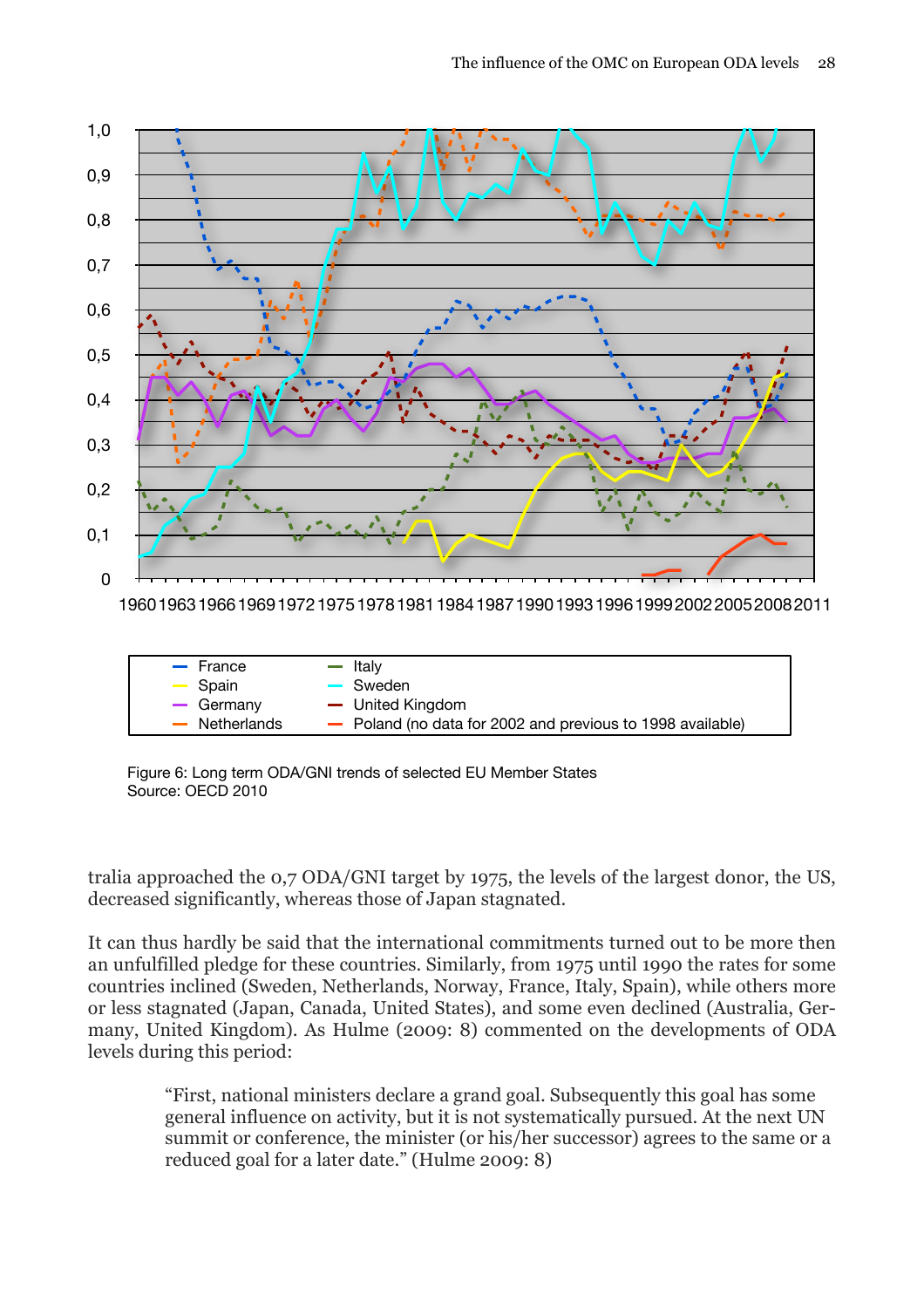

Figure 7: Long term ODA/GNI trends of non-EU donor countries Source: OECD 2010

By the early 1990's the end of the Cold War had ceased the need of Western governments to pay strategic rents to the governments of third world countries and secure the national interest of developed countries to support liberal capitalism (*see* Olsen 2004: 96). Instead, the focus of donor countries could now shift to attaching conditionalities that would more than previously require good governance and other obligations on behalf of the developing country in order to receive aid funding, which many could not promptly fulfill (Hulme 2009: 8-9). Consequently, the data shows a clear downward trend for all of the donor countries for this time period.

 By the late 1990s, however, development policy makers in most of the donor countries had growing awareness of the necessity to reverse such downward trends and establish an accountability mechanism for aid commitments in order to sustainably improve living conditions in developing countries.[59](#page-30-0) This eventually culminated in the Millennium Declaration, signed by 192 heads of states and governments on September 8, 2000. Since this declaration was not solely signed by ministers but also by the highest dignitaries of the world's governments, it built up a momentum that was unprecedented (*see* Holland 2008,

<span id="page-30-0"></span><sup>59</sup> Interviews with EC official and former MS Under Secretary of State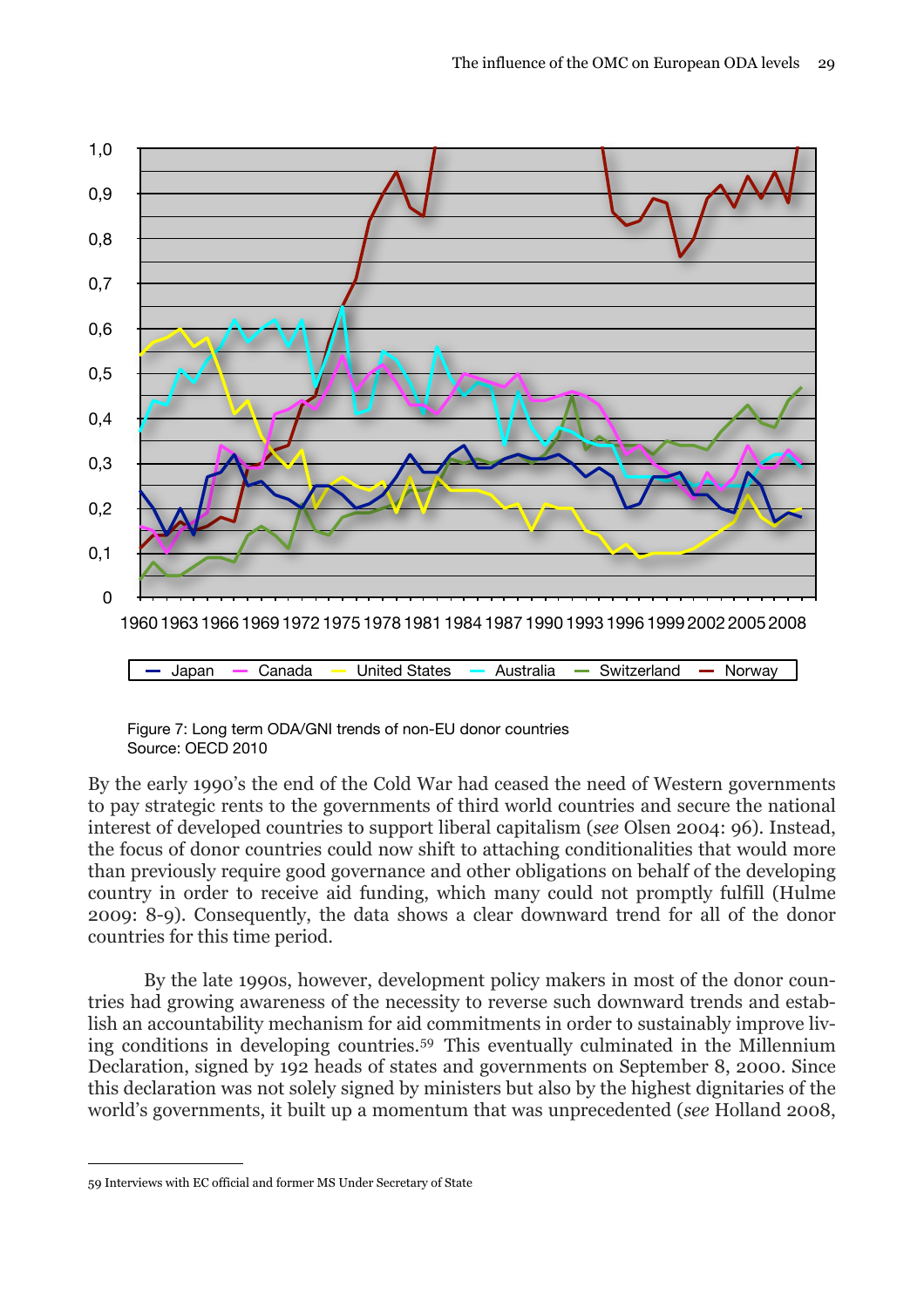Hulme 2009).<sup>[60](#page-31-0)</sup> Even though the "poverty" chapter of the Millennium Declaration included trade, debt relief and ODA, Hulme (2009: 35) points out that it did not introduce deadlines for targets to be reached within a specific time frame. Such details for concrete targets of the developed world's contribution were instead postponed:

> "We are concerned about the obstacles developing countries face in mobilizing the resources needed to finance their sustained development. We will therefore make every effort to ensure the success of the High-level International and Intergovernmental Event on Financing for Development, to be held in 2001." (United Nations 2000, §14)

However, such a conference did not take place in 2001. Instead, on July 25, 2001, the General Assembly adopted a resolution that an International Conference on Financing for Development would be held in March 2002 in Monterrey, Mexico (United Nations 2001).

The run-up to the Monterrey Conference was a decisive moment in which the EU took action. Under the Swedish Presidency, sustainable development was the main theme of the Göteborg European Council in June 2001. The European heads of state affirmed their commitments to reach 0,7 % ODA/GNI as soon as possible and achieve "concrete progress towards reaching this target before the World Summit on Sustainable Development in Johannesburg in 2002." (European Council 2001, §26) Hereinafter, the fifteen Member States mandated the Commission to find common ground and a way forward by issuing a report (Council of the European Union 2001b, §10) and agreed to find a EU position before the Monterrey Conference in March (Council of the European Union 2001a). The United States, on the other hand, first rejected increasing ODA in the run-up to the conference. Even in late January of 2002, the Bush administration rejected proposals to double absolute aid levels and commit to time-specific targets and indeed threatened to cancel President Bush's appearance at the conference if such goals were pursued further.<sup>61</sup> However, the target put on the table by the EU's Barcelona consensus to reach 0,39% ODA/GNI by 2006 helped for a commensurable push by the US-administration to pledge an increase of their absolute aid spending of 50% by 2006 (Hofman and Drescher 2002). Newspaper archives indicate that no other variables such as a change in US public opinion or an unexpected government revenue seem to have precipitated this turnaround. [62](#page-31-2) Moreover, EC officials attested the importance of the common EU position for the negotiation process and the change of the initial US position.[63](#page-31-3) As Table 4 shows, both EU and US managed to substantially increase their ODA/GNI by 2006. While some EU Member States didn't

<span id="page-31-0"></span><sup>60</sup> Note: Even before the Millennium Declaration was signed and the Monterrey conference took place, growth of ODA/GNI levels from 1999 onwards had already gained traction in some donor countries such as the United States (0,1% to 0,13%), United Kingdom (0,24% to 0,31%), Sweden (0,7% to 0,84%), and Italy (0,15% to 0,2%). This was due to debt cancellations and their inclusion in the ODA. The World Bank started the so-called highly-indebted poor countries (HIPC) debt relief initiative 75 in 1996 and substantial debt relief grants were released in the years after. However, given that the ODA/GNI average of OECD DAC countries virtually stagnated at the same time (0,22% to 0,23%) the HIPC initiative didn't truly signify a general reversal towards an upward trend of ODA/GNI-levels in either EU or non-EU donor countries.

<span id="page-31-1"></span><sup>61</sup> New York Times, January 29, 2001: U.S. Rejects Bid to Double Foreign Aid To Poor Lands

<span id="page-31-3"></span><span id="page-31-2"></span><sup>62</sup> New York Times, March 24, 2001: Forging the Monterrey Consensus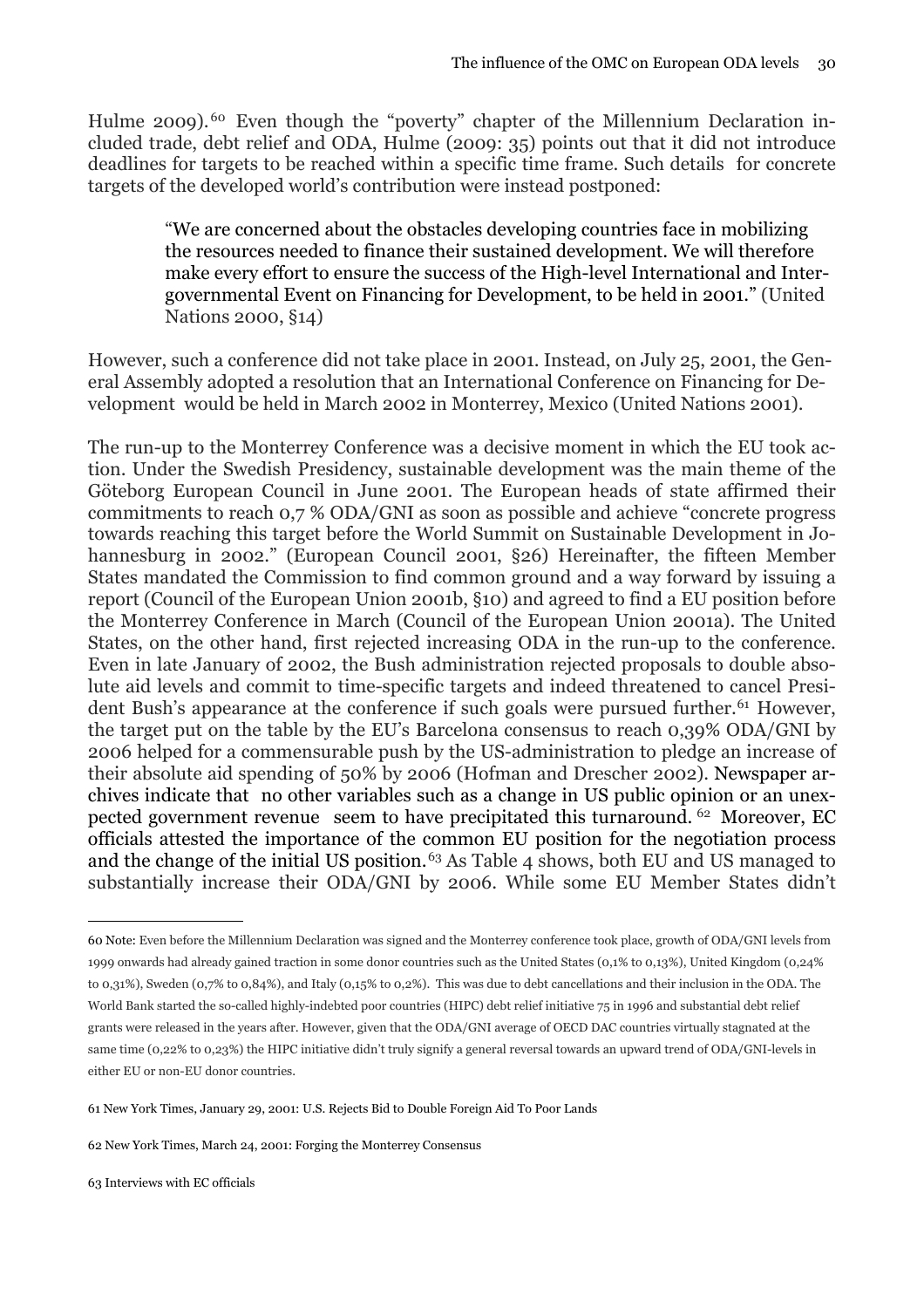manage to reach the minimum individual target of 0,33% ODA/GNI as defined in the Barcelona Commitments, the EU managed to surpass its collective 0,39% target, and the US increased its ODA/GNI share from 0,1% to 0,18%. Apart from the US, some non-EU donors have made substantial aid increases between 2002 and 2009 (Norway: 0,89% to 1,06%, Switzerland: 0,33% to 0,47%), others have only shown incremental change (Australia 0,26% to 0,29%, Canada 0,28% to 0,3%), and Japan has even decreased its ODA/GNI levels (0,23% to 0,18%). While this attests to the fact that bilateral relations between the US and the EU seem to have pushed the former to higher commitments, the international regime in which a number of other donor countries were furthermore present didn't prove to be sufficient pressure for all donor countries to increase contributions.

More importantly, what should be taken from this analysis is the fact that while there was an expectation at the international level for a concrete outcome at the Monterrey conference, it was the common EU position from the Barcelona Commitments that put pressure on the United States and not the other way around. Even though it was a necessary condition for the EU to act, [64](#page-32-0) the Monterrey Conference did not lead to increases in ODA/GNI levels comparable to the EU's in other major donor countries such as Australia, Canada, and Japan. UN commitments such as that from the General Assembly in 1970 and at the Monterrey conference in 2002 might have been necessary for policy change, but they certainly weren't a sufficient condition for increasing ODA/GNI levels in the EU.

|                |                       |      |             |                       |      |                 | 1998 1999 2000 2001 2002 2003 2004 2005 2006 2007 2008 2009   |                           |                  |                  |                                                 |            |
|----------------|-----------------------|------|-------------|-----------------------|------|-----------------|---------------------------------------------------------------|---------------------------|------------------|------------------|-------------------------------------------------|------------|
|                | <b>France</b>         |      | $0,38$ 0,38 |                       |      | $0,3$ 0,31 0,37 |                                                               |                           |                  |                  | $0,4$   0,41   0,47   0,47   0,38   0,39   0,46 |            |
|                | Germany               |      |             | $0,26$ 0,26 0,27      |      |                 | $0,27$ 0,27 0,28 0,28 0,36 0,36 0,37 0,38 0,35                |                           |                  |                  |                                                 |            |
|                | <b>Italy</b>          | 0,2  |             | $0.15 \mid 0.13 \mid$ |      |                 | $0,15$ 0,2 0,17 0,15 0,29                                     |                           |                  |                  | $0,2$ 0,19 0,22                                 | 0,16       |
|                | <b>Netherlands</b>    | 0,8  |             | $0,79$ 0,84           |      | $0,82$ 0,81     |                                                               | $0,8$ 0,73 0,82 0,81 0,81 |                  |                  | 0, 8                                            | 0,82       |
|                | <b>Poland</b>         | 0,01 |             | $0,01$ 0,02           | 0,02 |                 | : 0,01                                                        |                           | $0,05$ 0,07 0,09 |                  | $0,1$ 0,08                                      | 0,08       |
| 品              | <b>Spain</b>          | 0,24 |             | $0,23$ 0,22           |      |                 | $0,3$ $0,26$ $0,23$ $0,24$ $0,27$ $0,32$ $0,37$ $0,45$        |                           |                  |                  |                                                 | 0,46       |
|                | <b>Sweden</b>         | 0,72 | 0,7         | 0,8                   | 0,77 |                 | $0,84$ 0,79 0,78 0,94 1,02 0,93 0,98 1,12                     |                           |                  |                  |                                                 |            |
|                | <b>United Kingdom</b> | 0,27 |             |                       |      |                 | $0,24$ 0,32 0,32 0,31 0,34 0,36 0,47 0,51 0,36 0,43 0,52      |                           |                  |                  |                                                 |            |
|                | <b>EU 15</b>          |      |             |                       |      |                 | 0,33 0,32 0,32 0,33 0,35 0,36 0,35 0,43 0,43 0,39 0,43 0,44   |                           |                  |                  |                                                 |            |
|                | <b>EU 27</b>          |      |             |                       |      |                 |                                                               |                           |                  | $0,41$ 0.41 0.37 |                                                 | $0,4$ 0,42 |
|                |                       |      |             |                       |      |                 |                                                               |                           |                  |                  |                                                 |            |
|                | <b>Australia</b>      |      |             |                       |      |                 | $0,27$ 0,26 0,27 0,25 0,26 0,25 0,25 0,25                     |                           |                  |                  | $0,3$ 0,32 0,32 0,29                            |            |
|                | Canada                |      |             |                       |      |                 | 0,3 0,28 0,25 0,22 0,28 0,24 0,27 0,34 0,29 0,29 0,33         |                           |                  |                  |                                                 | 0,3        |
| 品              | <b>Japan</b>          | 0,27 |             | $0,27$ 0,28           |      |                 | $0,23$ 0,23 0,2 0,2 0,19 0,28 0,25 0,17 0,19                  |                           |                  |                  |                                                 | 0,18       |
| S <sub>D</sub> | <b>Norway</b>         | 0,89 |             | $0,88$ 0,76           |      |                 | $0,8$ 0,89 0,92 0,87 0,94 0,89 0,95 0,88 1,06                 |                           |                  |                  |                                                 |            |
|                | <b>Switzerland</b>    | 0,32 |             | $0,35$ 0,34           |      |                 | $0,34$ 0,33 0,37 0,4 0,43 0,39 0,38 0,44                      |                           |                  |                  |                                                 | 0,47       |
|                | <b>United States</b>  | 0,1  | 0,1         |                       |      |                 | $0,1$   0,11   0,13   0,15   0,17   0,23   0,18   0,16   0,19 |                           |                  |                  |                                                 | 0,2        |

Table 4: Medium term ODA/GNI of selected EU and non-EU donor countries Source: OECD 2010, Eurostat 2010

<span id="page-32-0"></span><sup>64</sup> Interview with EC official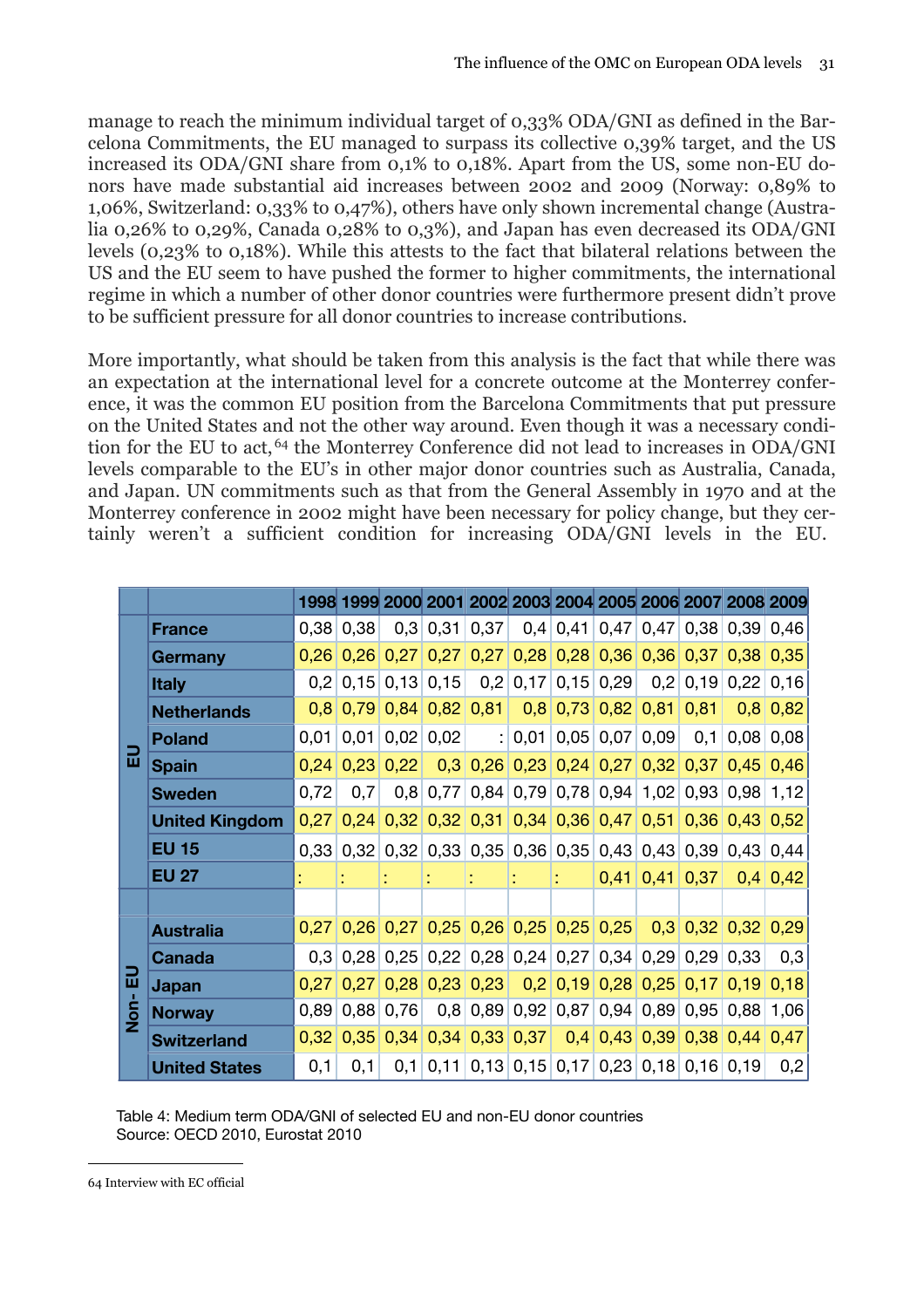The pledges of G8 countries can be regarded in a similar vein to the UN commitments. Most notable for development financing is the Gleneagles G8 summit in 2005 during which the G8 governments under a proactive UK presidency pledged to double their (absolute) aid to Africa by 2010 compared to 2004 levels.<sup>65</sup> However, the aid volume of these pledges was hardly the direct outcome of Gleneagles alone. [66](#page-33-1) Much less publicly than the G8 summit in early July 2005 was a meeting of the EU's development ministers on May 24, where a common agreement was reached that the fulfillment of the MDG required concrete financial bolstering. A step-by-step plan was drawn up for how the EU would collectively reach 0,7% ODA/GNI by 2015, as well as an intermediary collective target of 0,56% by 2010 (Council of the European Union 2005).<sup>67</sup> As was the case with the Barcelona Commitments three years earlier, the step-by-step plan included individual targets for the Member States. The EU-15 committed to individually reach a minimum of 0,51% by 2010 and 0,7% by 2015, whereas the EU-12 agreed to reach an individual minimum level of 0,17% by 2010 and 0,33% by 2015. This was reiterated on June 17 by the European Council (European Council 2005, §27). These commitments were then transcribed verbatim into the communiqué of the Gleneagles G8 Summit (G8 2005, Annex II).

All other subsequent G8 summits that alluded to ODA commitments, such as the 2007 summit in Heiligendamm, or the 2009 summit in L'Aquila merely renewed the Gleneagles summit pledge. As table 4 shows, all non-EU donor countries have in fact decreased their ODA/GNI levels between 2005 and 2009 (United States: 0,23% to 0,2%, Japan: 0,28% to 0,18%, Canada: 0,34% to 0,3%). The levels of the G8's EU-members ODA/GNI meanwhile remained on a general upward trajectory. Even though they decreased in Italy (0,29% to to 0,16%), they fluctuated in some countries due to the phasing out of debt cancellations (France:  $0.47\%$  to  $0.46\%$ , Germany:  $0.36\%$  to  $0.35\%$ ), <sup>68</sup> while in others they significantly increased (UK: 0,47% to 0,52%). Moreover, overall levels in the EU-15 increased slightly from 0,43% to 0,44% and those in the EU-27 from 0,41% to 0,42%.

Clearly, the G8 coordination did no have a major impact as the same trend cannot be seen in all G8 countries. While the ODA pledges made at G8 summits might be important for public reaffirmation of commitments, they are not a sufficient condition for rising ODA/ GNI levels in the G8 countries. [69](#page-33-4)

<span id="page-33-0"></span>65 G8 (2005), §27; These commitments should be seen as a run-up to the first UN MDG-review conference that took place later that year in New York.

<span id="page-33-1"></span>66 The lion's share of the overall burden of G8 commitments is on the side of the EU. For example, of the additional \$25 Billion USD ODA by 2010 that was pledged for Africa annually the EU takes upon itself more than 75% (European Commission 2010a).

<span id="page-33-2"></span>67 The Council meeting was preceded by an EC communication on April 12 outlining financial needs for an attainment of the MDGs by 2015 (European Commission 2005b) and the annual Monterrey Monitoring Report reviewing the state of the Barcelona Commitments (European Commission 2005a).

<span id="page-33-3"></span>68 Most of the stagnation of French and German aid-levels can be attributed to the phasing out of debt-cancellations that were mentioned earlier. The baseline of ODA minus debt cancellations in fact shows an ongoing upward trend. *See* CONCORD's 2010 AidWatch Report, pp. 26-27. <http://www.concordeurope.org/Public/Page.php?ID=25122> (Accessed August 5, 2010)

<span id="page-33-4"></span>69 Additionally, the G8 framework might in the future loose relevance to the even broader G20 forum, particularly since the 2010 South Korean Presidency has undertaken an effort to strengthen the role of the development agenda in the G20. In the past, however, it has not played a major role on the coordination of ODA and can thus be omitted from this analysis.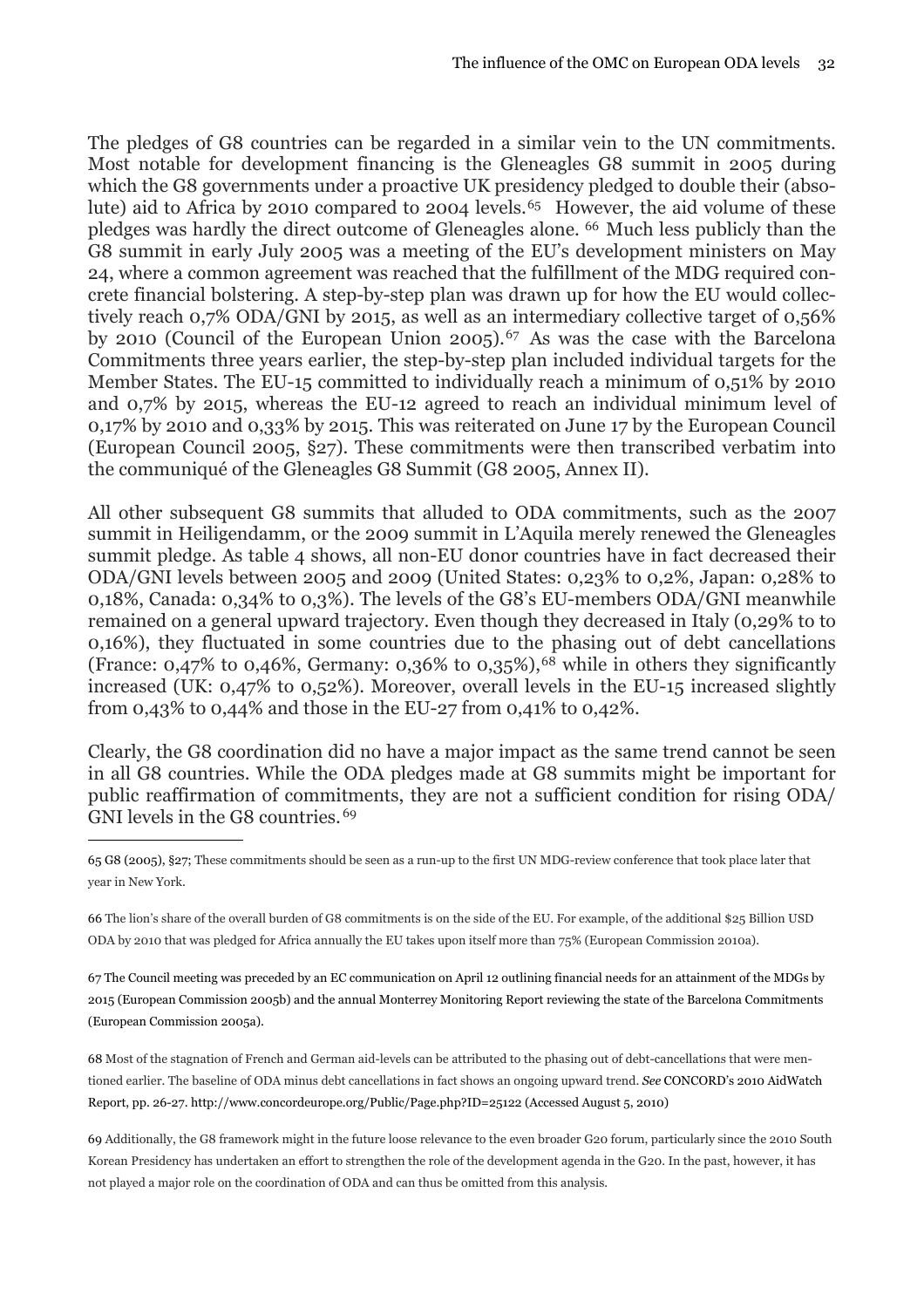A more critical international organization for ODA is the Development Assistance Committee of the Organization for Economic Cooperation and Development (OECD DAC). It was founded in 1960 as a coordination platform for aid donors.[70](#page-34-0) Its mandate establishes that

> "the Committee will continue to consult on the methods for making national resources available for assisting countries and areas in the process of economic development and for expanding and improving the flow of long-term funds and other development assistance to them." (OECD 1960)

One of the most important contributions in its early years was to establish a definition for Official Development Assistance, to which international commitments were measured. As early as 1958 the World Council of Churches demanded international flows of 1% ODA/ GNP from developed to developing countries. All DAC members at the time endorsed the idea, but faced the problem of not being able to statistically determine the amount of private capital flows, which made necessary a measurement of official aid flows (OECD 2002). In 1964 the United Nations Committee on Development Planning under economist and Nobel laureate Jan Tinbergen, calculated that after discounting the complicate measurement of private flows, 0,75% ODA/GNP would be required to achieve desirable growth rates in developing countries (ibid.). By 1969 the DAC countries agreed to a common definition of ODA, entailing

> "flows of official financing administered with the promotion of the economic development and welfare of developing countries as the main objective, and which are concessional in character" (OECD 2009)

Jan Tinbergen's recommendation was taken up by the UN Pearson Commission and the UN Assembly General as mentioned earlier, whereas the target rate was measured in terms of the new ODA definition that was established by the DAC (OECD 2002).[71](#page-34-1) A critical achievements of the DAC was that in its existence it only modified the ODA measurement three times and didn't bow to political pressures. In 1972 it added a 25% minimum grant element for loans to the ODA definition and in 1993 it replaced the accounting standard of gross national product with that of gross national income (ibid.). Thirdly, in 2005, a DAC High-Level meeting decided to include certain non-military but security related peacebuilding measures (OECD 2005). Despite regular pressures by its Member States to weaken the ODA definition, the DAC secretariat, in alliance with the good-performing DAC members already over the 0,7% ODA/GNI target, consistently resisted such temptations.<sup>[72](#page-34-2)</sup>

It furthermore holds a quasi-monopoly on compiling detailed statistical data on ODA, since its Member States are obliged to detailed reporting. Effectively, all international or-

<span id="page-34-0"></span><sup>70</sup> Initially under the umbrella of the Development Assistance Group (DAG), but renamed to Development Assistance Committee with the Establishment of the OECD in September 1961 (Führer 1996).

<span id="page-34-1"></span><sup>71</sup> Since this entailed repayable loans it was modified to be at a lower rate of 0,7 % of the new ODA definition . This was the target rate adopted by the UN General Assembly in 1970 (OECD 2002).

<span id="page-34-2"></span><sup>72</sup> Interview with former MS Under Secretary of State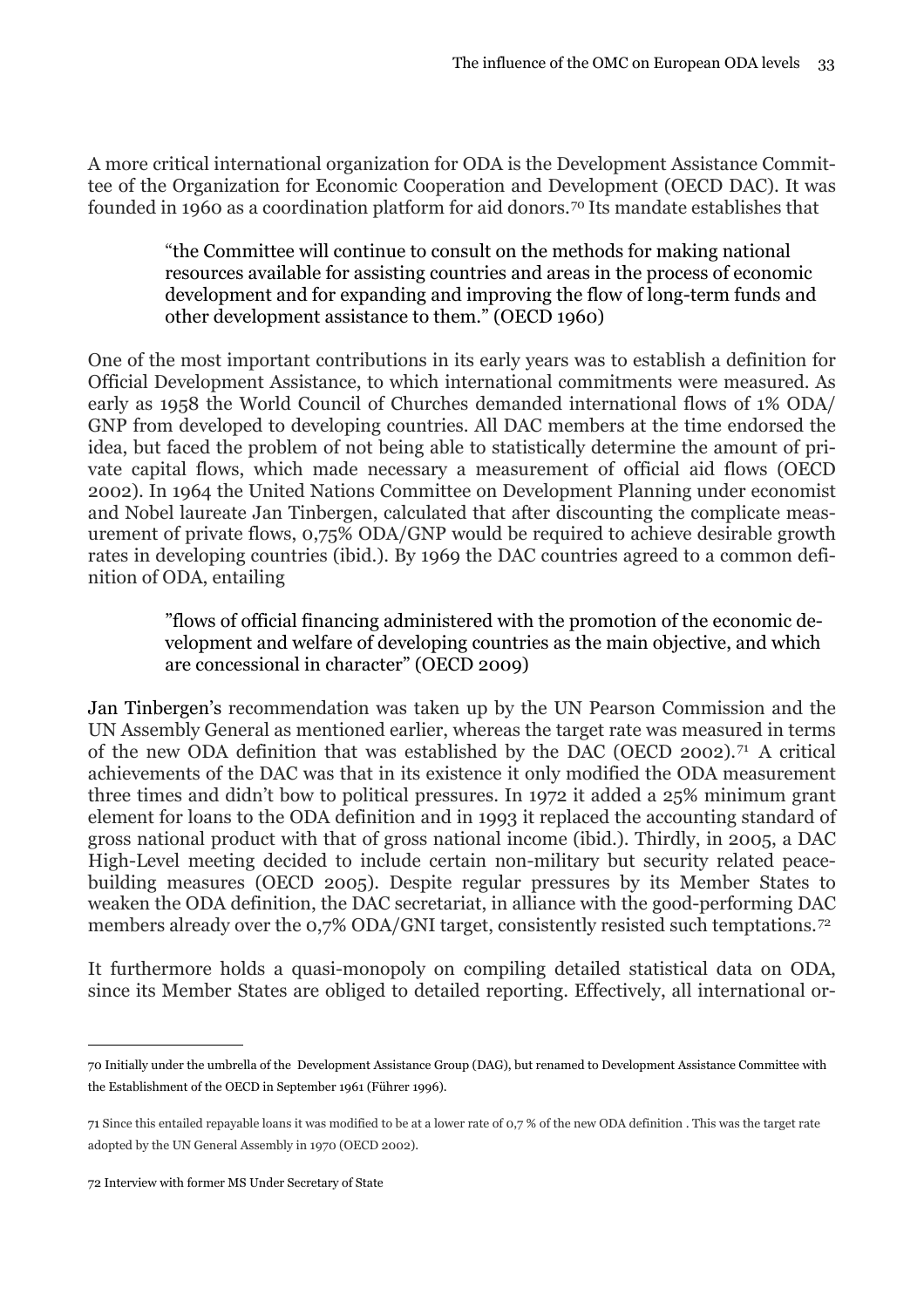ganizations and political actors rely on the statistical work undertaken by DAC.[73](#page-35-0) Furthermore the DAC uses instruments similar to the OMC. It issues an annual *Development Cooperation Report* that monitors the performance of its members regarding ODA levels. In particular, it was recently mandated by the G8 to monitor the Gleneagles Commitments and publish the outcomes annually, which it has done vigorously. [74](#page-35-1)

Yet, ever since its inception in 1960 the DAC's mandate has been one of an "equitable sharing of the aid effort" (Führer 1996: 9) and one of its founding documents, the "Resolution of the Common Aid Effort" adopted by its members in 1961 stated that they are

> "convinced of the need to help the less-developed countries help themselves by increasing economic, financial and technical assistance and by adapting this assistance to the requirements of the recipient countries [and] agree to recommend to Members that they should make it their common objective to secure an expansion of the aggregate volume of resources made available to the less-developed countries and to improve their effectiveness." (Führer 1996: 11)

Given the wildly diverging ODA/GNI rates of its Member States (Figure 6 and 7) and the fact that until 42 years after its foundation, until the Barcelona Commitments in 2002, no clear trend or time frame for a majority of its EU-members to make progress toward the 0,7% UN target existed, the commitments made within DAC to "secure an expansion of the aggregate volume of resources" do not seem to have had a direct effect on its members' ODA/GNI levels. Policy makers pointed out to me that the DAC's technical capacity and statistical work have been of great importance as it established a measure for ODA that is standardized for all major donor countries.[75](#page-35-2) However, the fact that ODA/GNI levels of its members haven't moved towards convergence or generally towards higher ODA/GNI levels speaks against its political effectiveness in this regard. [76](#page-35-3)

Deviating from the Council of the EU, it has a peer review process in which a Member State's aid performance is assessed in detail every four years and of whose results are made public. In general discussions are of a more technical nature and focus more on questions of aid effectiveness rather than aid volume. Moreover, meetings are generally held by expert delegations and only seldom on the ministerial level, as is the case in the DEVGEN Council, where such meetings take place at least quarterly. This means that the degree of political pressure created is significantly less.[77](#page-35-4)

After having looked at institutions on the donor side, it could furthermore be possible that developing countries bilaterally or multilaterally have an influence on the aid levels of the donor countries. Since the Rome Treaties in 1957, the former European colonies have had a special relation with the EU through the institutionalized group of Africa, Caribbean, Pacific (ACP) states. The most notable case of a Member State with bilateral ties to develop-

<span id="page-35-0"></span><sup>73</sup> Interview with EC official

<span id="page-35-1"></span><sup>74</sup> Interviews with Brussels-based civil society policy officer and EC official

<span id="page-35-2"></span><sup>75</sup> Interviews with MS Permanent Representative, EC officials, former MS Under Secretary of State, MEP

<span id="page-35-3"></span><sup>76</sup> Note that all countries in this analysis are members of the OECD DAC

<span id="page-35-4"></span><sup>77</sup> Interview with MS Permanent Representative and EC official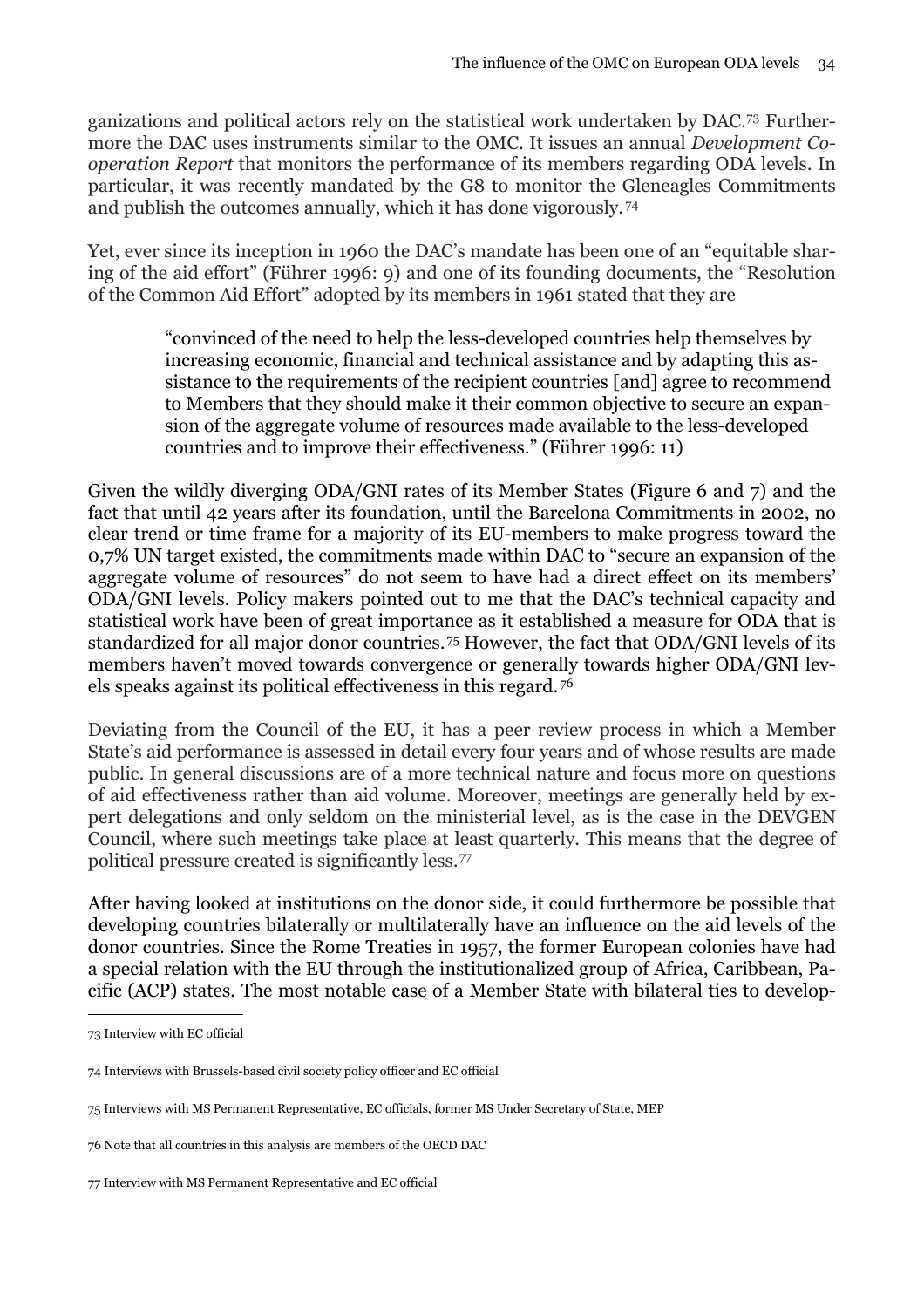ing countries is France, which sustained a close-knit relationship with its former African colonies (Claeys 2004). In fact, it was France that pushed the other founding members of the European Community to incorporate a common fund for the former colonies in the treaties - the European Development Fund (EDF). It is thus no coincidence that seventeen out of the initial eighteen countries incorporated into the EDF framework were francophone.[78](#page-36-0) The French government continuously promoted the interests of its former colonies vis-à-vis other EU Member States, inter alia by contributing proportionally more to the EDF than to the community budget (Claeys 2004: 126). Yet, the French government mostly resorted to development spending in order maintain a sphere of influence in its African *pré carré* (ibid.: 121). This does by no means signify that developing countries, particularly former colonies, were able to push France to such higher contributions or influenced overall ODA increases.

The ACP Group that resulted from the Rome Treaties is an amalgamation of former European colonies in many different parts of the world and therefore lacks clear cohesion of interests. This weakness is particularly telling in the negotiations for the EDF funding envelopes, in which the ACP Group rarely prevails in increasing its budget size.<sup>79</sup> Since EDF contributions do not even directly affect overall ODA levels of Member States (they can theoretically be re-allocated between their multilateral and bilateral aid budgets), this indicates that a direct bilateral influence on the ODA levels of Member States is limited as well.

Additionally, the diplomatic capacity of developing countries is fragmented among numerous international organizations and institutions. Next to the ACP one can readily think of the most prominent ones such as the G77, the Group of Least Developed Countries (LDCs), and the African Union. The limited resources that developing countries have for diplomatic relations in the first place are thus further weakened, making their positions ineffectual along the various bilateral and multilateral channels. In practice, these states only try to exert influence in Brussels when it comes to cuts in the EDF and within the negotiations on the principles of the disbursement of the EDF.<sup>80</sup> They are not in contact with the European Commission on the subject of the Member States' ODA-levels, and generally cannot even agree on a common position.<sup>81</sup> Some states find it better in their diplomatic strategy to not pose ODA demands altogether.[82](#page-36-4) Others don't regard higher ODA as a priority and rather focus on the reform of trade regimes.<sup>83</sup> Within the UN, the G-77 has commonly tried to push for higher ODA ever since the Pearson Commission in 1970. This has in UN negotiations resulted in a clear split between demanding developing countries and reluctant donor

<span id="page-36-0"></span><sup>78</sup> This points to the burden-sharing of the weight from former colonies, that Paris anticipated from other Member States, particularly from Germany (Hewitt and Whiteman 2004: 134).

<span id="page-36-1"></span><sup>79</sup> Interviews with EC officials, MS Permanent Representative

<span id="page-36-2"></span><sup>80</sup> Interview with MS Permanent Representative

<span id="page-36-3"></span><sup>81</sup> Interviews with EC officials

<span id="page-36-4"></span><sup>82</sup> Interview with civil society advocacy officer involved with the ACP

<span id="page-36-5"></span><sup>83</sup> Interview with civil society advocacy officer involved with the ACP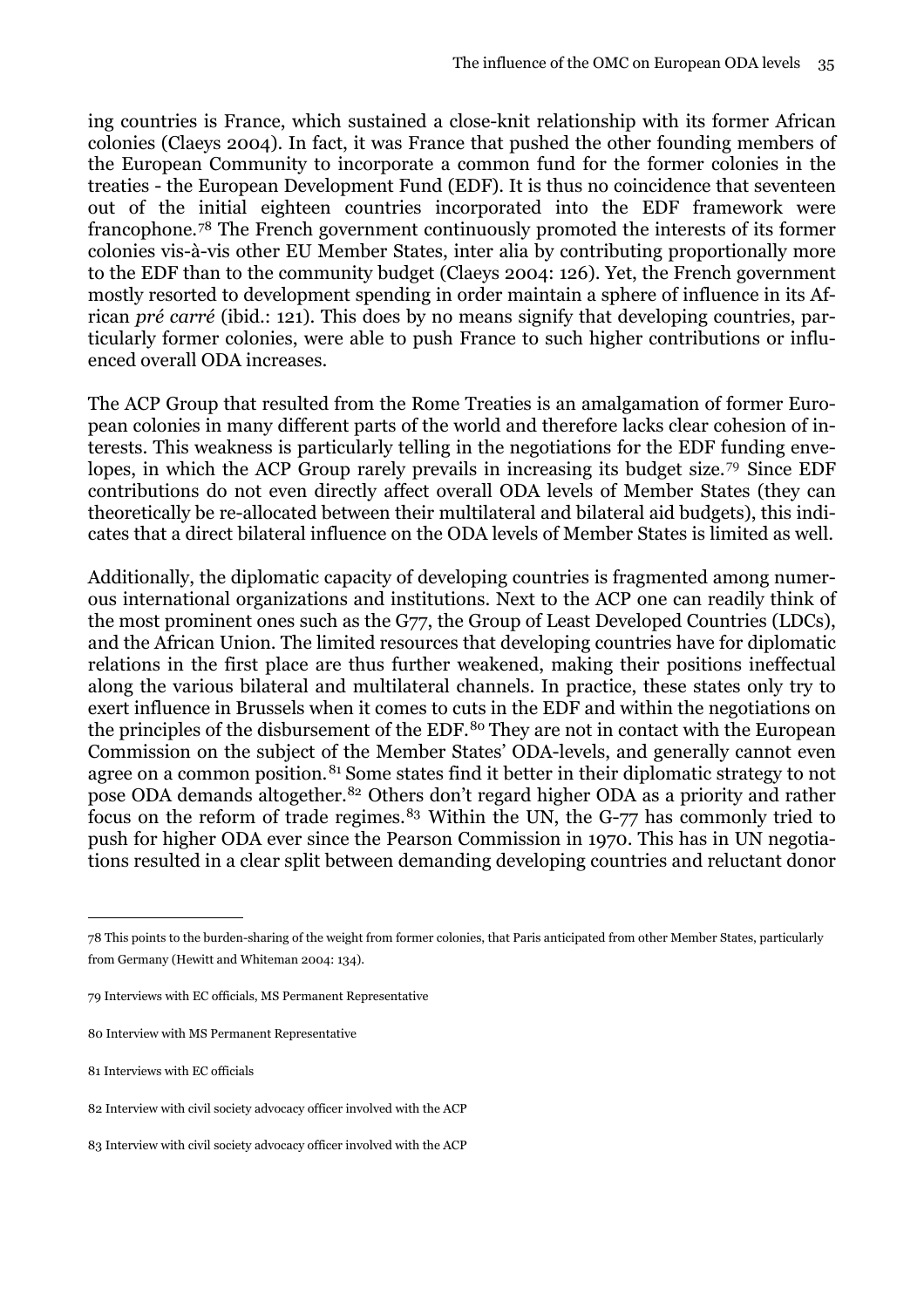countries.[84](#page-37-0) Given my earlier analysis on the influence of the UN targets, it did, however, clearly not pose a sufficient condition for ODA/GNI levels to rise.

The analysis of external variables has thus shown that UN or G8 commitments, OECD DAC coordination, and developing countries operating within or outside these institutions seem to have been insufficient conditions for increases in ODA/GNI levels in EU Member States (and non-EU countries for that matter).

External and internal factors influence the policy outcomes of ODI/GNI levels to differing degrees in the Member States. While international fora such as the 1970 UN General Assembly led the Netherlands and Sweden to attain the 0,7 per cent target, the majority of countries under study were clearly not walking down the same path. The Millennium Declaration in 2000 and the subsequent Millennium Development Goals established a general climate of necessity to act. However, similar commitments in 1970 have gone by unfulfilled before, and in the aftermath of the declaration major donors such as the US initially rejected to increase aid funding. The Millennium Declaration alone was thus not a sufficient condition for aid levels to rise. Similarly, I argued that the OECD DAC over the course of the last fifty years failed to establish peer pressure that significantly altered the course of their members' ODA/GNI budgets. I have demonstrated that this was also the case for the G8, which reaffirmed commitments but was not the direct driving force behind ODA/GNI increases.

Internal variables that could affect a Member State's decision to act show that public opinion has not significantly changed over the past thirty years and thus only had little influence on the outcome of ODA/GNI levels. Political orientation of the ruling government has had a somewhat important role to play between 1960 and 2000, but cannot satisfactorily explain more recent developments. Budget constraints tend to be determinant for some Member States and thus might be a necessary condition for ODA/GNI levels in these countries to rise. This, however does not hold true for others.

Given the diametrically different directions the eight Member States' ODA/GNI levels took in the forty-two years before 2002 and the general upward trend that can be observed since, it seems very likely that another factor was pushing these changes. This analysis set out by describing the different elements of European policy coordination on ODA levels that started in the early 2000s. As we have seen, none of the internal or external factors can sufficiently explain the rising ODA/GNI levels in the eight countries under study. I argue, thus, that it was the Open Method of Coordination that caused this change.

<span id="page-37-0"></span><sup>84</sup> Interview with EC official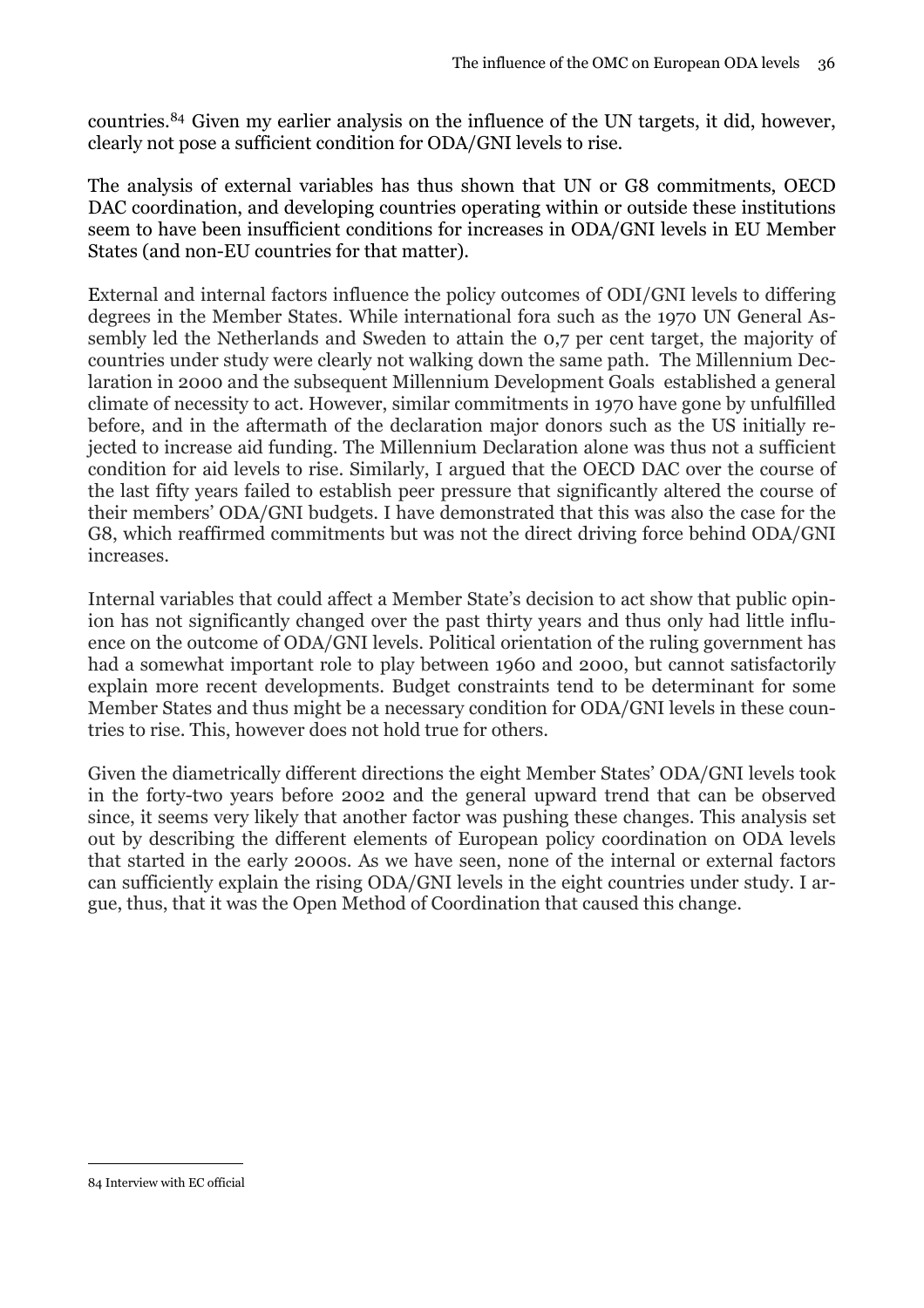#### <span id="page-38-0"></span>**5. Conclusions**

My research has shown that the upward trend in the ODA/GNI levels of EU Member States has been influenced, if not in many cases caused, by the EU Open Method of Coordination.

I have examined the role of a number of confounding factors, both internal and external to national politics. Though some have shown a certain degree of influence on the decisions taken in some Member States, they did not prove to be satisfactory in explaining why the aid level in European Member States ODA/GNI-levels have concertedly increased in recent years. The Open Method of Coordination seems to have instigated policy change in many Member States.

However, my analysis showed that the current theoretical framework of OMC research has not addressed all facets of this method of coordination. Learning and peer pressure in the Council are not the sole mechanisms in the OMC that have contributed to policy change. Instead, a proactive European Commission in alliance with well-performing or politically willing Member States, officials in national development ministries or departments, and organized civil society in Brussels and at the Member State level was often able to push unwilling political actors towards committing to ODA targets and later adhering to them. I demonstrated that all these actors were necessary, but taken isolated were in most cases not sufficient to do so. Only a combination of top-down and bottom-up pressure was able to bring about policy change on ODA-levels. Such advocacy coalitions have actively used the mechanisms of the OMC - time specific targets, benchmarking of performance, and monitoring of results - to influence political decisions at the member state level.

This has implications for future OMC research since advocacy coalitions can create democratic legitimacy for a policy. It suggests that transparency in the formation of OMC targets, through incorporating them into national discourse, is essential. Furthermore, it indicates that the effectiveness of the Open Method of Coordination can indeed be much more than just cheap talk.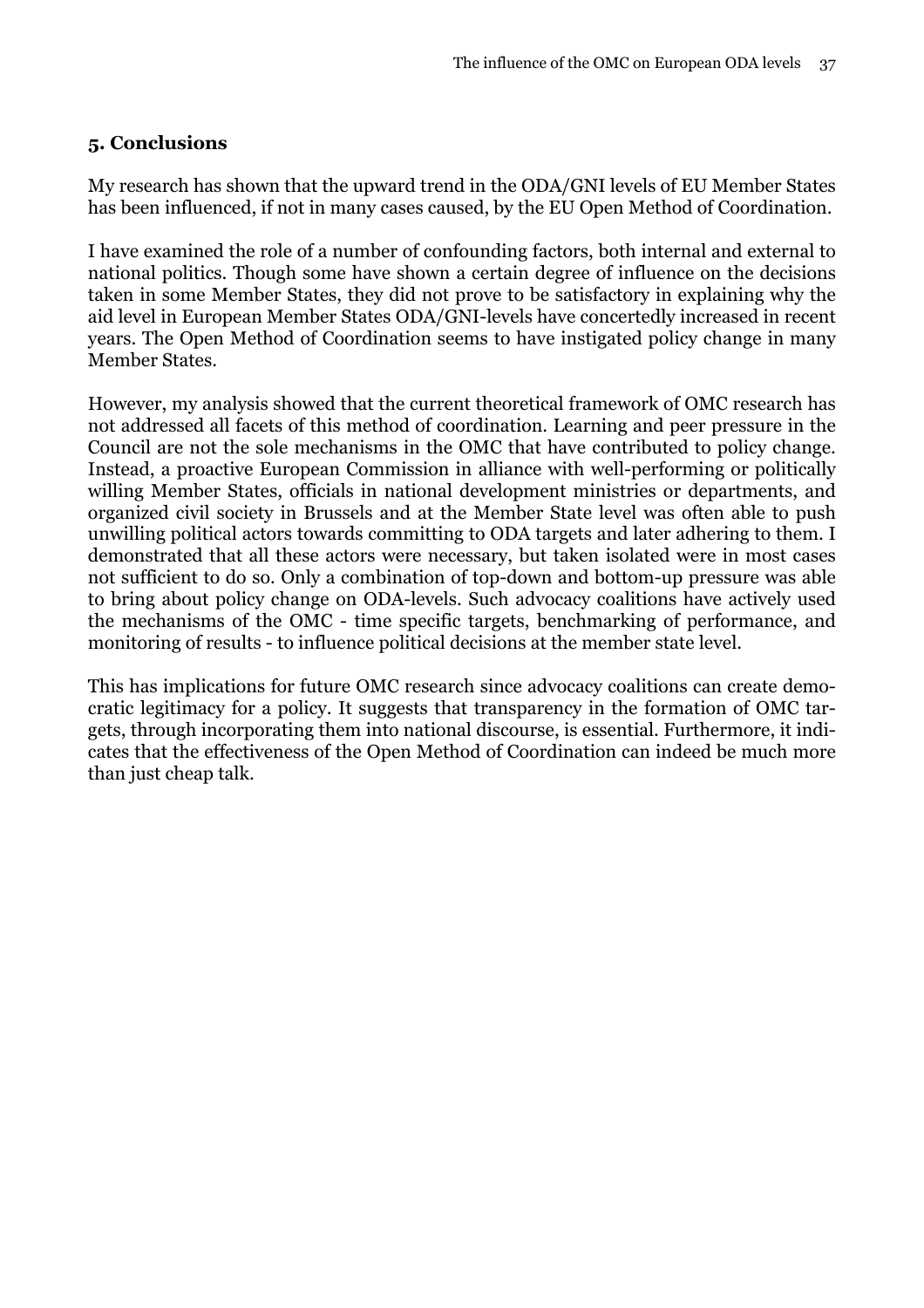#### <span id="page-39-0"></span>**6. References**

- Andersen, S., & Eliassen, K. (1995). EU lobbying: The new research agenda. *European Journal of Political Research, 27*(4), 427-441.
- Arts, K. (2004). Changing interests in development cooperation. In K. Arts & A. Dickson (Eds.), *EU development cooperation: From model to symbol?* (pp. 101-112). Manchester: Manchester University Press.
- Arts, K., & Dickson, A. (2004). EU development cooperation: From model to symbol? In K. Arts & A. Dickson (Eds.), *EU development cooperation: From model to symbol?* (pp. 1-16). Manchester: Manchester University Press.
- Arts, K., & Dickson, A. (2004). Conclusions: The potentials and limits of EU development cooperation policy. In K. Arts & A. Dickson (Eds.), *EU development cooperation: From model to symbol?* (pp. 149-152). Manchester: Manchester University Press.
- Birnbaum, J. H. (1992). The lobbyists: How influence peddlers get their way in Washington. New York: Random House.
- Brinkerhoff, J. M., Smith, S. C., & Teegen, H. (2007). *NGOs and the Millennium Development Goals*. New York: Palgrave Macmillan.
- Brown, W. (2004). From uniqueness to uniformity? An assessment of EU development aid policies. In K. Arts & A. Dickson (Eds.), *EU development cooperation: From model to symbol?* (pp. 17-41). Manchester: Manchester University Press.
- Cafruny, A., & Peters, P. (Eds.). (1998). The Union and the World: Economy of a Common European Foreign Policy. The Hague: Kluwer Law International.
- Carbone, M. (2010). The European Union, Good Governance and Aid Co-ordination. *Third World Quarterly, 31*(1), 13-29.
- Ciglar, A. J., & Loomis, B. A. (2007). *Interest group politics*. Washington, D.C.: QC Press.
- Claeys, A.-S. (2004). "Sense and sensibility": The role of France and French interests in European development policy since 1957. In K. Arts & A. Dickson (Eds.), *EU development cooperation: From model to symbol?* (pp. 113-132). Manchester: Manchester University Press.
- Coen, D. (1998). The European business interest and the nation state: Large-firm lobbying in the European Union and member states. *Journal of Public Policy, 18*(1), 75-100.
- Coen, D., & Richardson, J. (Eds.). (2009). *Lobbying in the European Union*. Oxford: Oxford University Press.
- Council of the European Union. (2001a). Common Understanding of the Community and its Member States for the International Conference on Financing for Development. December 11, 2001. 15209/01.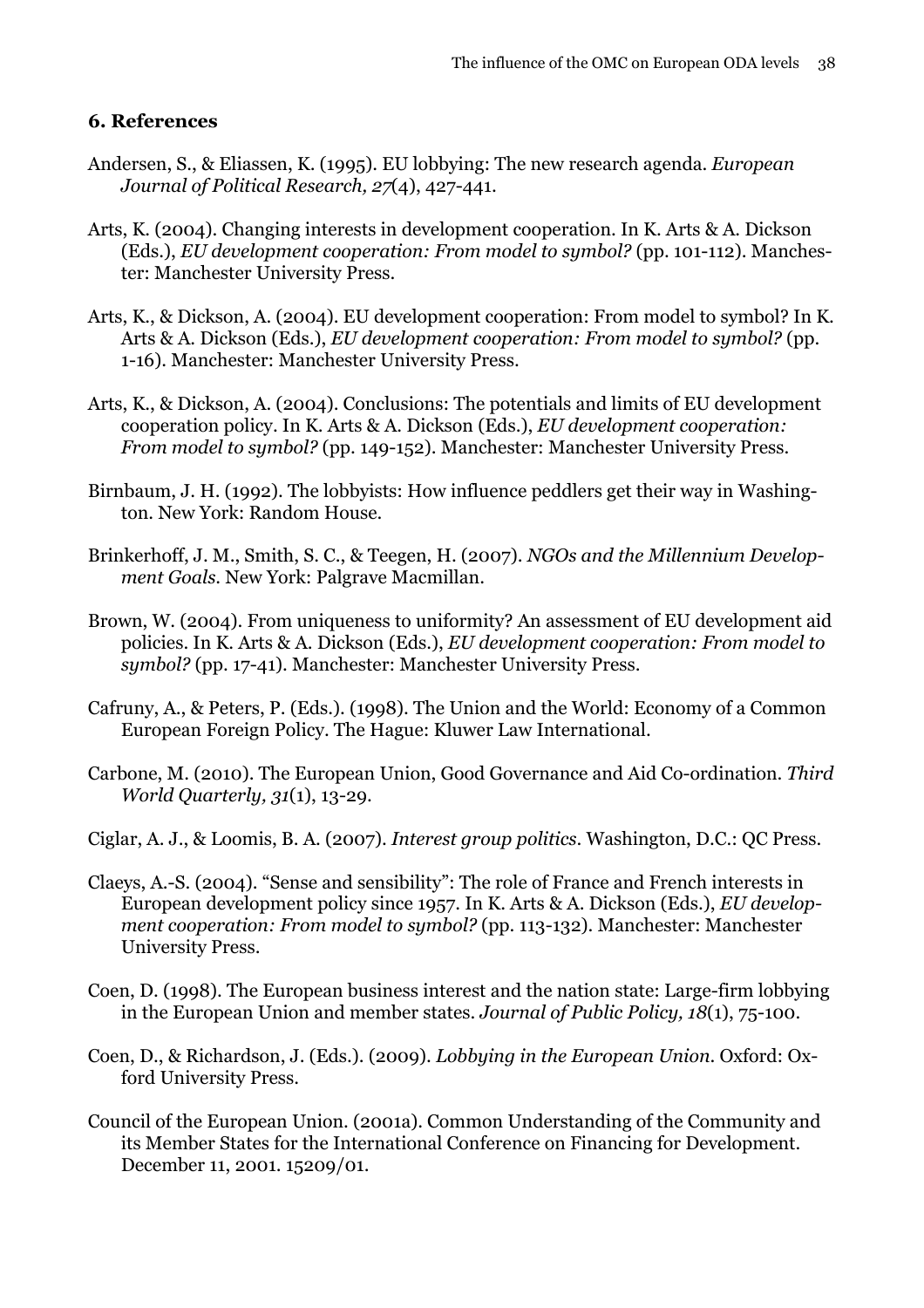- Council of the European Union. (2001b). Council conclusions on the preparation of the International Conference on Financing for Development (Monterrey, Mexico, 18-22 March 2002). November 8, 2001. 13718/01.
- Council of the European Union. (2002a). Agreement reached by foreign ministers with a view to the international conference on financing for development. March 14, 2002. 7274/02.
- Council of the European Union. (2002b). General Affairs and External Relations. November 18, 2002. 14183/02.
- Council of the European Union. (2002c). Statements concerning the Council conclusions on the Monterrey Conference on Financing for Development. March 18, 2002. 7260/ 02.
- Council of the European Union. (2003). General Affairs and External Relations. May 19 and 20, 2003. 9379/03.
- Council of the European Union. (2005). Millennium Development Goals: EU Contribution to the Review of the MDGs at the UN 2005 High Level Event - Conclusions of the Council and the Representatives of the Governments of the Member States Meeting within the Council. May 24, 2005. 9266/05.
- Dearden, S. (2008). Delivering the EU's development policy: Policy evolution and administrative reform. *Perspectives on European Politics and Society, 9*(2), 114-127.
- Delphin, H. (1992). *Partenariat ou paternalisme? Les relations CE-ACP dans le cadre de la mise en Œuvre de la Convention de Lomé.* Thèse en vue de l'obtention du diplôme d'Etudes Administratives Européennes Approfondies. Collège d'Europe, Bruges.
- Dickson, A. (2000). The demise of the Lomé Protocols: Revising European development policy. *European Foreign Affairs Review, 5*, 197-214.
- Dickson, A. (2004). The unimportance of trade preferences. In K. Arts & A. Dickson (Eds.), *EU development cooperation: From model to symbol?* (pp. 42-59). Manchester: Manchester University Press.
- Dowden, R. (2010). Gordon Brown and Africa. Retrieved August 12, 2010, from <http://csis.org/blog/gordon-brown-and-africa>
- Egenhofer, C. (2006). Policy Coherence for Development in the EU Council Strategies for the Way Forward. Brussels: Centre for European Policy Studies.
- Elgström, O. (2000). Lomé and Post-Lomé: Assymetric negotiations and the impacts of norms. *European Foreign Affairs Review, 5*, 175-195.

Eurobarometer. (1984). Eurobarometer 20. Europeans and Aid to Development.

Eurobarometer. (1988). Eurobarometer 3/88. Europeans and Development Aid in 1987.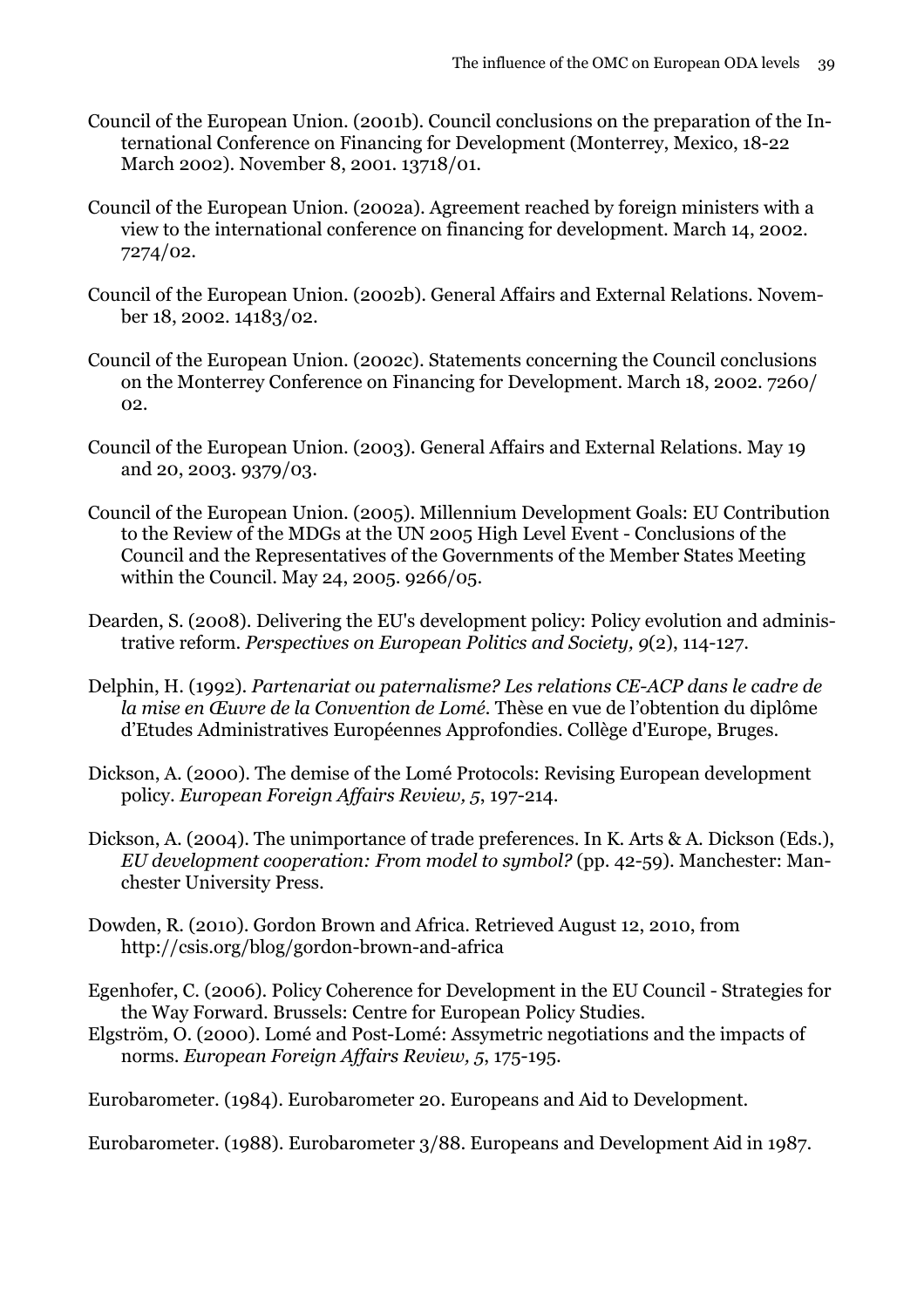- Eurobarometer. (1992). Eurobarometer 36. La façon dont les Européens perçoivent le tiers-monde en 1991.
- Eurobarometer. (1997). Eurobarometer 46. Development aid: Building for the future with public support.
- Eurobarometer. (2005). Eurobarometer 62.2. Attitudes towards development aid.
- Eurobarometer. (2009). Eurobarometer 71.2. Development aid in times of economic turmoil.
- European Commission. (2000). Communication on the European Community's Development Policy. April 26, 2000. COM(2000) 212 final.
- European Commission. (2001). Communication from the Commission. A sustainable Europe for a better world: A European Union strategy for sustainable development. May 15, 2001. COM(2001)264 final.
- European Commission. (2002). Communication from the Commission to the European Parliament, the Council, the Economic and Social Committee and the Committee of the Regions: Towards a global partnership for sustainable development. February 13, 2002. COM(2002) 82 final.
- European Commission. (2005a). Annex to the Communication from the Commission: Accelerating progress towards achieving the Millennium Development Goals : Financing for Development and Aid-Effectiveness - EU follow-to the Barcelona Commitments and operationalisation of the Monterrey consensus. April 12, 2005. SEC(2005)453.
- European Commission. (2005b). Communication from the Commision to the Council and the European Parliament. Accelerating progress towards attaining the Millennium Development Goals - Financing for Development and Aid Effectiveness. April 12, 2005. COM(2005)133 final.
- European Commission. (2007). Annual report from the Commission to the European Parliament, the Council, the European Economic and Social Committee and the Committe of the Regions. Keeping Europe's promises on Financing for Development. April 4, 2007. COM(2007)164 final.
- European Commission. (2010a). Financing for Development. Retrieved August 3, 2010, from [http://ec.europa.eu/development/how/monterrey\\_en.cfm](http://ec.europa.eu/development/how/monterrey_en.cfm)
- European Commission. (2010b). EU donor profiles. Accompanying document to the Commission Communication COM(2010)159. April 21, 2010.
- European Council. (2000). Lisbon European Council 23 and 24 March 2000, Presidency Conclusions.
- European Council. (2001a). Göteborg European Council 15 and 16 June 2001, Presidency Conclusions.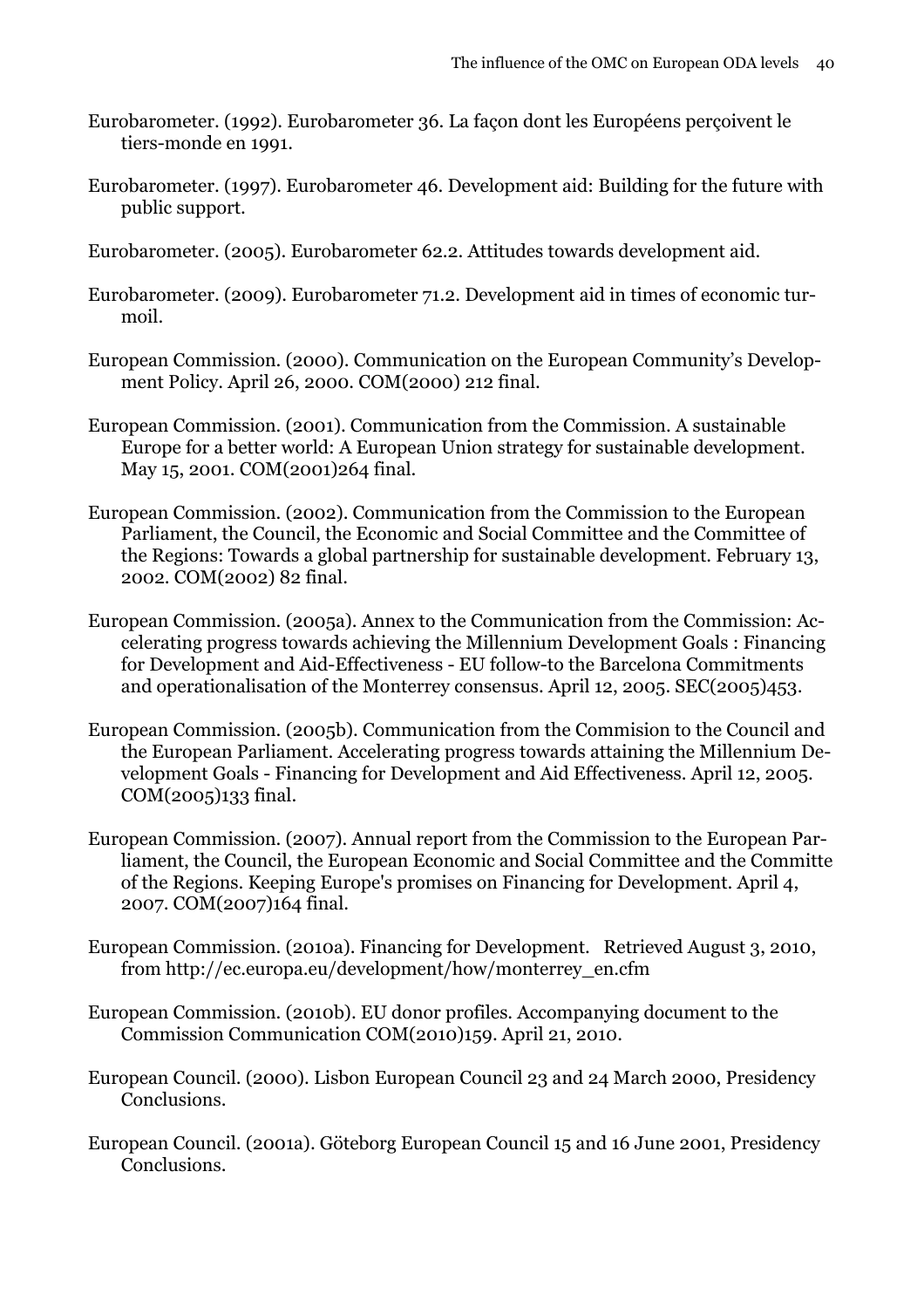- European Council. (2001b). Laeken European Council 14 and 15 December 2001, Presidency Conclusions
- European Council. (2002). Barcelona European Council 15 and 16 March 2002, Presidency Conclusions.
- European Council. (2005). Brussels European Council 16 and 17 June 2005, Presidency Conclusions.
- Eurostat. (2010). Eurostat Online Database.
- Eyben, R. (Ed.). (2006). *Relationships for aid*. London: Earthscan.
- Farrell, M. (2008). Internationalising EU development policy. *Perspectives on European Politics and Society, 9*(2), 225-240.
- Forster, J., & Stokke, O. (Eds.). (1999). Policy coherence in development co-operation. London: Frank Cass.
- Führer, H. (1996). The Story of Official Development Assistance. A history of the Development Assistance Committee and the Development Co-operation Directorate. OECD Report CDE/GD(94)67
- G8. (2005). Gleneagles G8 Summit Communiqué.
- Gavas, M., & Maxwell, S. (2009). Options for architectural reform in European Union development cooperation. London: Overseas Development Institute.
- Gavas, M., & Maxwell, S. (2010). *European development policy*. London: Overseas Development Institute.
- Ginsberg, R. (1989). Foreign policy actions of the EC. Boulder: Lyenne Rienner.
- Ginsberg, R. (1997). Conceptualizing the European Union as an international actor: Narrowing the theoretical capability-expectations gap. *Journal of Common Market Studies, 37*(3), 429-454.
- Greenwood, J. (2007). Interest representation in the European Union (2nd ed.). New York: Palgrave Macmillan.
- Greenwood, J., Grote, J. R., & Ronit, K. (Eds.). (1992). *Organized Interests and the European Community*. London: Sage.
- Group, E. T. T. (2010). New challenges, new beginnings: Next steps in European Development Cooperation. London: Overseas Development Institute.
- Heidenreich, M., & Zeitlin, J. (2009). Introduction. In M. Heidenreich & J. Zeitlin (Eds.), Changing European Employment and Welfare Regimes. The influence of the Open Method of Coordination on national reforms (pp. 1-9). New York: Routledge.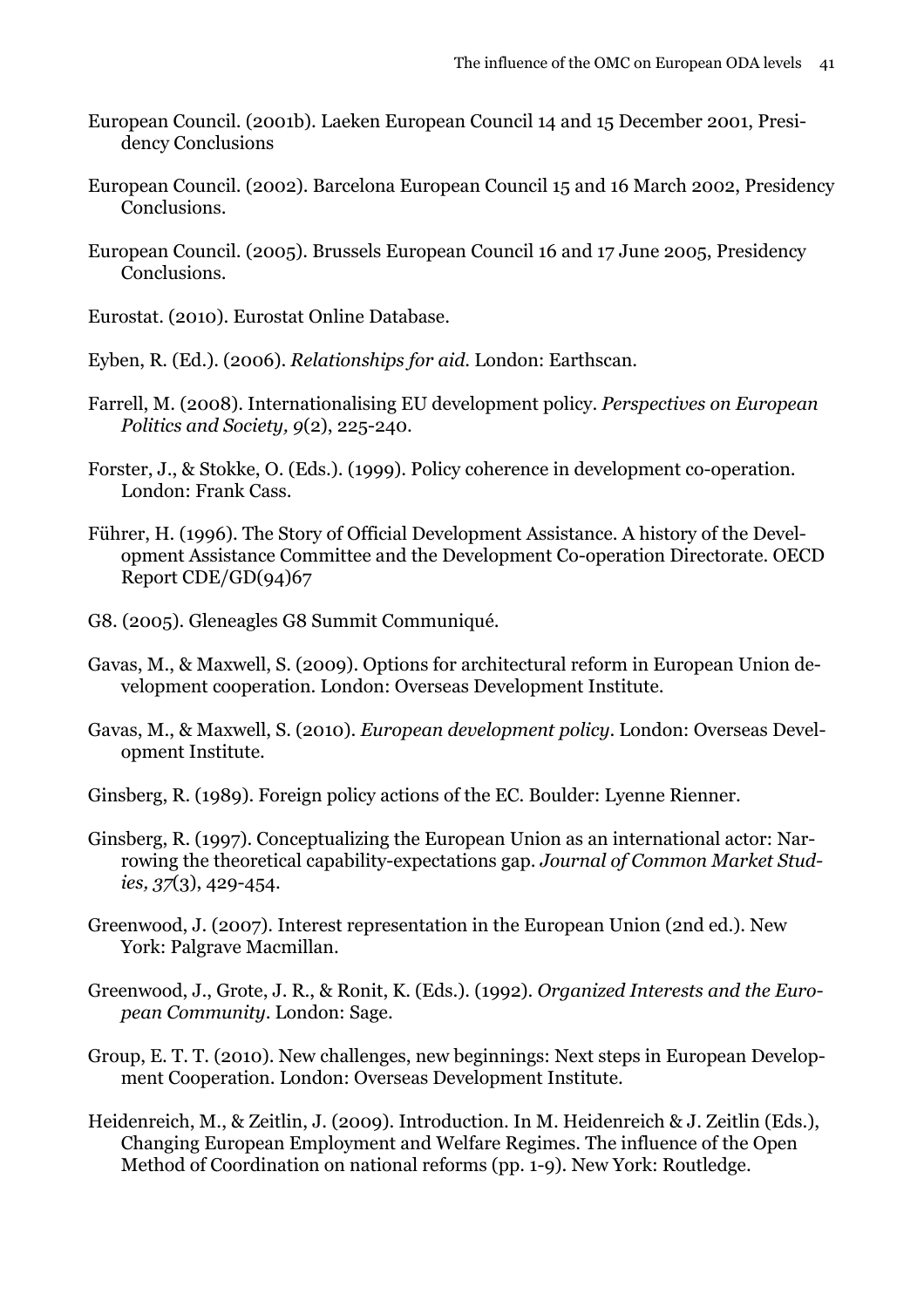- Hewitt, A., & Whiteman, K. (2004). The Commission and development policy: Bureaucratic politics in EU aid - from the Lomé leap forward to the difficulties of adapting to the twenty-first century. In K. Arts & A. Dickson (Eds.), *EU development cooperation: From model to symbol?* (pp. 133-148). Manchester: Manchester University Press.
- Hix, S. (2005). The political system of the European Union (2nd ed.). Basingstoke: Palgrave.
- Hoffmann, S. (1993). French dilemmas and strategies in the new Europa. In R. O. Keohane, J. S. Nye & S. Hoffmann (Eds.), *After the Cold War. International institutions and state strategies in Europe. 1989-1991* (pp. 127-147). Cambridge: Harvard University Press.
- Hofman, M., & Drescher, R. (2002). The Monterrey Consensus. A new development partnership. *Development and Cooperation*(4), 4-26.
- Holland, M. (2008). The EU and the global development agenda. *Journal of European Integration, 30*(3), 343-362.
- Hooghe, L., & Marks, G. (2001). Multi-Level Governance and European Integration. Lanham, MD: Rowman & Littlefield.
- Hulme, D. (2009). The Millennium Development Goals (MDGs): A short history of the world's biggest promise. Brooks World Poverty Institute.
- Jarman, H. (2008). The other side of the coin: Knowledge, NGOs and EU trade policy. *Politics, 28*(1), 26-32.
- Joerges, C., & Vos, E. (Eds.). (1999). EU-Committees: Social Regulation, Law and Politics. Oxford: Hart.
- Johansson, H. (2007). Europeanization "from below". The OMC process on social inclusion in the Swedish welfare state. In B. Hvinden & H. Johansson (Eds.), *Citizenship in Nordic Welfare States: Dynamics of Choice, Duties, and Participation* (pp. 125-138). London: Routledge.
- Jordan, G., & Maloney, W. (2007). Democracy and interest groups. Enhancing participation? New York: Palgrave Macmillan.
- Kaiser, R., & Prange, H. (2005). The Open Method of Coordination in the European research area: A new concept of deepening integration? *Comparative European Politics*(3), 289-306.
- Kassima, H. (1994). Policy networks, networks and European Union policy making: A sceptical view. *West European Politics, 17*(4), 15-27.
- Keck, M. E., & Sikkink, K. (1998). *Activists beyond borders*. Ithaca, NY: Cornell University Press.
- Kleinfeld, R., Zimmer, A., & Willems, U. (2007). *Lobbying*. Wiesbaden: VS Verlag.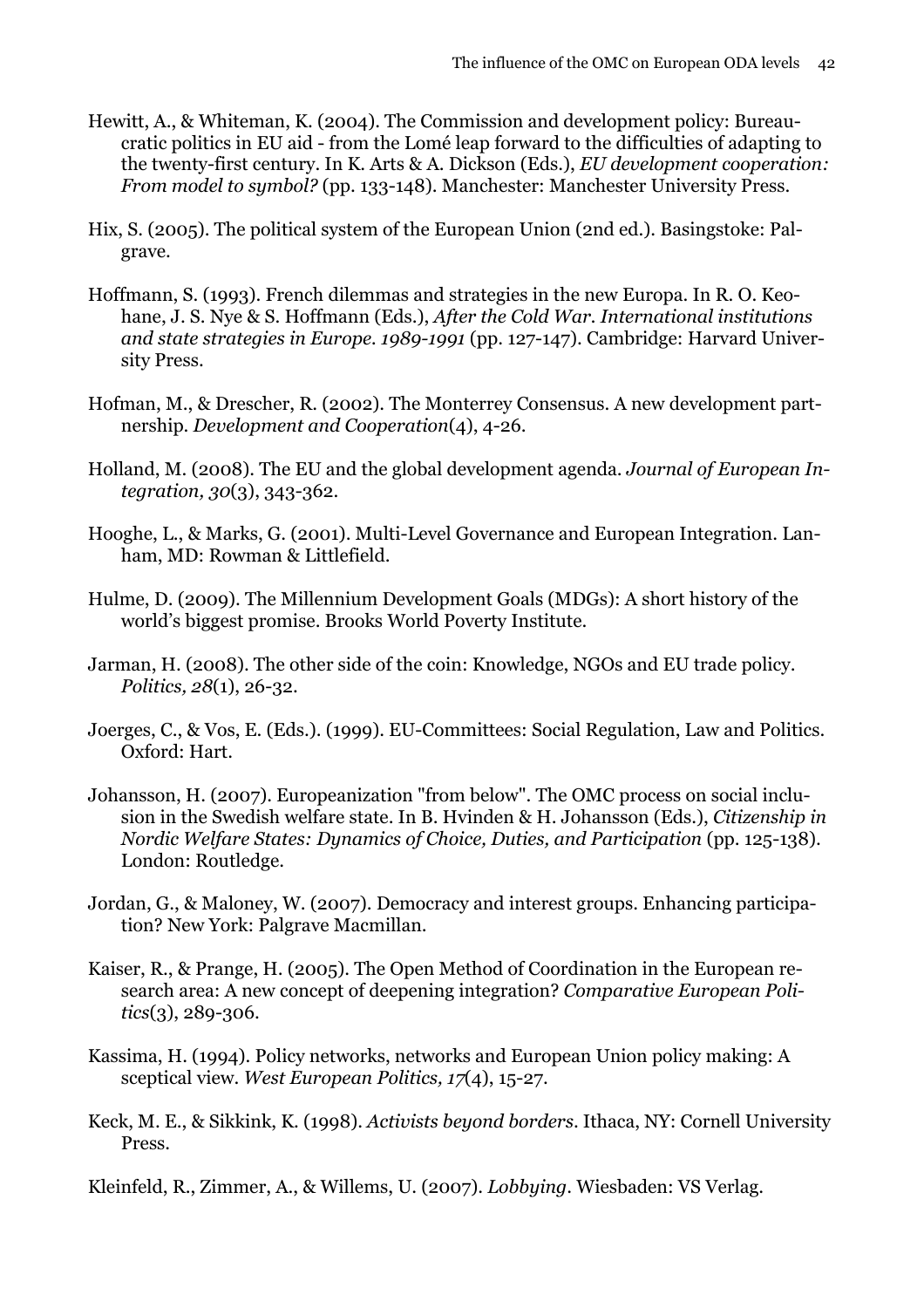- Kohler-Koch, B., & Eising, R. (1999). The transformation of governance in the European Union: Routledge.
- Kohler-Koch, B., & Rittberger, B. (2006). The governance turn in EU Studies. *Journal of Common Market Studies, 44*(Annual Review), 27-49.
- Kröger, S. (2009). The Open Method of Coordination. Underconceptualisation, overdetermination, de-politicisation and beyond. *Kröger, S. (ed.) What we have learnt: Advances, pitfalls and remaining questions in OMC research., 13*(Special Issue 1), [http://eiop.or.at/eiop/texte/2009-2005a.htm.](http://eiop.or.at/eiop/texte/2009-2005a.htm)
- Lange, B., & Alexiadou, N. (2007). New forms of European Union governance in the education sector? A preliminary analysis of the Open Method of Coordination *European Educational Research Journal, 6*(4), 321-335.
- Lee, T. W. (1999). Using qualitative methods in organizational research. London: Sage.
- Lequesne, C. (1993). Paris-Bruxelles. Comment se fait la politique européenne de la France. Paris: Presses de la Fondation Nationale des Sciences.
- Lightfoot, S. (2010). The Europeanisation of international development policies: The case of Central and Eastern European states. *Europe-Asia Studies, 62*(2), 329-350.
- Mahoney, C. (2008). Brussels versus the Beltway: Advocacy in the United States and the European Union. Washington, D.C.: Georgetown University Press.
- Mailand, M. (2008). The uneven impact of the European Employment Strategy on member states' employment policies: A comparative analysis. . *Journal of European Social Policy, 18*(4), 353-365.
- Mazey, S., & Richardson, J. (Eds.). (1993). *Lobbying in the European Community*. Oxford: Oxford University Press.
- McFarland, A. S. (1984). Common Cause. Lobbying in the Public Interest. Chatham, NJ: Chatham House.
- Michalowitz, I. (2004). EU lobbying. Principals, agents and targets: Strategic interest intermediation in EU policy-making. Münster: Lit Verlag.
- Mitra, D. (1999). Endogenous lobby formation and endogenous protection: A long-run model of trade policy determination. *The American Economic Review, 89*(5), 1116- 1134.
- Moravcsik, A. (1993). Preference and power in the European Community: A liberal intergovernmentalist approach. *Journal of Common Market Studies, 31*(4), 473-524.
- Moravcsik, A. (1999). Le grain et la grandeur: Les origines économiques de la politique européenne du Général de Gaulle. *Revue Française de Science Politique, 49*(4-5), 507- 543.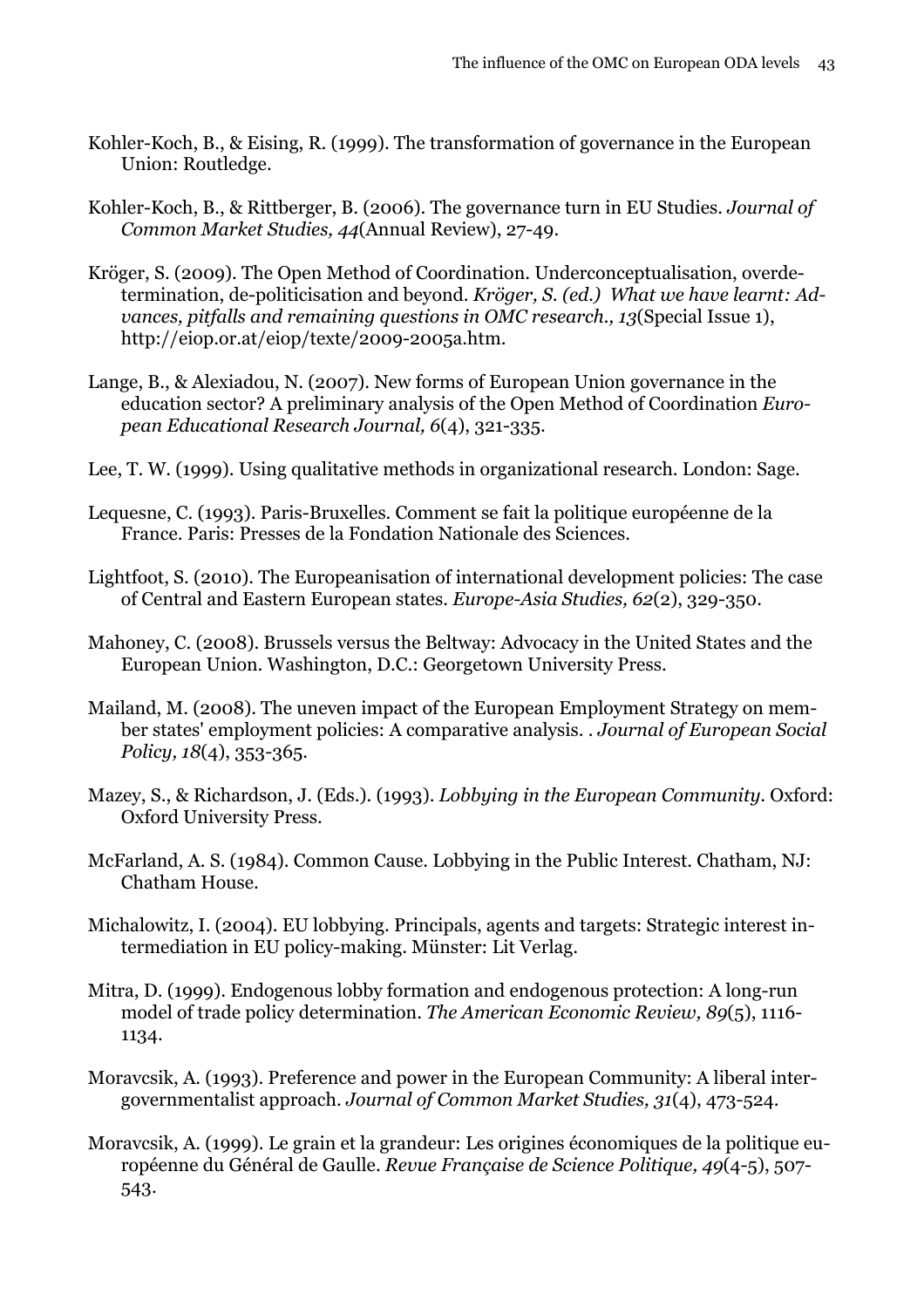- Moravcsik, A. (2000). Integration theory. In D. Dinan (Ed.), *Encyclopedia of the European Union* (pp. 278-291). London: Macmillan.
- Moravcsik, A. (2000). Le grain et la grandeur: Les origines économiques de la politique européenne du Général de Gaulle. *Revue Française de Science Politique, 50*(1), 73-122.
- Moravcsik, A. (2005). *Sequencing and path dependence in European integration*. Paper presented at the Conference on "Sequencing of regional economic integration: Issues on breadth and depth of economic integration in the Americas". Mendoza College of Business, Notre Dame, 9-10 September 2005.
- Neumayer, E. (2003). The pattern of aid giving: The pattern of good governance on development assistance. London: Routledge.
- Nownes, A. J. (2006). Total lobbying: What lobbyists want (and how they try to get it). Cambridge: Cambridge University Press.
- OECD. (1960). Ministerial Resolution of 23rd July, 1960 [OECD(60)13].
- OECD. (2002). Papers on Official Developmet Assistance. *The DAC Journal, 3*(4), III-9- III-11.
- OECD. (2005). Conflict prevention and peace building: What counts as ODA? Retrieved August 3, 2010, from<http://www.oecd.org/dataoecd/32/32/34535173.pdf>
- OECD. (2009). OECD Glossary of Statistical Terms. Paris: OECD.
- OECD. (2010). OECD.Stat.
- Offe, C. (2003). The European model of "social" capitalism. Can it survive European integration? *Journal of Political Philosophy 11*(4), 437-469.
- Olsen, G. R. (2001). European public opinion and aid to Africa: Is there a link? *Journal of Modern African Studies, 39*(4), 645-674.
- Olsen, G. R. (2004). Changing European concerns: Security and complex political emergencies instead of development. In K. Arts & A. Dickson (Eds.), *EU development cooperation: From model to symbol?* (pp. 80-100). Manchester: Manchester University Press.
- Ornstein, N., & Elder, S. (1978). *Interest Groups, Lobbying and Policymaking*. Washington, D.C.: Congressional Quarterly.
- Pearson, L. B. (1969). Partners in development: Report of the Commission on International Development. New York: Praeger.
- Peters, B. G. (1992). Bureaucratic politics and institutions in the European Community. In A. M. Sbragia (Ed.), *Euro-Politics: Institutions and policymaking in the "new" European Community*. Washington, D.C.: The Brooking Institute.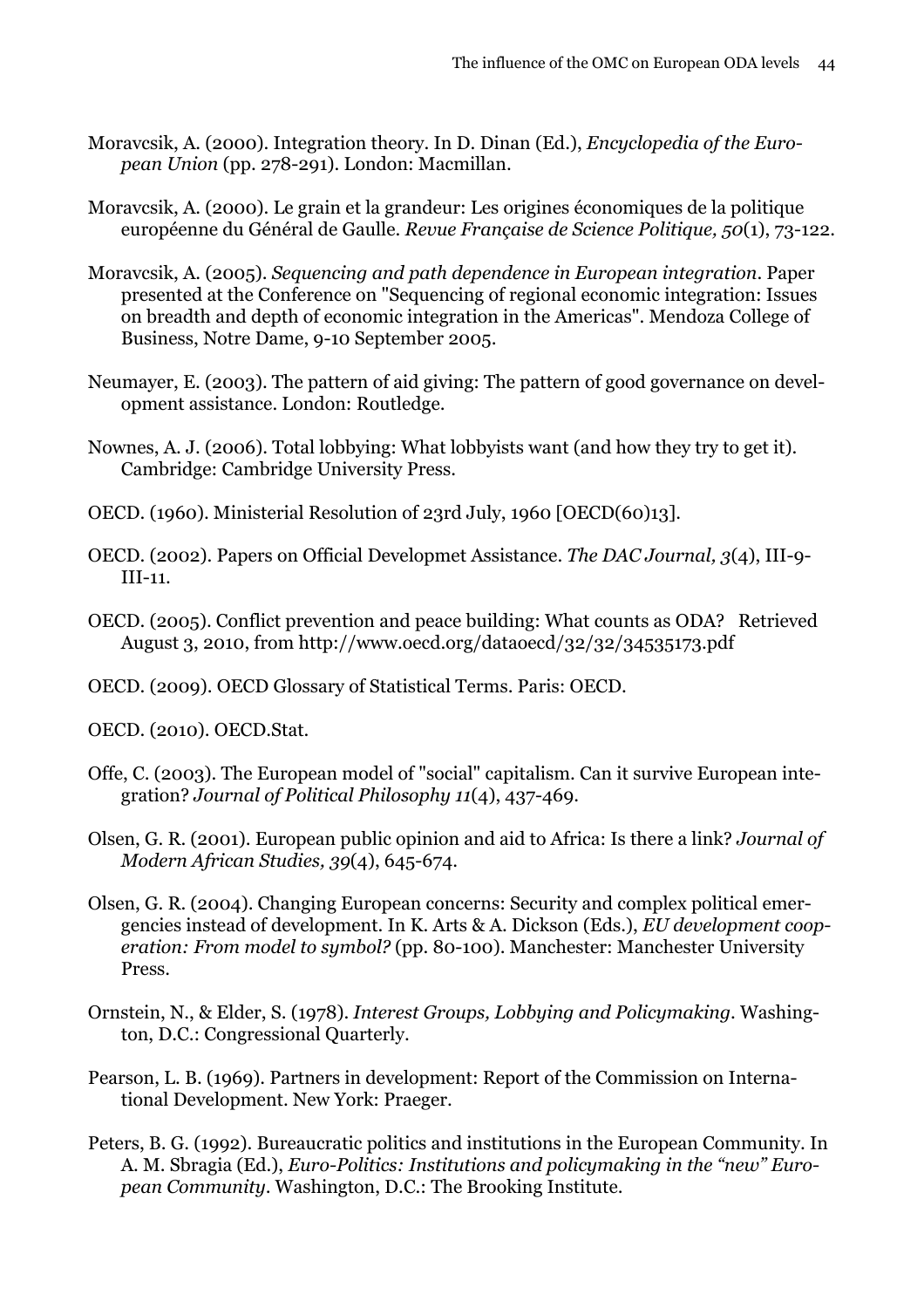- Peters, B. G. (1997). Escaping the joint-decision trap: Repetition and sectoral politics in the European Union. *West European Politics, 20*(2), 22-36.
- Radaelli, C. M. (2003). The code of conduct against harmful tax competition: Open Method of Coordination in disguise? *Public Administration, 83*(3), 513-531.
- Raveaud, G. (2007). The European Employment Strategy. Towards more and better jobs? *Journal of Common Market Studies, 45*(2), 411-434.
- Ravenhill, J. (1995). Dependent by default: Africa's relations with the European Union. In W. Harbeson & D. Rothschild (Eds.), *Africa in World Politics. Post War Challenges*. Boulder: Westview.
- Rock, F. (2001). Policy and practice in the anonymisation of linguistuc data. *International Journal of Corpus Linguistics, 6*(1), 1-26.
- Rodrigues, M. J. (Ed.). (2001). The new knowledge economy in Europe: A strategy for international competitiveness and social cohesion. Cheltenham: Edward Elgar.
- Ronit, K., & Schneider, V. (Eds.). (2000). *Private organizations in global politics*. London: Routledge.
- Sabatier, P. A. (1998). The advocacy coalition framework: revisions and relevance for Europe. *Journal of European Public Policy, 5*(1), 98-130.
- Sacchi, S. (2004). New Modes of Governance in the EU and Italy's institutional capability. A comparison of employment and social inclusion policies. *Rivista Italiana di Politiche Pubbliche, 3*, 5-35.
- Salais, R. (2006). Reforming the European social model and the politics of indicators: From the unemployment rate to the employment rate in the European Employment Strategy. In A. S. Pascual & M. Jepsen (Eds.), *Unwrapping the European Social Model* (pp. 189-212). Bristol: The Policy Press.
- Scharpf, F. W. (2003). Problem-Solving Effectiveness and Democratic Accountability in the EU. *Max-Planck-Institut für Gesellschaftsforschung Working Paper No. 1/2003* Retrieved August 12, 2010, from <http://www.mpi-fg-koeln.mpg.de/pu/workpap/wp03-1/wp03-1.html>

Smillie, I. (1999). Public support and the politics of aid. *Development, 12*(3), 71-76.

- Smith, K. E. (2004). The ACP in the European Union's network of regional relationships: Still unique or just one in the crowd? In K. Arts & A. Dickson (Eds.), *EU development cooperation: From model to symbol?* (pp. 60-79). Manchester: Manchester University Press.
- Thérien, J.-P., & Lloyd, C. (2000). Development assistance on the brink. *Third World Quarterly, 21*(1), 21-38.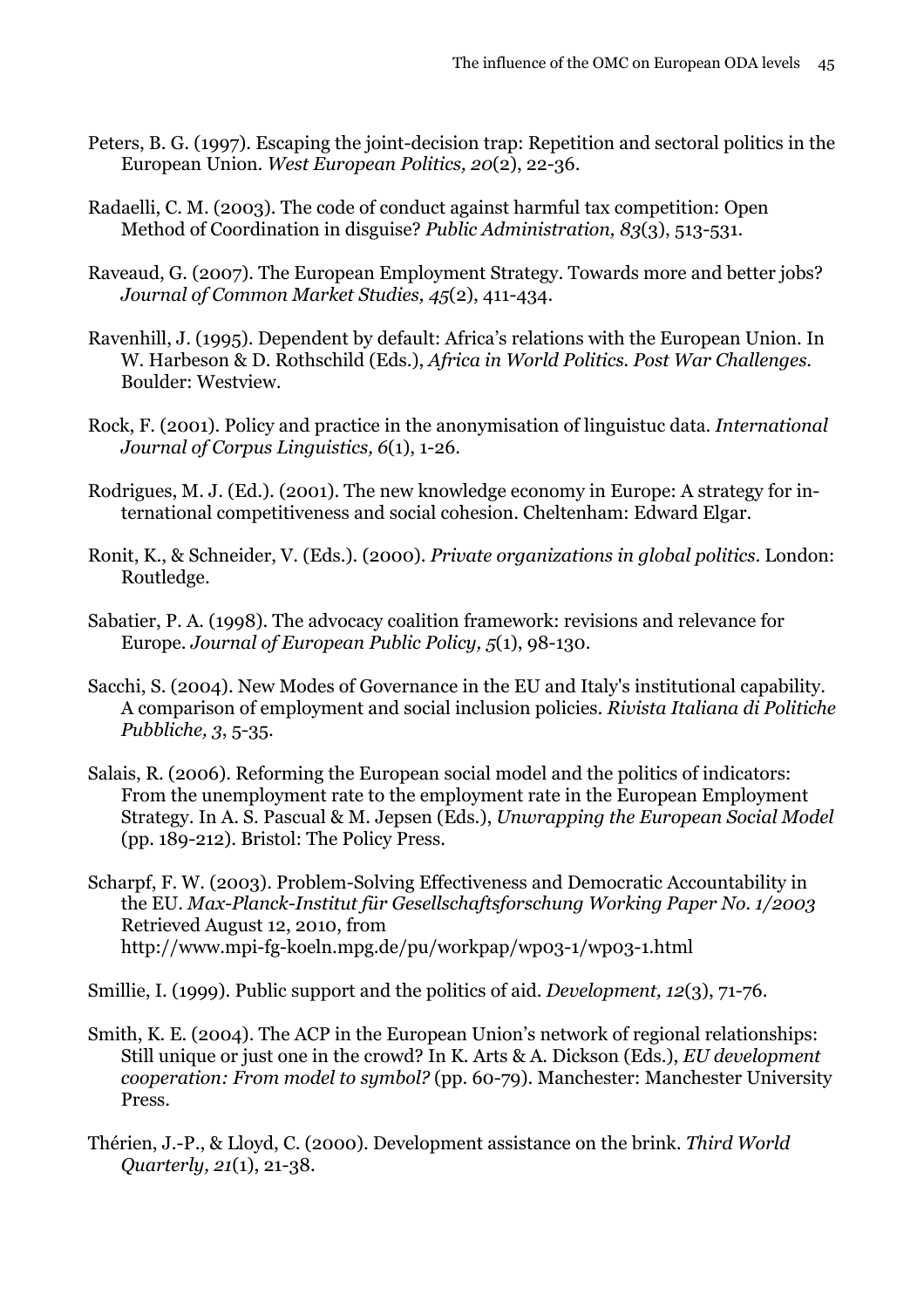- Thomason, D., Bzdel, L., Golden-Biddle, K., Raey, T., & Estabrooks, C. A. (2005). Central questions of anonymization: A case study of secondary use of qualitative data. *Forum Qualitative Sozialforschung, 6*(1).
- United Nations. (1970). International Development Strategy for the Second United Nations Development Decade. UN General Assembly Resolution 2626 (XXV), October 24, 1970.
- United Nations. (2000). General Assembly Resolution. United Nations Millennium Declaration. September 18, 2000. A/RES/55/2.
- United Nations. (2001). General Assembly Resolution: Preparations for the substantive preparatory process and the International Conference on Financing for Development. August 7, 2001. A/RES/55/245B.
- van Schendelen, R. (2005). *Machiavelli in Brussels*. Amsterdam: Amsterdam University Press.
- Von Homeyer, I. (2007). The role of the OMC in EU environmental policy: Innovative or regressive? *European Spatial Research and Policy, 14*(1), 44-62.
- von Winter, T., & Willems, U. (Eds.). (2007). *Interessenverbände in Deutschland*. Wiesbaden: VS Verlag.
- Wieczorek-Zeul, H. (2007). Welt bewegen. Erfahrungen und Begegnungen. Berlin: Vorwärts Buch.
- Willetts, P. (Ed.). (1982). Pressure groups in the global system. New York: St. Martin's Press.
- XKCD Comics. (2010). Correlation. Retrieved August 5, 2010, from <http://xkcd.com/552/>
- Zartman, I. W. (1993). *Europe and Africa: The new phase*. Boulder and London: Lynne Rienner.
- Zeitlin, J. (2005). Conclusion. In J. Zeitlin, P. Pochet & L. Magnusson (Eds.), *The Open Method of Coordination in action: The European employment and social inclusion strategies* (pp. 441-498). Brussels: Peter Lang.
- Zeitlin, J. (2007). A Decade of innovation in EU governance: The European employment strategy, the Open Method of Coordination, and the Lisbon Strategy. University of Wisconsin-Madison Working Paper Series, La Follette School, No. 2007-031.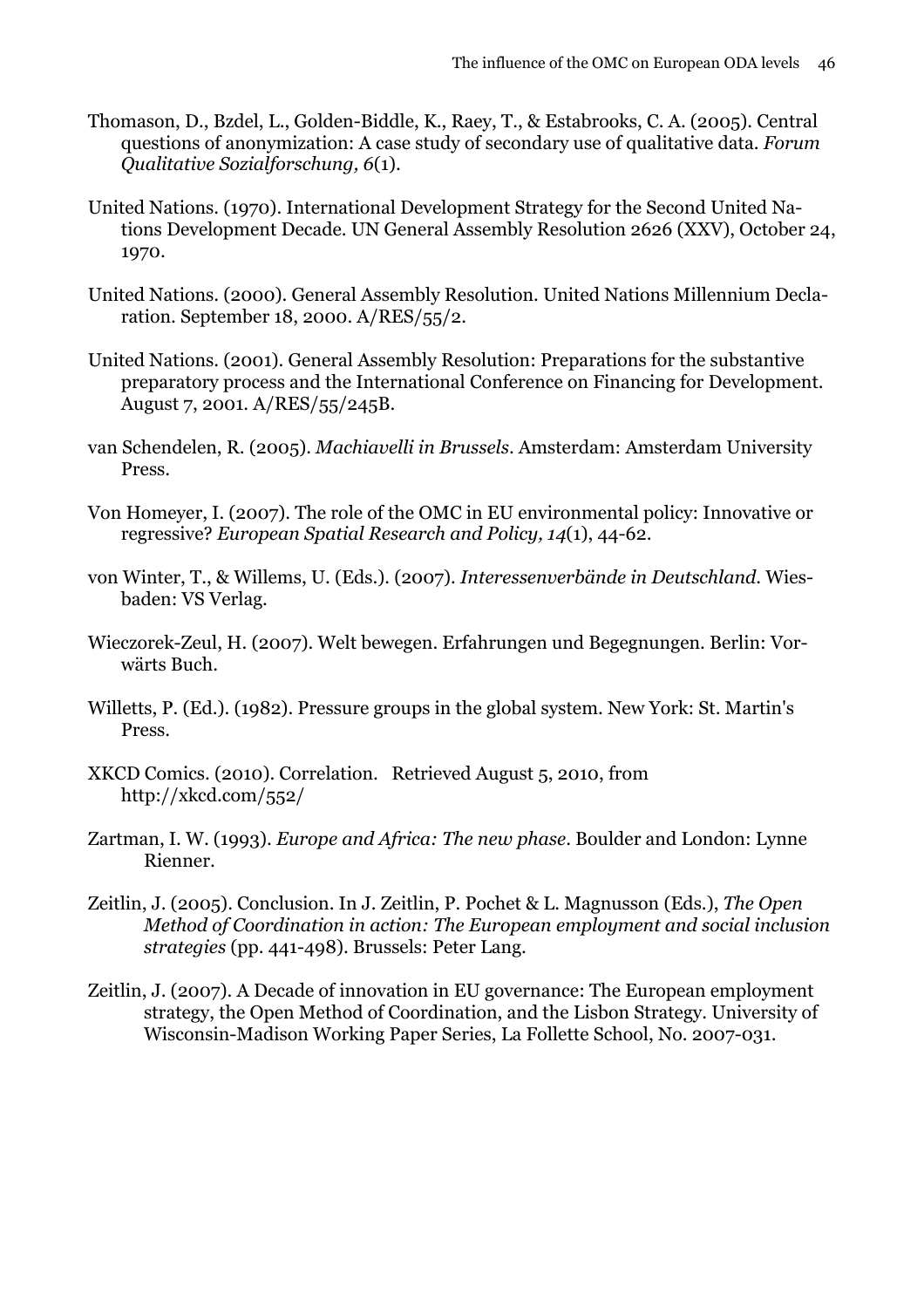# <span id="page-48-0"></span>**7. List of figures**

| Figure 1 | Correlation                                            | 1  |
|----------|--------------------------------------------------------|----|
| Figure 2 | Boundary problems. Who influences whom?                | 9  |
| Figure 3 | Dependent-, independent, and control variables         | 10 |
| Figure 4 | Selected Member States' ODA levels                     | 13 |
| Figure 5 | Advocacy coalitions in the Open Method of Coordination | 20 |
| Figure 6 | Long term ODA/GNI trends of selected Member States     | 28 |
| Figure 7 | Long term ODA/GNI trends of selected non-EU            |    |
|          | donor countries                                        | 29 |

### <span id="page-48-1"></span>**8. List of tables**

| Table 1 | Public opinion on development aid           | 22 |
|---------|---------------------------------------------|----|
| Table 2 | Political orientation and ODA/GNI levels    | 24 |
| Table 3 | GDP growth, tax revenue, and ODA/GNI levels | 26 |
| Table 4 | Medium term ODA/GNI levels of selected EU   |    |
|         | and non-EU donor countries                  | 31 |